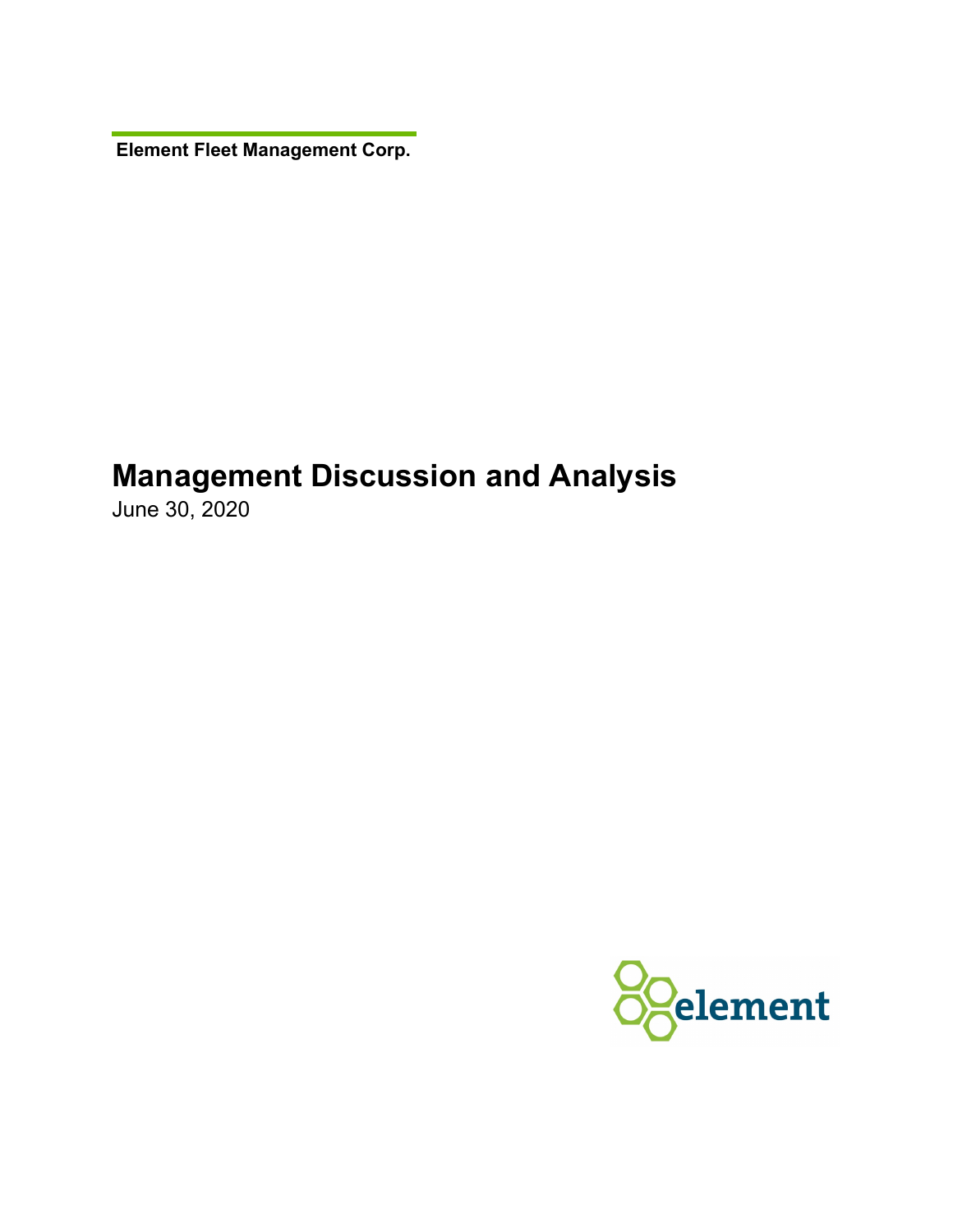The following management discussion and analysis ("MD&A") provides information management believes is relevant to an assessment and understanding of the consolidated financial condition and consolidated results of operations of Element Fleet Management Corp. (the "Company", "we" or "Element") as at and for the three- and six-month periods ended June 30, 2020 and should be read in conjunction with the Company's unaudited interim condensed consolidated financial statements as at and for the three- and six-month periods ended June 30, 2020 and the audited consolidated financial statements and accompanying notes for the year ended December 31, 2019 (the "Annual Financial Statements") filed on the System for Electronic Document Analysis and Retrieval ("SEDAR") at [www.sedar.com.](http://www.sedar.com) All dollar amounts in this MD&A are expressed in Canadian dollars unless otherwise specified and all numbers are in thousands, unless otherwise specified or for per share amounts or ratios. References to "Q2 2020", "this quarter", or "the quarter" are to the fiscal quarter-ended June 30, 2020 and references to "Q1 2020" and "Q2 2019" are to the fiscal quarters ended March 31, 2020 and June 30, 2019, respectively. Additional information relating to the Company is available on SEDAR at [www.sedar.com](http://www.sedar.com) and on the Company's website at [www.elementfleet.com.](http://www.elementfleet.com)

## **CAUTIONARY STATEMENT**

**THIS ANALYSIS HAS BEEN PREPARED TAKING INTO CONSIDERATION INFORMATION AVAILABLE TO JULY 28, 2020. CERTAIN STATEMENTS IN THIS MD&A, OTHER THAN STATEMENTS OF HISTORICAL FACT, ARE FORWARD-LOOKING STATEMENTS WITHIN THE MEANING OF APPLICABLE SECURITIES LAWS AND MAY CONTAIN FORWARD-LOOKING INFORMATION. SUCH STATEMENTS ARE BASED UPON ELEMENT'S AND ITS MANAGEMENT'S CURRENT INTERNAL EXPECTATIONS, ESTIMATES, PROJECTIONS, ASSUMPTIONS AND BELIEFS. THESE STATEMENTS MAY INCLUDE, WITHOUT LIMITATION, STATEMENTS REGARDING THE OPERATIONS, BUSINESS, FINANCIAL CONDITION, EXPECTED FINANCIAL RESULTS, PERFORMANCE, PROSPECTS, OPPORTUNITIES, PRIORITIES, TARGETS, GOALS, ONGOING OBJECTIVES, STRATEGIES AND OUTLOOK OF ELEMENT. FORWARD-LOOKING STATEMENTS INCLUDE STATEMENTS THAT ARE PREDICTIVE IN NATURE, DEPEND UPON OR REFER TO FUTURE EVENTS OR CONDITIONS. IN SOME CASES, WORDS SUCH AS "PLAN", "EXPECT", "INTEND", "BELIEVE", "ANTICIPATE", "ESTIMATE", "TARGET", "PROJECT", "FORECAST", "MAY", "IMPROVE", "WILL", "POTENTIAL", "PROPOSED" AND OTHER SIMILAR WORDS, OR STATEMENTS THAT CERTAIN EVENTS OR CONDITIONS "MAY" OR "WILL" OCCUR ARE INTENDED TO IDENTIFY FORWARD-LOOKING STATEMENTS AND FORWARD-LOOKING INFORMATION. FORWARD-LOOKING STATEMENTS (INCLUDING THOSE REGARDING FINANCIAL OUTLOOK) ARE PROVIDED FOR THE PURPOSES OF ASSISTING THE READER IN UNDERSTANDING ELEMENT AND ITS BUSINESS, OPERATIONS, RISKS, FINANCIAL PERFORMANCE, FINANCIAL POSITION AND CASH FLOWS AS AT AND FOR THE PERIODS ENDED ON CERTAIN DATES AND TO PRESENT INFORMATION ABOUT MANAGEMENT'S CURRENT EXPECTATIONS AND PLANS RELATING TO THE FUTURE AND THE READER IS CAUTIONED THAT SUCH STATEMENTS MAY NOT BE APPROPRIATE FOR OTHER PURPOSES. THESE STATEMENTS ARE NOT GUARANTEES OF FUTURE PERFORMANCE AND INVOLVE KNOWN AND UNKNOWN RISKS, UNCERTAINTIES AND OTHER FACTORS THAT MAY CAUSE ACTUAL RESULTS OR EVENTS TO DIFFER MATERIALLY FROM THOSE ANTICIPATED IN THE FORWARD-LOOKING STATEMENTS OR INFORMATION. UNDUE RELIANCE SHOULD NOT BE PLACED ON THESE FORWARD-LOOKING STATEMENTS, AS THERE CAN BE NO ASSURANCE THAT THE PLANS, INTENTIONS OR EXPECTATIONS UPON WHICH THEY ARE BASED WILL OCCUR. BY ITS NATURE, FORWARD-LOOKING INFORMATION INVOLVES NUMEROUS ASSUMPTIONS, KNOWN AND UNKNOWN RISKS AND UNCERTAINTIES, BOTH GENERAL AND SPECIFIC, THAT CONTRIBUTE TO THE POSSIBILITY THAT THE EXPECTATIONS, PREDICTIONS, FORECASTS, PROJECTIONS, CONCLUSIONS OR OTHER FORWARD-LOOKING STATEMENTS WILL NOT OCCUR OR PROVE ACCURATE, THAT ASSUMPTIONS MAY NOT BE CORRECT AND THAT OBJECTIVES, STRATEGIC GOALS AND PRIORITIES WILL NOT BE ACHIEVED. SUCH FORWARD-LOOKING STATEMENTS AND INFORMATION IN THIS MD&A SPEAK ONLY AS OF THE DATE OF THIS MD&A. THE FORWARD-LOOKING INFORMATION AND STATEMENTS CONTAINED IN THIS MD&A REFLECT SEVERAL MATERIAL FACTORS, EXPECTATIONS AND ASSUMPTIONS OF ELEMENT INCLUDING, WITHOUT LIMITATION: THE IMPACT OF COVID-19 PANDEMIC ON INDUSTRY AND MARKET CONDITIONS; THAT ELEMENT WILL CONDUCT ITS OPERATIONS IN A MANNER CONSISTENT WITH ITS EXPECTATIONS AND, WHERE APPLICABLE, CONSISTENT WITH PAST PRACTICE; ACCEPTABLE NEGOTIATIONS WITH THIRD PARTIES; THE CONTINUANCE OF EXISTING (AND IN CERTAIN CIRCUMSTANCES, THE IMPLEMENTATION OF PROPOSED) TAX AND REGULATORY REGIMES; CERTAIN COST ASSUMPTIONS; THE CONTINUED AVAILABILITY OF ADEQUATE DEBT AND/OR EQUITY FINANCING AND CASH FLOW TO FUND ITS CAPITAL AND OPERATING REQUIREMENTS AS NEEDED; THE EXTENT OF ITS ASSETS AND LIABILITIES; THE COMPANY'S NET INTEREST MARGIN; GROWTH IN LEASE RECEIVABLES AND SERVICE INCOME; RATE OF COST INFLATION; APPLICABLE FOREIGN EXCHANGE RATES AND APPLICABLE INCOME TAX RATES; THE COMPANY'S FUNDING MIX; THE RESET RATES FOR THE COMPANY'S**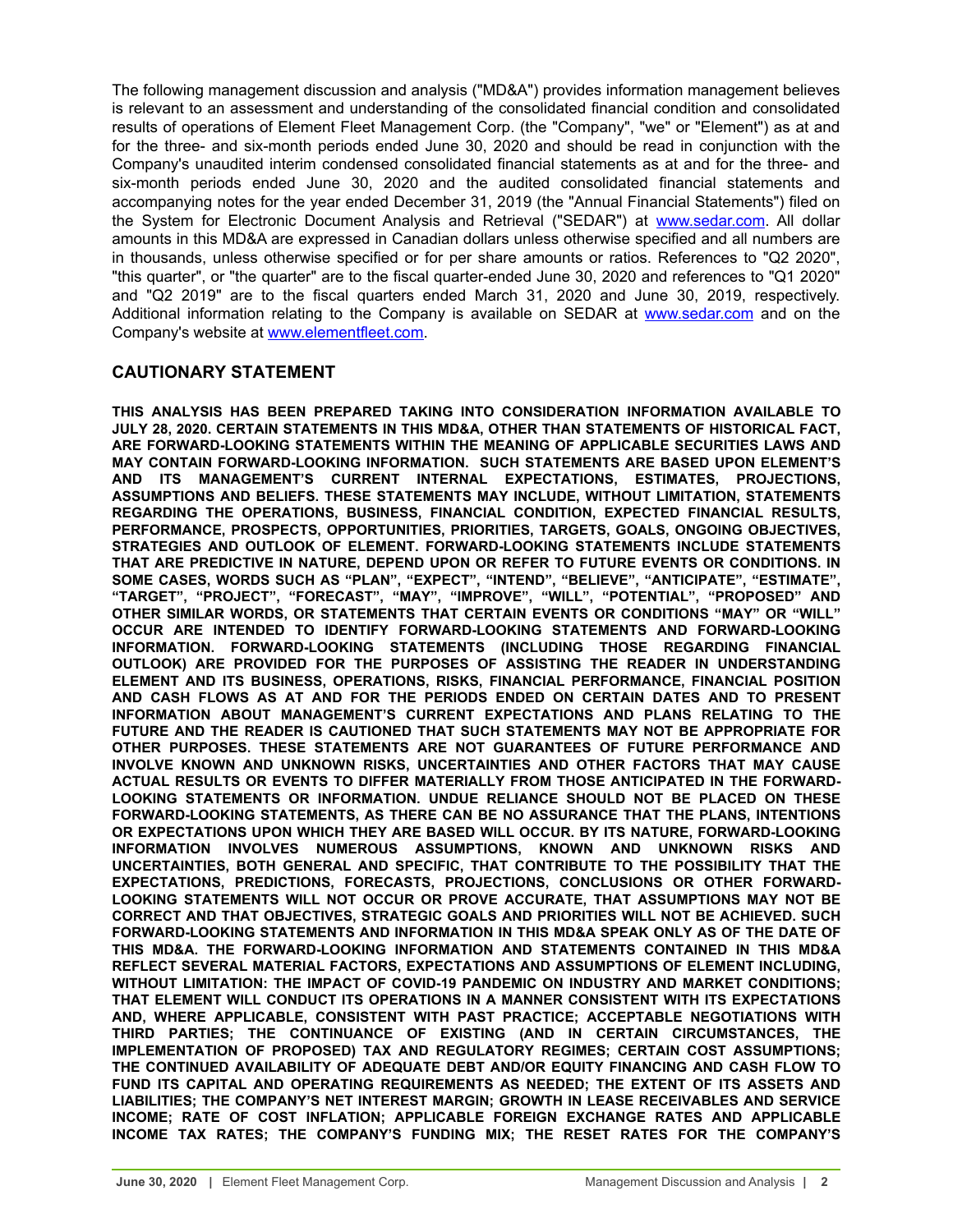**OUTSTANDING PREFERRED SHARES; AND IN THE CASE OF THE FORWARD LOOKING STATEMENTS REGARDING FINANCIAL OUTLOOK, THAT THE COMPANY WILL ACHIEVE THE EXPECTED BENEFITS, COSTS AND TIMING OF ELEMENT'S TRANSFORMATION. ELEMENT BELIEVES THE MATERIAL FACTORS, EXPECTATIONS AND ASSUMPTIONS REFLECTED IN THE FORWARD-LOOKING INFORMATION AND STATEMENTS ARE REASONABLE BUT NO ASSURANCE CAN BE GIVEN THAT THESE FACTORS, EXPECTATIONS AND ASSUMPTIONS WILL PROVE TO BE CORRECT.**

**THE COVID-19 PANDEMIC HAS CAST ADDITIONAL UNCERTAINTY ON ELEMENT'S INTERNAL EXPECTATIONS, ESTIMATES, PROJECTIONS, ASSUMPTIONS AND BELIEFS. THERE CAN BE NO ASSURANCE THAT THEY WILL CONTINUE TO BE VALID. GIVEN THE RAPID PACE OF CHANGE WITH RESPECT TO THE IMPACT OF THE COVID-19 PANDEMIC, IT IS PREMATURE TO MAKE FURTHER ASSUMPTIONS ABOUT THESE MATTERS. THE DURATION, EXTENT AND SEVERITY OF THE IMPACT THE COVID-19 PANDEMIC, INCLUDING MEASURES TO PREVENT ITS SPREAD, WILL HAVE ON ELEMENT'S BUSINESS IS HIGHLY UNCERTAIN AND DIFFICULT TO PREDICT AT THIS TIME.**

**FORWARD-LOOKING STATEMENTS AND INFORMATION IN THIS MD&A INCLUDE, BUT ARE NOT LIMITED TO, STATEMENTS WITH RESPECT TO: THE IMPACT THAT THE COVID-19 PANDEMIC MAY HAVE ON ELEMENT'S FINANCIAL CONDITION, OPERATING RESULTS AND CASH FLOWS; ELEMENT'S REVENUES, EXPENSES, RUN-RATE AND OPERATIONS, FUTURE CASH FLOWS, FINANCIAL CONDITION, OPERATING PERFORMANCE, FINANCIAL RATIOS, PROJECTED ASSET BASE AND CAPITAL STRUCTURE; ELEMENT'S ABILITY TO RENEW OR REFINANCE CREDIT AND SECURITIZATION FACILITIES; ELEMENT'S TRANSFORMATION PLAN AND THE ANTICIPATED IMPACT AND BENEFITS THEREFROM (INCLUDING ANTICIPATED IMPACT ON CREDIT RATINGS); ELEMENT'S STRATEGY TO IMPROVE AND OPTIMIZE THE CLIENT EXPERIENCE AND CLIENT ACQUISITION AND RETENTION; ELEMENT'S EXPECTATIONS REGARDING SYNDICATION; ELEMENT'S ANTICIPATED CASH NEEDS, CAPITAL REQUIREMENTS AND ITS NEEDS FOR ADDITIONAL FINANCING; THE POTENTIAL IMPACT UNDER EXISTING CREDIT AND SECURITIZATION FACILITIES OF THE TRANSFORMATION PLAN IN WHOLE OR IN PART; ELEMENT'S FUTURE GROWTH PLANS; ELEMENT'S EXPECTATIONS REGARDING ITS ORIGINATION VOLUMES; ELEMENT'S ANTICIPATED DELINQUENCY RATES AND CREDIT LOSSES; ELEMENT'S ABILITY TO ATTRACT AND RETAIN PERSONNEL; ELEMENT'S PRESENT INTENTION TO PAY REGULAR DIVIDENDS ON ITS COMMON SHARES AND PREFERRED SHARES; ELEMENT'S TECHNOLOGY AND DATA, AND EXPECTED USES AND BENEFITS; ELEMENT'S COMPETITIVE POSITION AND ITS EXPECTATIONS REGARDING COMPETITION; ANTICIPATED TRENDS AND CHALLENGES IN ELEMENT'S BUSINESS AND THE MARKETS IN WHICH IT OPERATES; THE EVOLUTION OF ELEMENT'S BUSINESS AND THE FLEET MANAGEMENT INDUSTRY; ELEMENT'S GROWTH PROSPECTS AND THE OBJECTIVES, VISION AND STRATEGIES OF ELEMENT; ELEMENT'S OPERATIONS AND ABILITY TO DRIVE OPERATIONAL EFFICIENCIES; ELEMENT'S EXPECTATIONS REGARDING ITS ASSETS; ELEMENT'S BUSINESS STRATEGY; ELEMENT'S EXPECTATION REGARDING THE AVAILABILITY OF FUNDS FROM OPERATIONS, CASH FLOW GENERATION AND CAPITAL ALLOCATION; ELEMENT'S STRATEGIC ASSESSMENT OF CURRENT AND FUTURE ASSETS; ELEMENT'S BUSINESS OUTLOOK AND OTHER EXPECTATIONS REGARDING FINANCING OR OPERATING PERFORMANCE METRICS; THE EVOLUTION OF OPERATIONS AND THE DEVELOPMENT OF PERFORMANCE INDICATORS, AND OTHER FINANCIAL PERFORMANCE METRICS; THE FUTURE FINANCIAL REPORTING OF ELEMENT; ELEMENT'S FUTURE ASSETS AND THE DEMAND FOR ELEMENT'S SERVICES; ELEMENT'S BORROWING BASE; THE EXTENT, NATURE AND IMPACT OF ANY VALUE DRIVER TO CREATE, AND THE ABILITY TO GENERATE, PRE-TAX RUN-RATE OPERATING INCOME; ELEMENT'S ABILITY TO INCREASE TOTAL SHAREHOLDER RETURN; AND ELEMENT'S ABILITY TO PRE-FUND REDEMPTION OF ITS OUTSTANDING CONVERTIBLE DEBENTURES UPON THEIR MATURITY. THE READER IS CAUTIONED TO CONSIDER THESE AND OTHER FACTORS, UNCERTAINTIES AND POTENTIAL EVENTS CAREFULLY AND NOT TO PUT UNDUE RELIANCE ON FORWARD-LOOKING STATEMENTS. INFORMATION CONTAINED IN FORWARD-LOOKING STATEMENTS IS BASED UPON CERTAIN MATERIAL ASSUMPTIONS THAT WERE APPLIED IN DRAWING A CONCLUSION OR MAKING A FORECAST OR PROJECTION, INCLUDING MANAGEMENT'S PERCEPTIONS OF HISTORICAL TRENDS, CURRENT CONDITIONS AND EXPECTED FUTURE DEVELOPMENTS, AS WELL AS OTHER CONSIDERATIONS THAT ARE BELIEVED TO BE APPROPRIATE IN THE CIRCUMSTANCES. ALTHOUGH ELEMENT BELIEVES THAT THE EXPECTATIONS REFLECTED IN THE FORWARD-LOOKING STATEMENTS ARE REASONABLE, THERE CAN BE NO ASSURANCE THAT SUCH EXPECTATIONS WILL PROVE TO BE CORRECT. ELEMENT CANNOT GUARANTEE FUTURE RESULTS, LEVELS OF ACTIVITY, PERFORMANCE OR ACHIEVEMENTS. MOREOVER, NEITHER ELEMENT NOR ANY OTHER PERSON ASSUMES RESPONSIBILITY FOR THE ACCURACY OR COMPLETENESS OF THE FORWARD-LOOKING STATEMENTS AND INFORMATION.** 

**SOME OF THE RISKS AND OTHER FACTORS, SOME OF WHICH ARE BEYOND ELEMENT'S CONTROL, WHICH COULD CAUSE RESULTS TO DIFFER MATERIALLY FROM THOSE EXPRESSED IN THE FORWARD-LOOKING STATEMENTS AND INFORMATION CONTAINED IN THIS MD&A, INCLUDE, BUT ARE NOT LIMITED**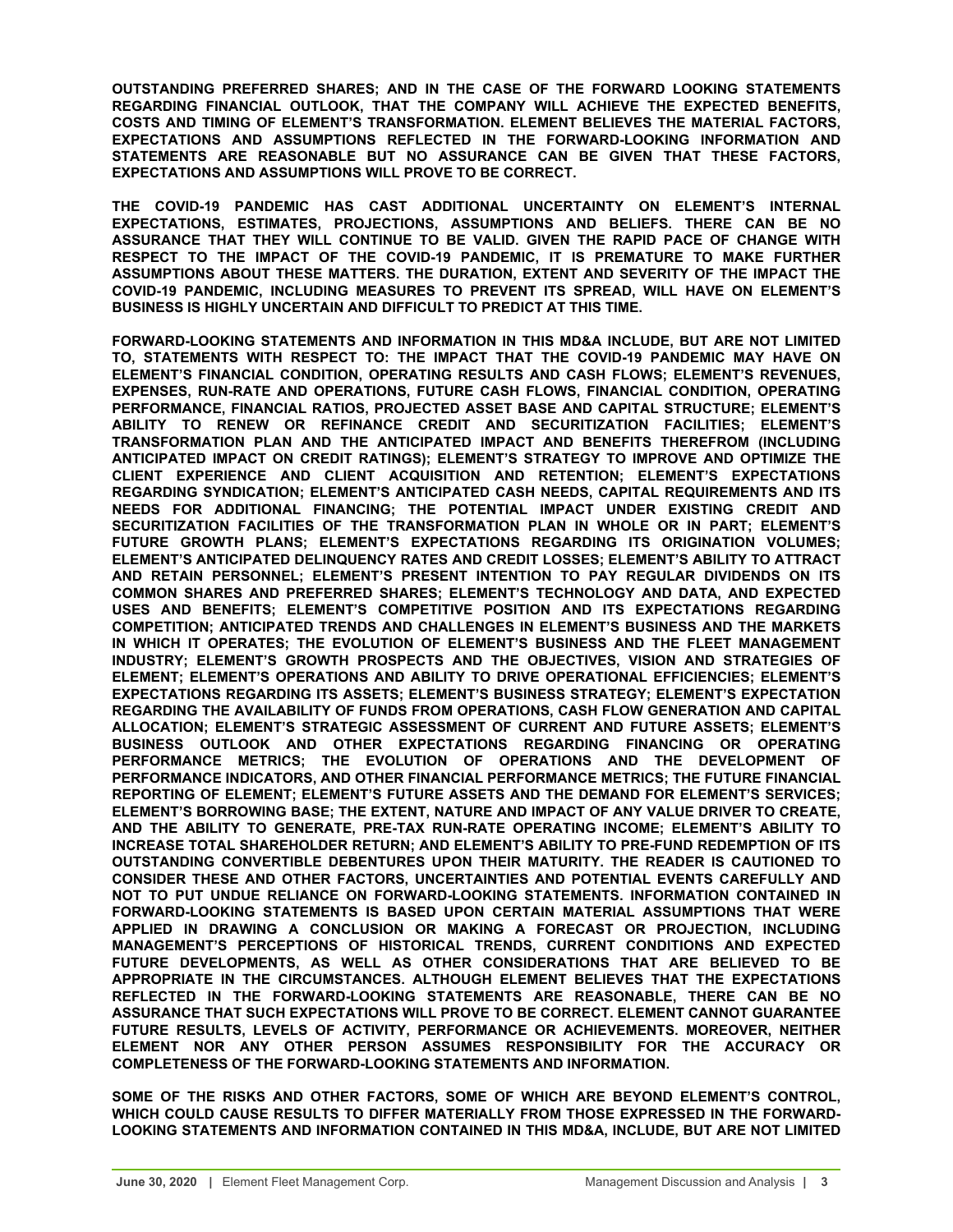**TO, THOSE SET FORTH UNDER THE HEADING "RISK MANAGEMENT" HEREIN AND UNDER THE HEADING "RISK FACTORS" IN ELEMENT'S ANNUAL INFORMATION FORM FOR THE YEAR ENDED DECEMBER 31, 2019. READERS ARE CAUTIONED THAT SUCH RISK FACTORS ARE NOT EXHAUSTIVE. THE FORWARD-LOOKING STATEMENTS CONTAINED IN THIS MD&A ARE EXPRESSLY QUALIFIED BY THIS CAUTIONARY STATEMENT. OTHER THAN AS SPECIFICALLY REQUIRED BY APPLICABLE CANADIAN LAW, ELEMENT UNDERTAKES NO OBLIGATION TO UPDATE ANY FORWARD-LOOKING STATEMENT TO REFLECT EVENTS OR CIRCUMSTANCES AFTER THE DATE ON WHICH SUCH STATEMENT IS MADE, OR TO REFLECT THE OCCURRENCE OF UNANTICIPATED EVENTS, WHETHER AS A RESULT OF NEW INFORMATION, FUTURE EVENTS OR RESULTS, OR OTHERWISE.**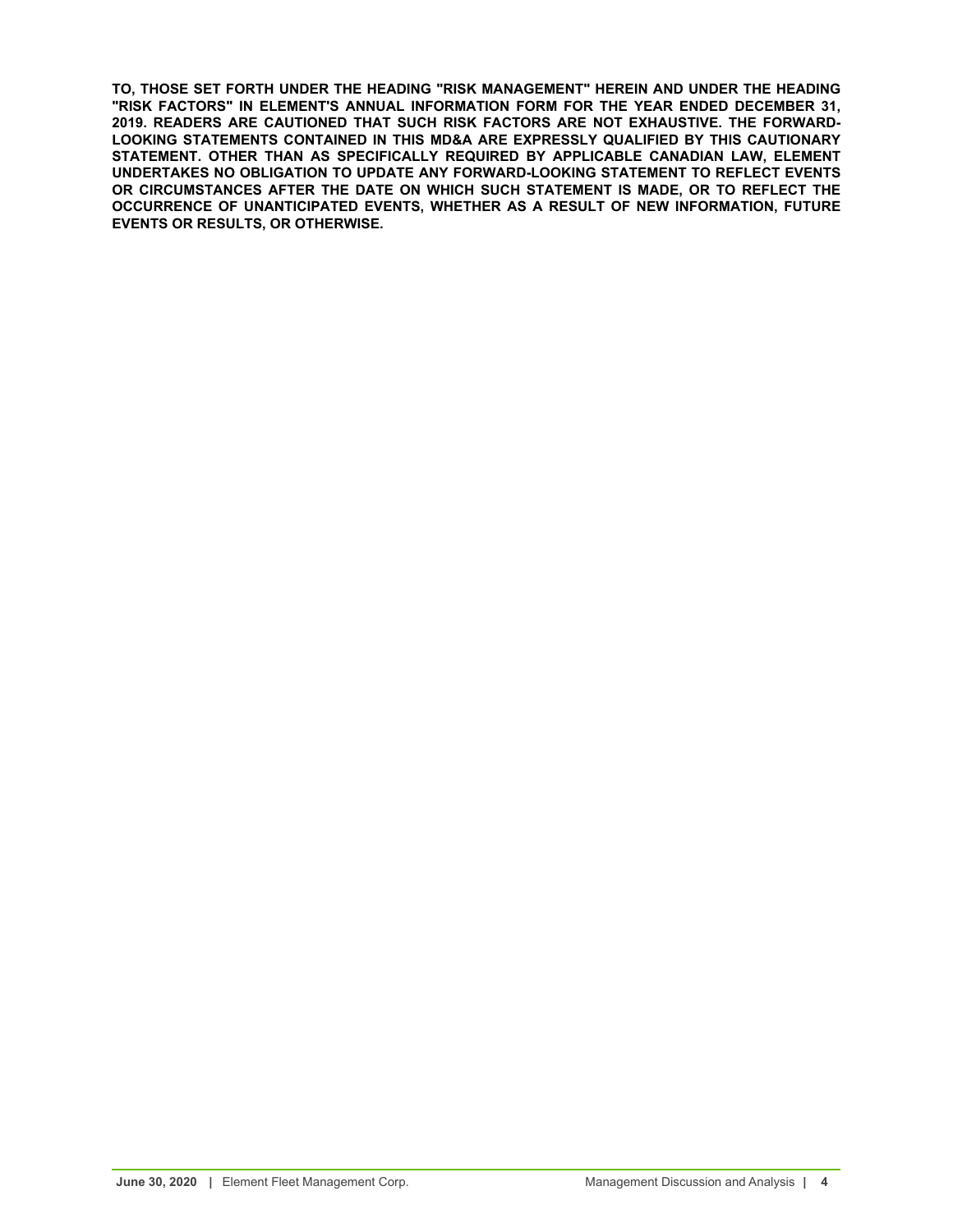## *Table of Contents*

| Company Overview                                                           | 6  | Liquidity                                                | 32 |
|----------------------------------------------------------------------------|----|----------------------------------------------------------|----|
| Change in Reporting Presentation                                           |    | <b>Capital Resources</b>                                 | 34 |
| Regarding COVID-19                                                         | 8  | Capitalization                                           | 34 |
| <b>Financial Highlights</b>                                                | 9  |                                                          |    |
| <b>Balanced Scorecard</b>                                                  | 10 | Other                                                    |    |
| Achievements and Initiatives in the period                                 |    | <b>Outlook and Economic Conditions</b>                   | 36 |
| <b>Our Clients</b>                                                         | 12 | <b>Risk Management</b>                                   | 38 |
| <b>Our Business</b>                                                        | 15 | <b>Critical Accounting Policies and Estimates</b>        | 40 |
| Our People                                                                 | 15 | <b>Related Party Transactions</b>                        | 40 |
| Our Investors                                                              | 17 | <b>Recently Adopted Accounting Standards</b>             | 40 |
|                                                                            |    | <b>Future Accounting Changes</b>                         | 41 |
| Selected Financial Information and Ratios                                  | 20 | Internal Control over Disclosure and Financial Reporting | 41 |
| Results of Operations for the<br>Three- and Six-Months ended June 30, 2020 | 21 |                                                          |    |
| Summary of Quarterly Information                                           | 26 | <b>IFRS to Non-IFRS</b>                                  |    |
|                                                                            |    | <b>IFRS to Non-IFRS Reconciliations</b>                  | 43 |
| Foreign Currency Exchange Rate Changes                                     | 27 | <b>Description of Non-IFRS Measures</b>                  | 45 |
| <b>Financial Position</b>                                                  | 28 | <b>Updated Share Information</b>                         | 49 |
| Portfolio Details                                                          | 29 |                                                          |    |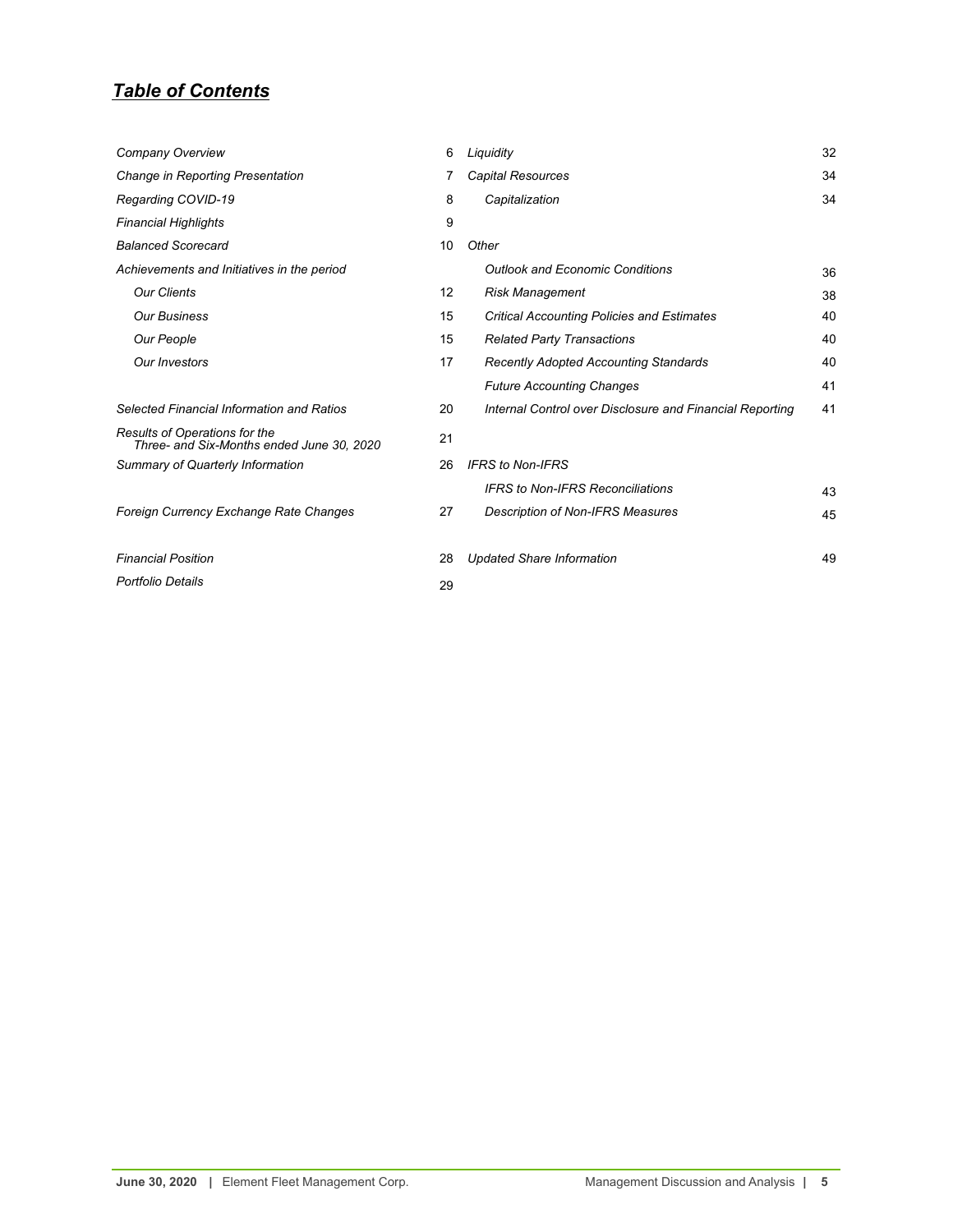# <span id="page-5-0"></span>**Company Overview**

Element Fleet Management Corp. is the largest pure-play commercial vehicle fleet manager in the world. Our business is exclusively focused on providing services and financing solutions for commercial vehicle fleets, and we are the market leader in the geographies in which we operate: the U.S., Canada, Mexico, and Australia and New Zealand. Element has approximately \$17.0 billion in assets under management, 1 million vehicles under management and over 5,500 corporate and government clients.

The fleet management industry took shape nearly 70 years ago and has consistently demonstrated stability and resilience across the business cycle. The industry is characterized by high barriers to entry, rational competition and long-term, "sticky" client relationships.

Element specializes in large and often complex commercial fleets. We benefit from a blue-chip client base of strong counterparty credits, significant advantages of scale and expertise, and the financial strength to support the achievement of our and our clients' business objectives. Element's mission is to ensure that our clients' vehicles and their drivers are safer, smarter and more productive.

Fleet vehicles are essential to our clients' ability to generate and sustain revenue. They also have significant associated costs. Element's value proposition is the material reduction of our clients' total cost of vehicle ownership and operation, and the elimination of related administrative burden. We use Element's investment-grade balance sheet, ready access to cost-efficient capital and broad suite of fleet services to deliver this value. Element's service offerings span the fleet vehicle lifecycle from acquisition and financing to management, maintenance, repair and remarketing.

In 2018, we completed an end-to-end assessment of Element's business that resulted in a strategic plan to solidify the Company's core operating platform and client relationships, strengthen and deleverage its balance sheet and divest of all non-core assets. Further, we knew that the successful execution of this three-prong strategy would position us well to pivot to organic growth in 2021 and beyond.

We will complete the transformation of Element by the end of 2020, having effected hundreds of changes to the organization resulting in a more consistent, superior client experience; greater operational efficiency and stability; an investment-grade balance sheet and maturing capital structure; diversified funding sources, including approximately \$5 billion of committed, undrawn liquidity; and meaningfully improved profitability.

Transforming Element over the last 22 months has given our people the skills and confidence to deal with large, complicated and deeply nuanced business problems. These capabilities have been on full display in our swift and successful adaptation to operating through the COVID-19 pandemic. We continue to stay the strategic course we have set for 2020, 2021 and beyond despite the practical and economic consequences of COVID-19.

The organization's consistent overachievement on our transformation work allowed us to begin pivoting Element to growth ahead of schedule. Having performed comprehensive studies of our addressable markets in North America and Australia / New Zealand, we have developed an organic growth strategy based on which we believe Element can improve its net revenue by 4-6% annually in normal market conditions – through (i) holding market share by achieving best-in-class client retention; (ii) improving salesforce effectiveness (iii) better managing client profitability; (iv) converting self-managed fleets in targeted market segments into Element clients using our strong financial position and a compelling value proposition; and (v) leveraging our market leadership in Mexico and Australia / New Zealand. We will also pursue additional, Armada<sup>Y</sup>-like "mega fleet" opportunities, the success of which could drive results above 4-6% annual net revenue growth.

In the second half of 2020, we will begin executing our enhanced growth strategy in earnest (6 months earlier than originally planned). We are ready to do so, and believe the known and likely economic consequences of the COVID-19 pandemic make Element's value proposition to new and existing clients even more compelling. We look forward to sharing our progress over the coming quarters.

<sup>&</sup>lt;sup>1</sup> "Armada" is the term Element uses to reference one client in particular that the Company does not name due to the client's desire for confidentiality.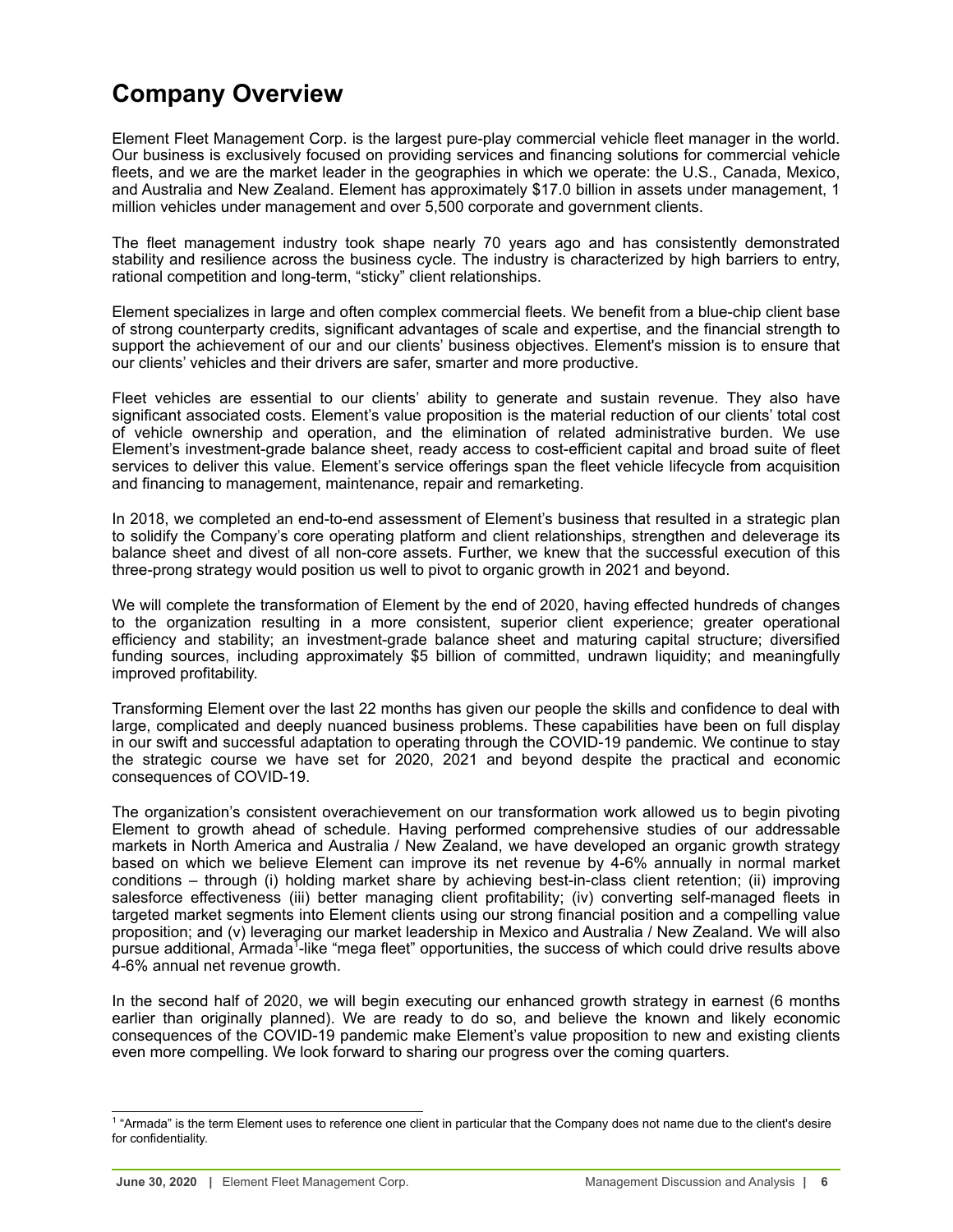## <span id="page-6-0"></span>**Change in Reporting Presentation - Elimination of "Non Core"**

Following the sale of 19<sup>th</sup> Capital on May 1, 2020, Element's operations are exclusively focused on providing services and financing solutions for commercial vehicle fleets, and "Non Core" segment reporting is no longer necessary.

Commencing in Q2 2020, Element's results of operations and financial position are and will continue to be presented as a single business and comparative periods will reflect the same.

We will continue to break out certain information by geographic location with no change.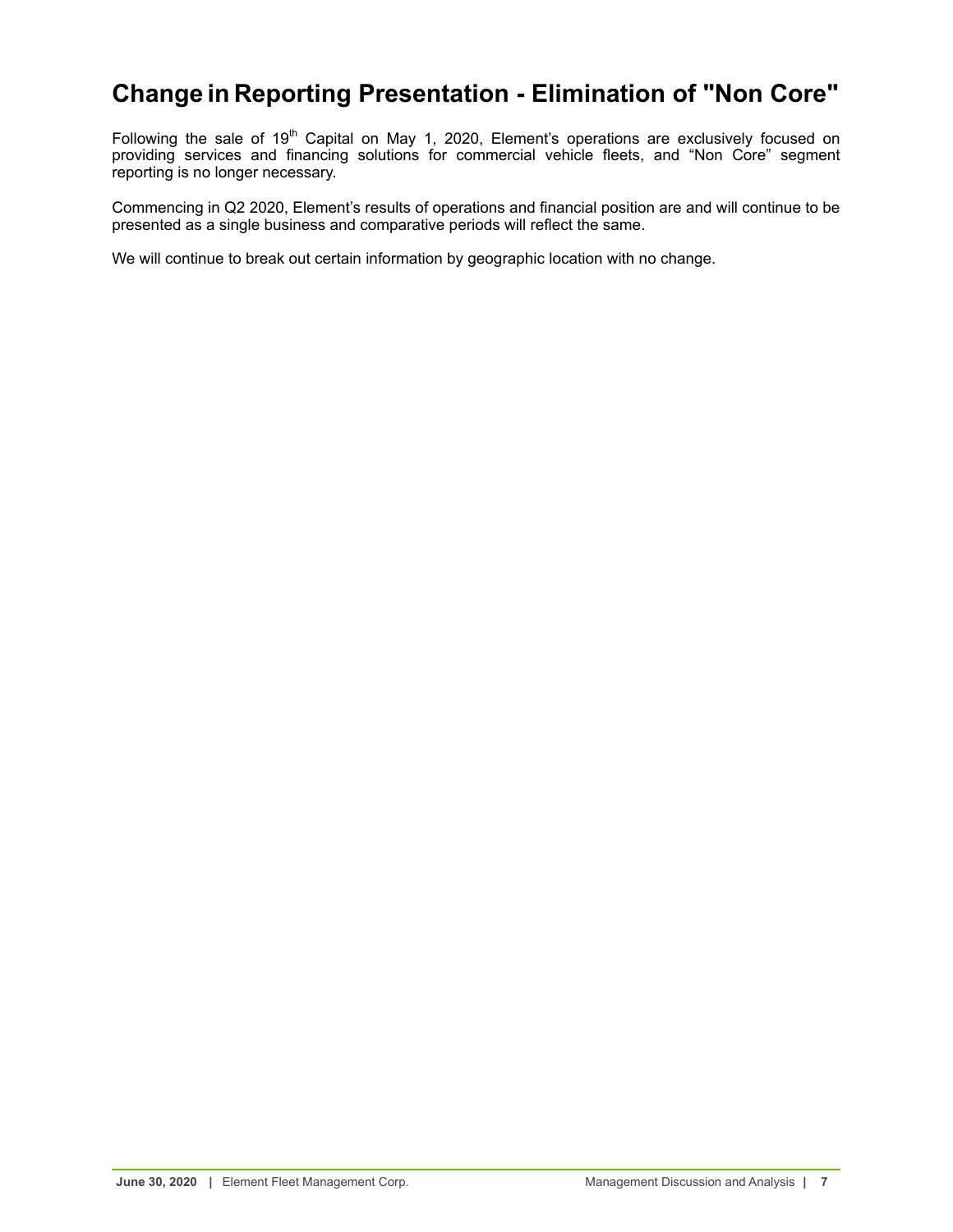# <span id="page-7-0"></span>**Regarding COVID-19**

The COVID-19 pandemic continues to disrupt ways of life and economies around the world, including in Element's operating geographies – the U.S., Canada, Mexico, Australia and New Zealand – albeit to varying extents.

We have now accumulated 20 weeks of data, learnings and insights on how Element's clients are being impacted by the pandemic and resulting economy; and, in turn, how our own business is being impacted.

We include as much relevant COVID-19-related information as possible throughout this document and our other Q2 2020 disclosures – including our Supplementary Information document available on the Company's website – in an effort to help the reader evaluate Element's performance in the period.

As we expected and communicated in Q1 2020, Element has not gone unscathed by the circumstances created by COVID-19. The impacts are evident in our Q2 balanced scorecard, business and financial results below and we attempt to provide insight in our commentary thereon.

Overall, our largely investment-grade client base – diversified across geographies and industries – and Element's resilient business model, including a number of innate defensive characteristics, underpinned Q2 performance and results that met and, in some cases, exceeded our expectations.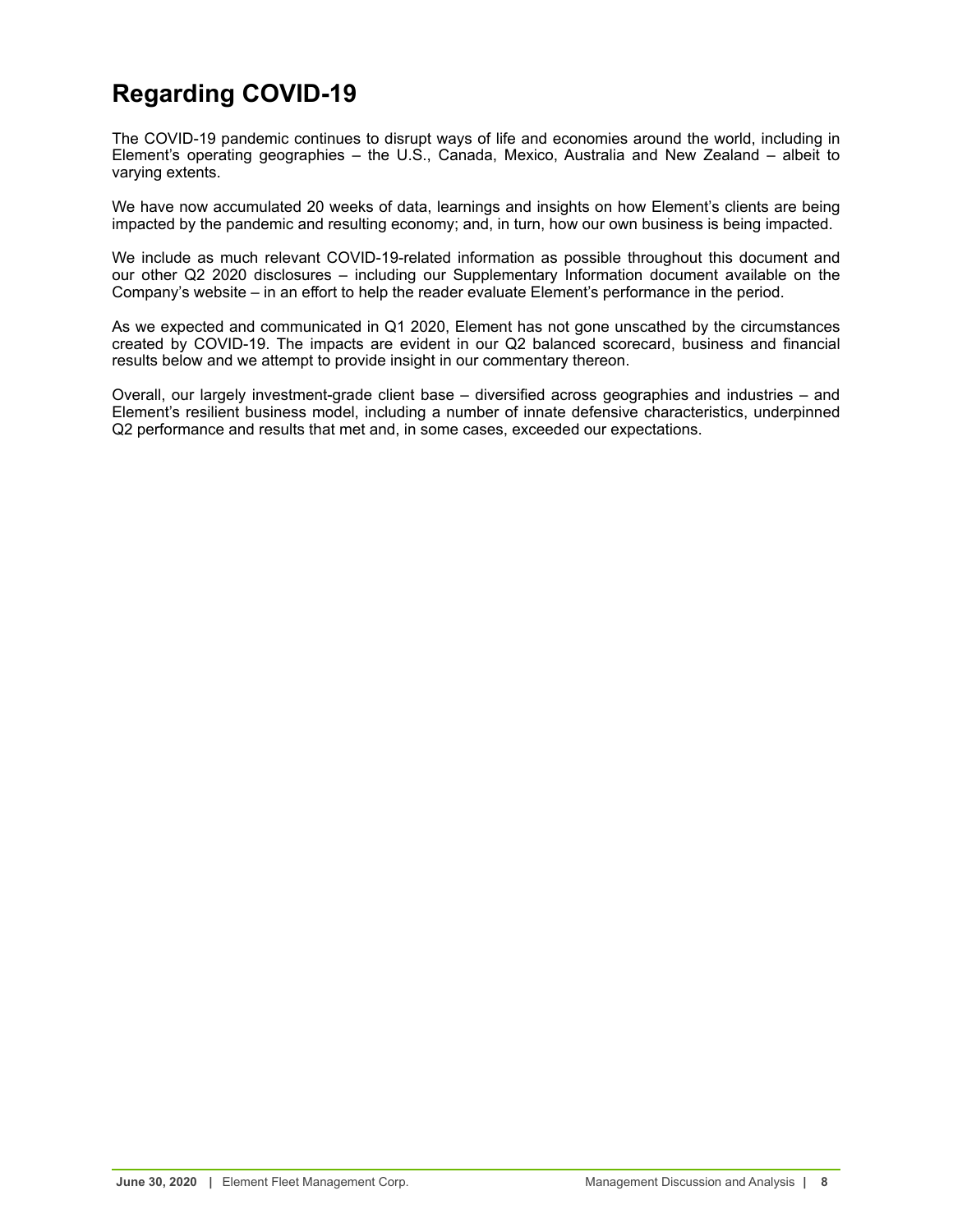# <span id="page-8-0"></span>**Financial Highlights**

## **Select Q2 2020 Results**

| <b>Net</b><br>revenue                             | Servicing income, net /<br>Net revenue | Free cash flow / share<br>After-tax adjusted<br>operating |      |    |                  |
|---------------------------------------------------|----------------------------------------|-----------------------------------------------------------|------|----|------------------|
| \$<br>226 M                                       | 51 %                                   | income / share<br>\$                                      | 0.19 | \$ | 0.25             |
| Profitability<br>improvements<br>actioned to date | Assets under<br>management             | Tangible leverage ratio                                   |      |    | Return on equity |
| \$<br>166 M                                       | \$<br>17.0 B                           |                                                           | 6.80 |    | 10.2 %           |

## **Income Summary**

| (in \$000's for stated values, except per share amounts) | For the three-month period ended<br>June 30, 2020 |         |  |  |  |
|----------------------------------------------------------|---------------------------------------------------|---------|--|--|--|
| Net financing revenue                                    | \$                                                | 100,655 |  |  |  |
| Servicing income, net                                    |                                                   | 114,515 |  |  |  |
| Syndication revenue, net                                 |                                                   | 10,333  |  |  |  |
| Net revenue                                              |                                                   | 225,503 |  |  |  |
| <b>Adjusted operating expenses</b>                       |                                                   | 114,359 |  |  |  |
| Adjusted operating income                                |                                                   | 111,144 |  |  |  |
| After-tax adjusted operating income per share [basic]    |                                                   | 0.19    |  |  |  |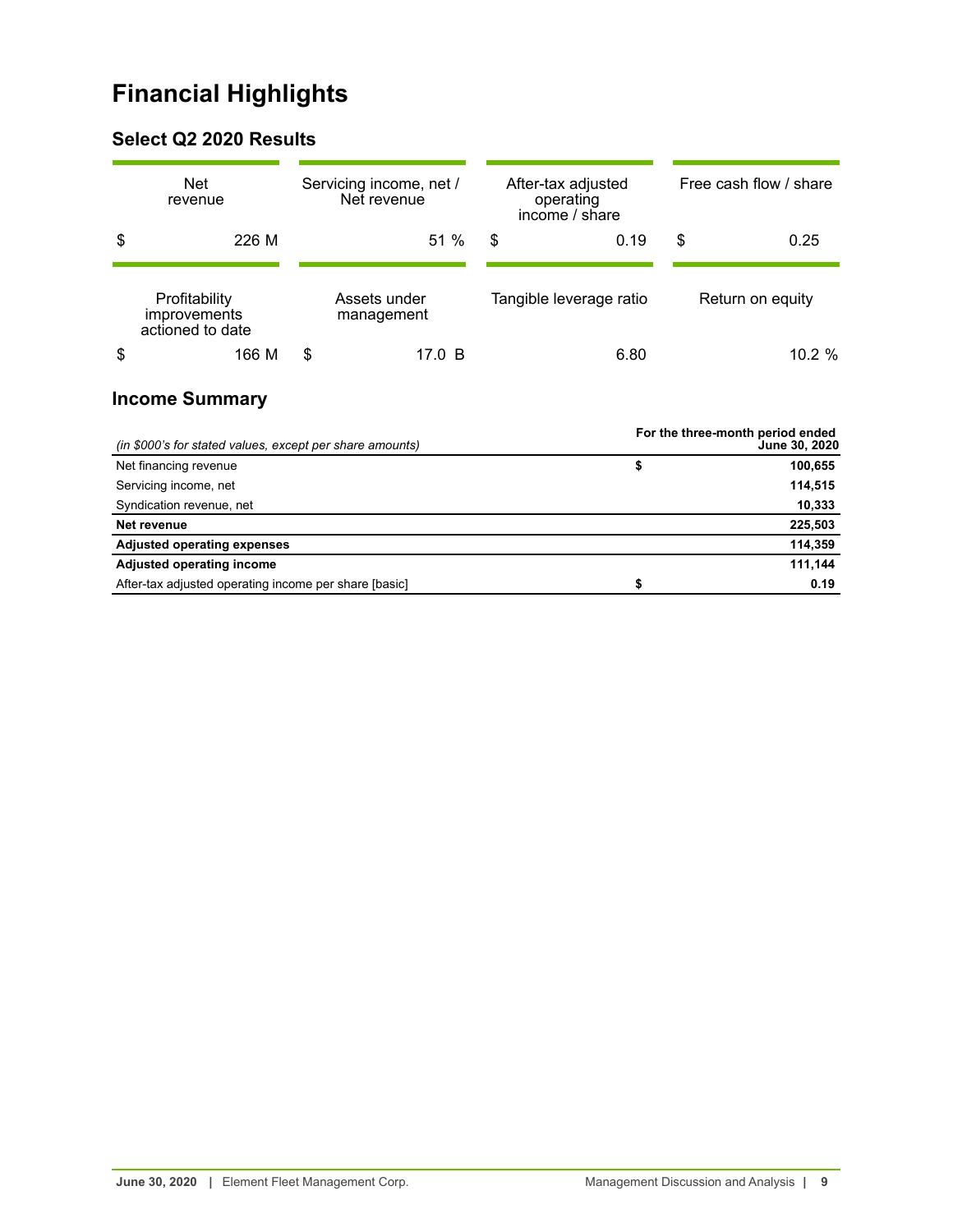## <span id="page-9-0"></span>**Balanced Scorecard**

Element has implemented a balanced scorecard strategy and performance management system, which forges tighter alignment and provides greater focus throughout the Company, resulting in the rapid advancement of our strategic objectives. The balanced scorecard frames the business in four dimensions: Element's clients, business, people and investors.

Element's global balanced scorecard distills our strategy on to a single page. Its broad dissemination throughout the organization allows all our employees to see our progress through clearly defined metrics. We raised the bar for Element's performance as measured by our balanced scorecard in 2020, with many metric targets well above 2019 results.



Element's global balanced scorecard results at June 30, 2020 were as follows:

Element delivered results at or above target on most metrics. Our Operational Effectiveness Index, Profitable Revenue Growth, Adjusted EPS and Return on Equity were adversely impacted by COVID-19. We discuss those impacts of COVID-19 on our business in Q2 throughout this document.

Despite the challenging circumstances created by the pandemic, our people continue to deliver a consistent, superior experience for our clients, helping them manage their businesses through the economic distress wrought by COVID-19. In the first half of 2020, we identified over \$1 billion of cost saving opportunities for our clients, who have acted on nearly one third of that value already. As indicated by our Net Promoter Score, our clients continue to be appreciative of the service experience our people deliver.

A degree of decline in client activity in Q2 afforded us operational resource capacity to accelerate our transformation program. We actioned an incremental \$20 million of run-rate profitability improvements and delivered \$30 million of operating income enhancement in Q2. Having actioned \$166 million in transformation initiatives since October 2018, we are fast approaching the successful completion of our program and achievement of our goal of \$180 million in pre-tax, annual run-rate operating income improvements actioned by the end of 2020. To accomplish this, we will have made approximately \$180 million of one-time investments in our business.

Our people – who deliver that consistent, superior experience for our clients – are our greatest competitive differentiator. Our employee health and well-being is the number one priority as we consider a gradual return to working at Element offices over the coming months. Employee retention continues to be strong through the first half of 2020, and we are winning when we recruit talent to fuel our business areas of growth. We also continue to move forward with the workforce changes planned as part of our transformation program.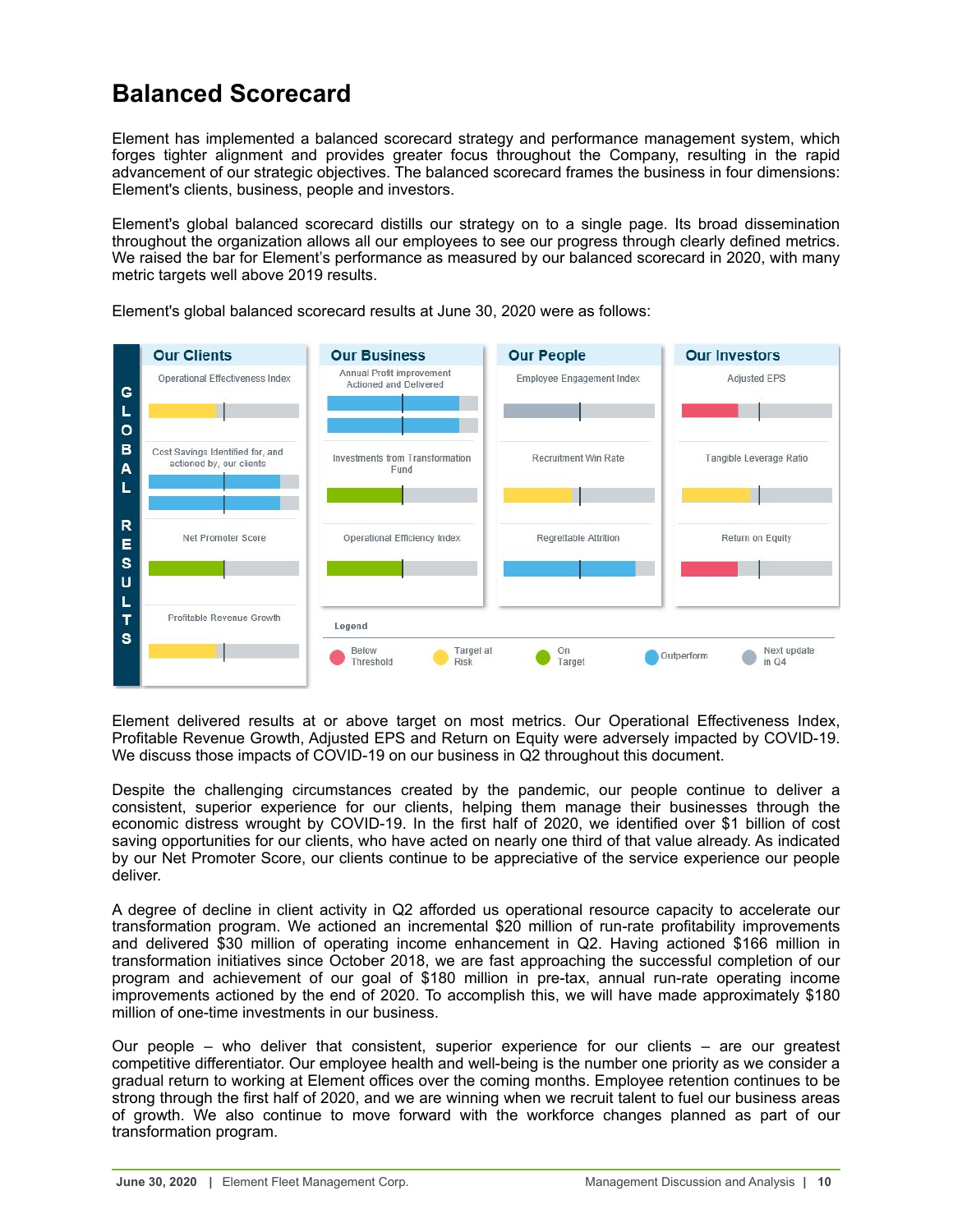While 2020 will remain a challenging year, the stability and resilience of our business coupled with the engagement and resourcefulness of our people will allow us to continue to help and serve our clients. Element will emerge from the pandemic the best-prepared company in our industry to capitalize on the opportunities we believe will ensue.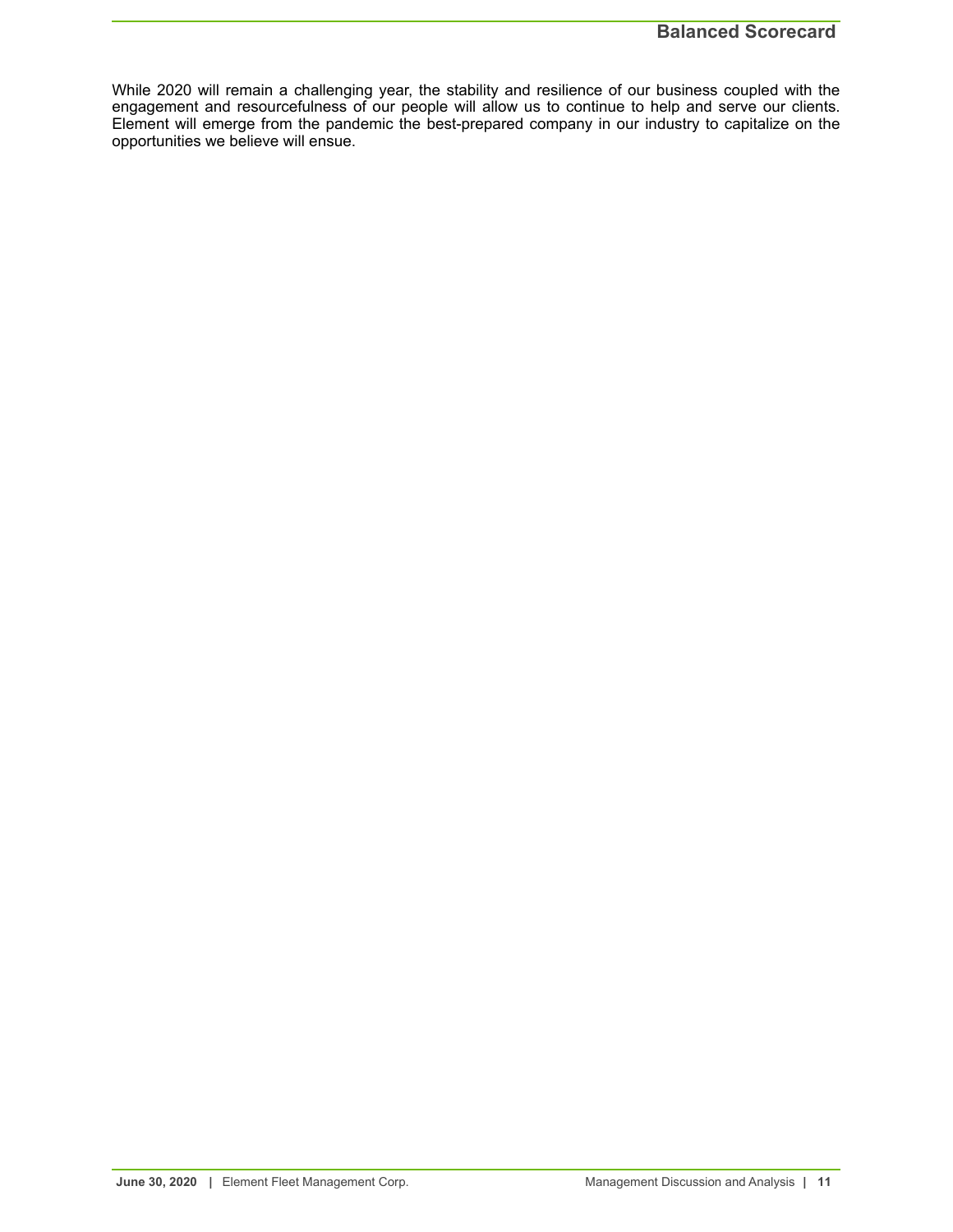## <span id="page-11-0"></span>**Our Clients**

## **Achievements**

## Deeper client relationships

We continue to provide our clients full support as they address the challenges and opportunities COVID-19 presents to their businesses. These interactions are welcome and valuable occasions to deepen our relationships with our clients.

For example, our strategic consulting services team has been as busy as ever identifying fleet cost savings opportunities based on clients' specific business circumstances (as impacted by COVID-19). In some cases, we are identifying opportunities for clients to better manage their balance sheet as well. In turn, clients are eager to act on our recommendations to reduce their total cost of fleet ownership and operation – especially in the current economic environment. As reported on our global balanced scorecard, Element identified over \$1 billion in cost savings opportunities for clients in the first half of 2020 - matching our accomplishment for the entirety of 2019 - with clients having acted on nearly one third of those opportunities already.

The operational effectiveness index on our global balanced scorecard measures the extent to which Element is delivering the consistent, superior client experience we strive for. Metrics in the index that measure operational effectiveness independent of third party contributions are consistently scoring above target. Given that there are also metrics in the index that measure "wing-to-wing" processes impacting the client experience, and given the various negative effects of COVID-19 on our supplier networks that deliver portions of the wing-to-wing experience, the index score is slightly below target year-to-date.

We also receive simple scores from clients after every interaction we have with them. These scores are independent of our balanced scorecard and continue to indicate that our service delivery is strong and client satisfaction is high. Separately, it is gratifying to receive consistent unsolicited positive feedback from clients regarding the service experience our people are upholding throughout the pandemic. Our global Net Promoter Score, which is a weighted average of trailing-four-quarter Net Promoter Scores in each of our geographies, grew from 19 to 20 in the quarter.

In short, our people are working exceptionally hard to deepen our client relationships by managing all the circumstances within Element's control while proactively monitoring and communicating with clients regarding circumstances that are out of our hands.

## New and retained clients

We won new business - including self-managed fleets - and renewed and retained large existing clients in the second quarter.

## *U.S. & Canada*

- We now manage a U.S.-headquartered Top 10 global logistics firm's newly-outsourced fleet. Element will finance and service the client's 800 previously self-managed units, with the potential to earn responsibility for the client's additional 3,000 units that are currently still being selfmanaged.
- A Pacific Northwest telecommunications business has now entrusted Element with the management of their 1,235-unit fleet. We provide financing and a broad suite of services to this client in support of their growth extending fiber to millions of customers.
- Our superior client experience standards and breadth of servicing capabilities were key to our taking market share from a competitor in winning the Canadian business of a global cable,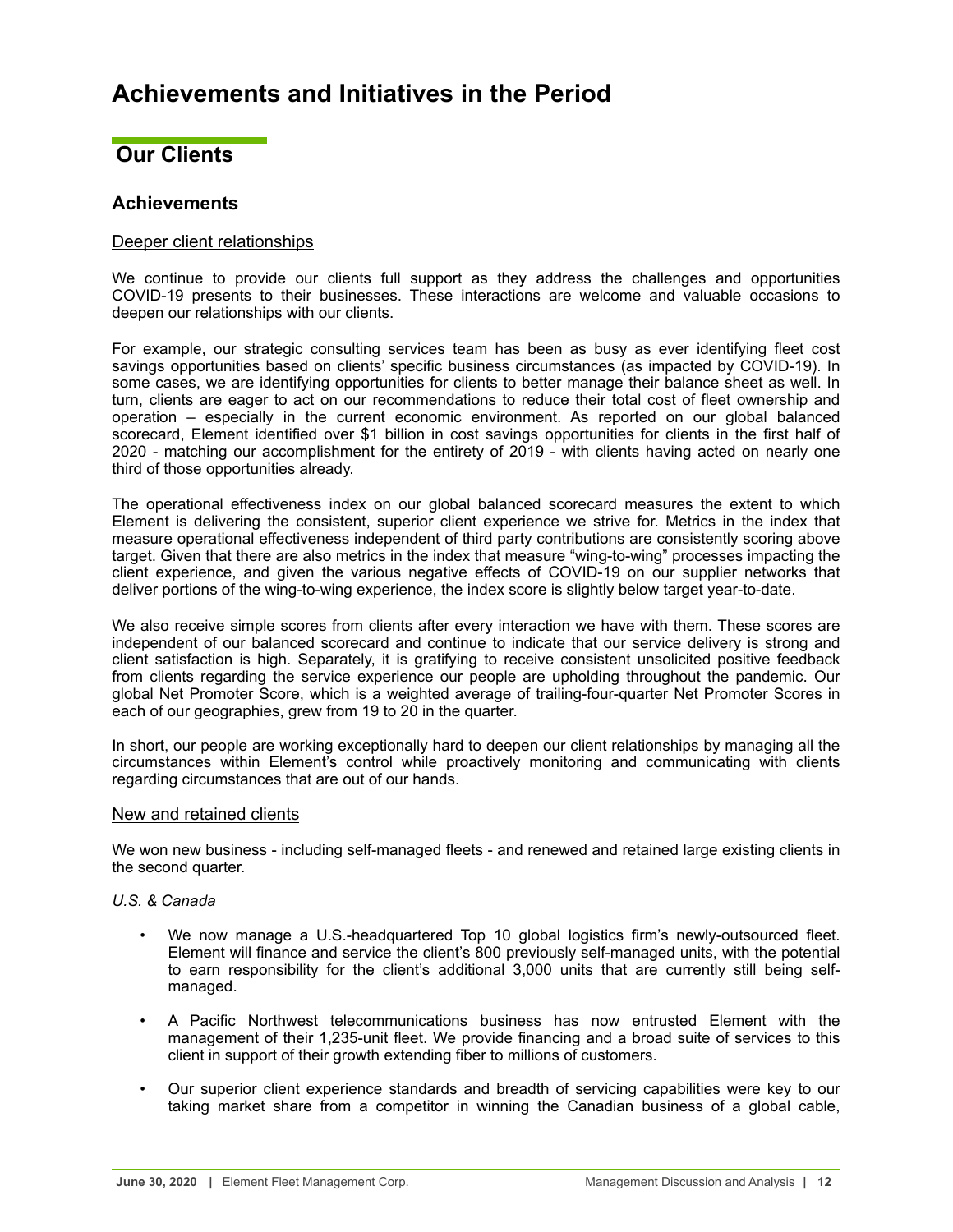transmission and substation servicer. Element will provide financing and a broad suite of services for 750 units with the opportunity to displace the client's current FMC in the U.S. as well.

• We renewed our lease and services agreements with one of our largest North American clients – an investment-grade company in the fabricated goods space with over 22,000 units managed by Element – for another 3 years. The go-forward arrangement is on terms that will improve the profitability of this client relationship.

## *Mexico*

- Element is now part of the expansion plans of one of the largest delivery and logistic services companies in Mexico. Our new, investment-grade client will grow their 2,300-unit fleet to support increased operations for over 140,000 national and international customers serving the growing e-commerce industry.
- We are a new strategic partner of an investment-grade Mexican waste management company with a +30-year history and operations throughout Central America. Element enabled this client's acquisition of over 100 new specialty trash collection vehicles and have taken over management of the company's 150-unit sales and executive fleet (previously self-managed). We will be renewing all 3,000 fleet units across the business over the next 4 years.
- A world leader in real estate services has entrusted Element in Mexico with leasing and service of their sales and executive fleet, with potential expansion of responsibility to over 2,000 units in total. Strong value-add and our focus on client service won this investment-grade business away from a competitor. We are already working with the client on a project that encompasses over 1,800 units.
- One of our existing clients in Mexico was acquired by a global chemical firm whose fleet was already managed by an Element competitor in the region. Not only did we retain the existing client's business post-merger; we were able to win the business of the acquirer – an account representing 1,100 vehicles in Mexico and approximately 4,000 service units.

## *Australia & New Zealand*

- Custom Fleet<sup>2</sup> is the manager of Australian supermarket chain Coles' newly-outsourced Online fleet. We won a competitive RFP process for the nearly 1,000-unit opportunity because of our asset class expertise, the superior client experience we deliver (including bespoke reporting capabilities), our third-party partnerships enabling wing-to-wing client service and the funding certainty given Element's balance sheet and liquidity. Coles is an investment-grade client listed on the Australian Stock Exchange.
- We have entered into an exclusivity agreement with Schneider Electric, an investment-grade global energy management firm awarding us sole supply of their fleet across Australia and New Zealand.
- Custom Fleet in New Zealand has won the contract to manage 700 units on behalf of the Department on Conservation, extending our successful partnership with the New Zealand government and further demonstrating our position as a key player in public sector fleet management and service.

## Resilient servicing income

Q2 servicing income decreased just 8% year-over-year and 9% quarter-over-quarter.

We view this modest decline amid a global pandemic as an achievement in the quarter and a testament to the resilience of this revenue stream. There are four overarching reasons for its durability:

• Our clients represent a broad spectrum of enterprise- and mid-market-scale businesses, a large number of which continue to operate despite COVID-19. As section 8.1 of our Supplementary Information document depicts, Element's U.S. and Canadian clients' vehicle usage declined

 $2$  Element does business as Custom Fleet in Australia and New Zealand.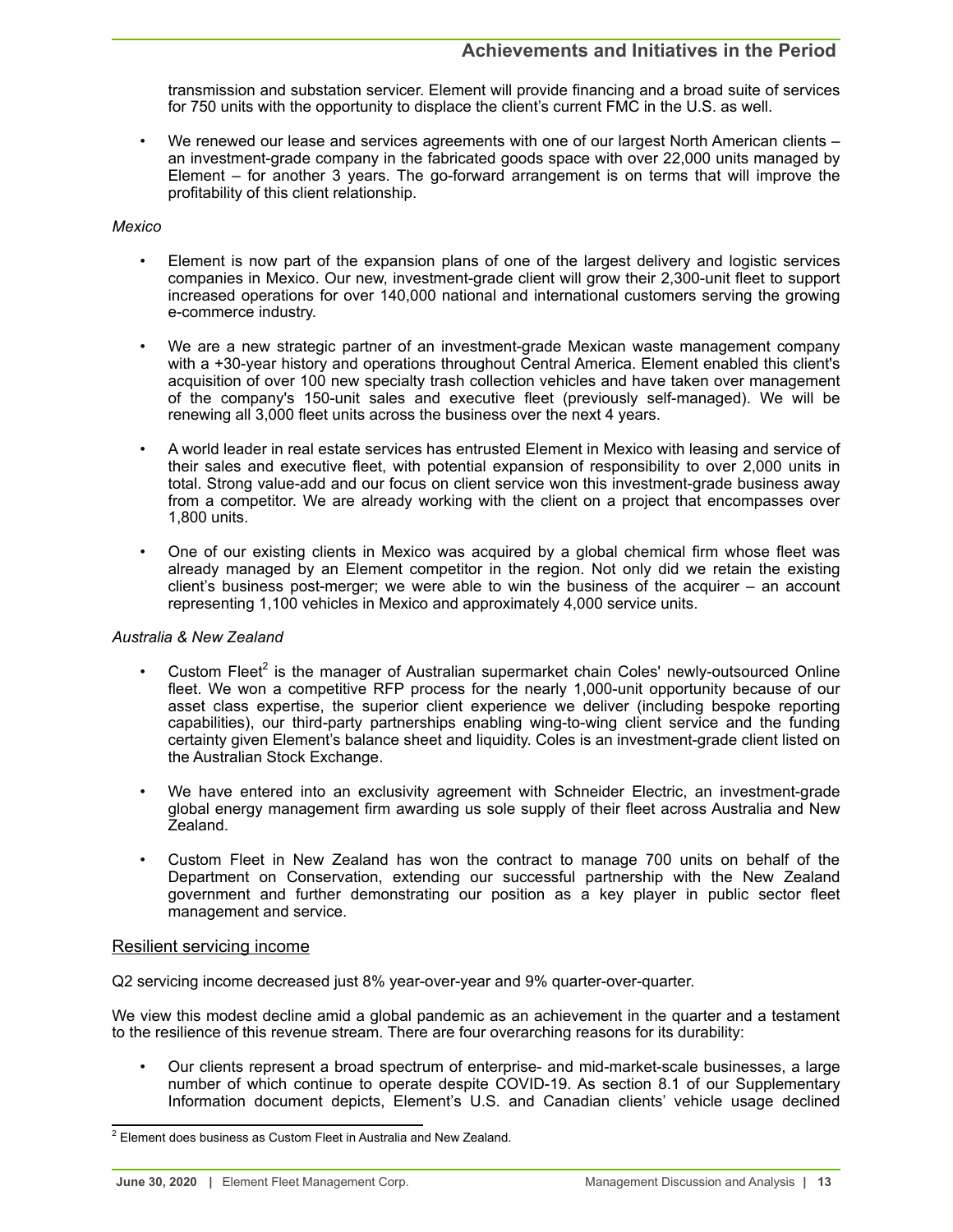notably less by some measures than average vehicle usage in the U.S. from mid-March to the end of June. Our clients include frontline service providers and many are essential services. Some clients' businesses are operating at less than full capacity amid COVID-19 and other clients' activity levels have increased dramatically. The latter category includes companies such as medical services businesses, telecommunication companies and businesses with online retail presence.

- All the vehicles we lease are essential to our clients' ability to generate and sustain revenue, so the vast majority have been active in some capacity during the pandemic. However, we have seen less decline in the activity levels of service fleet vehicles (which make up approximately 80% of our leases) than we have seen in sales fleet vehicles (which make up the other approximately 20% of our leases). Service fleet vehicles are transporting service personnel and equipment to job sites, ferrying assets between locations and delivering products to consumers sheltering-in-place.
- Not only have service fleet vehicles been more active than sales fleet vehicles amid COVID-19, but service fleets tend to consume more Element services than sales fleets; for instance, approximately 4.5x the fuel, 5x the maintenance and 2.5x the accident services (on average) over any given period.

Taking the month of April 2020 as an example - when Element's U.S. and Canadian clients' vehicle usage was at its lowest (see section 8.1 of our Supplementary Information document) fuel, maintenance and accident services usage by such clients declined from average levels by materially more among sales fleet than service fleet vehicles:

| Element services consumption declines in the month of April 2020 | Fuel | Maintenance | Accident |
|------------------------------------------------------------------|------|-------------|----------|
| Sales fleet vehicles                                             | 68%  | .58%        | 60%      |
| Service fleet vehicles                                           | 28%  | 32%         | 49%      |

This data - combined with the fact that service fleet vehicles tend to consume more Element services on average than sales fleet vehicles regardless of COVID-19 - illustrates the strength of service fleet vehicles' contribution to our servicing income. And service fleets make up approximately 80% of our leases.

Part of our servicing income is derived from client subscriptions for services, which make predictable contributions to quarterly revenue independent of client vehicle activity.

## **Initiatives**

## Accelerate the pivot to growth

We used the first half of 2020 to accelerate our pivot to growth. As previously disclosed, last quarter we appointed David Madrigal – the architect of the high-performing Element Mexico team – as our Chief Commercial Officer in the U.S. and Canada. We also reorganized our Commercial group into regional growth units and a team dedicated to account management and client retention.

This quarter in the U.S. and Canada we established new compensation structures designed to incent profitable revenue growth, and invested in strengthening our marketing function with a full suite of technology to help our salesforce identify, qualify and ultimately secure new business opportunities.

In Australia and New Zealand, Custom Fleet has completed a similar set of initiatives designed to give them the necessary tools to take market share and win new business across our key areas of focus in the region, including self-managed and government fleets.

In Mexico, we continue to build on our team's success converting self-managed fleets into Element clients. While our percentage growth rates will be challenging to maintain given recent years' accomplishments increasing our base, we expect continued strong absolute growth in dollar terms. We have invested in adding and training more talent in Mexico and expect that investment to pay off beginning in 2021 as these new hires gain traction.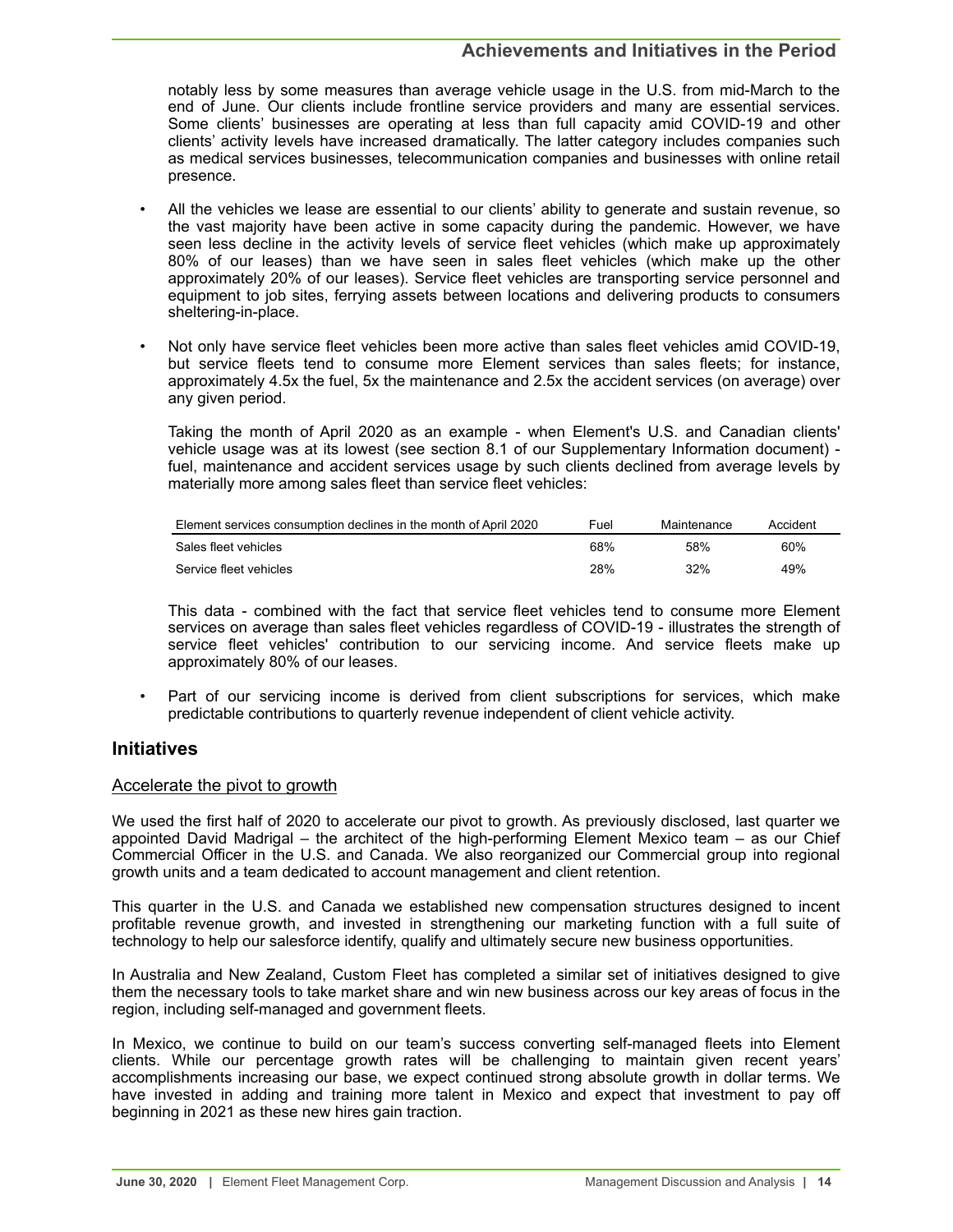<span id="page-14-0"></span>In short, we have accelerated the development of our Commercial teams' capabilities such that they will be prepared to present our value proposition to prospective clients emerging from the initial fog of the COVID-19 business environment.

## **Our Business**

## **Achievements**

## Accelerated transformation

The Q2 slowdown in client activity as a result of COVID-19 freed-up certain operational resources, allowing us to successfully accelerate our transformation program. Transformation accomplishments in the first half of 2020 position us extremely well to meet or exceed our transformation targets in the second half. One-time investments will support transformation progress throughout 2020 but these investments will not continue in 2021.

Element outperformed its transformation-based profit improvement targets in Q2 having actioned a cumulative \$166 million of annual run-rate, pre-tax operating income benefits at June 30, 2020, which we expect to enhance Element's operating income by approximately \$119 million in 2020. Transformation initiatives delivered \$30 million of profit enhancement in the quarter. We made \$19 million of incremental one-time investments in our business in Q2 as part of transformation.

The anticipated success of our growth strategy should make our actioned transformation initiatives even more profitable in future years, because the pre-tax annual run-rate valuations of many improvements are based on existing business volumes.

## **Initiatives**

## Dynamic liquidity management

Motivated by the economic consequences of COVID-19, liquidity management has become a priority for most every business in the world. Notwithstanding Element's dependable operating cash flows and approximately \$5 billion of committed, undrawn capital at quarter-end, we are working to sustainably enhance our dynamic liquidity management capabilities, including data analysis capacity and forecasting.

## Continuous improvement

With the end of our transformation program in sight, we have begun to reflect on the learnings our business has accumulated since the fall of 2018. Our preliminary thinking is that Element has established a new strand of organizational DNA in the ongoing, active pursuit of ways to deliver an ever more consistent and superior fleet management client experience. We are committed to harnessing the clientcentricity, critical rigor and momentum created by our transformation, and carrying that through and beyond 2020. As an early example of this commitment, we stood up a Continuous Improvement Group at Element in the quarter and began to make related skills and mindset training programs available to all employees.

## **Our People**

## **Achievements**

## Staying well

Following our people's swift adaptation to working remotely at the onset of the pandemic, we continue to prioritize their health and well-being, while also considering how we can apply the learnings from this extraordinary period to find new ways of working together and operating our business.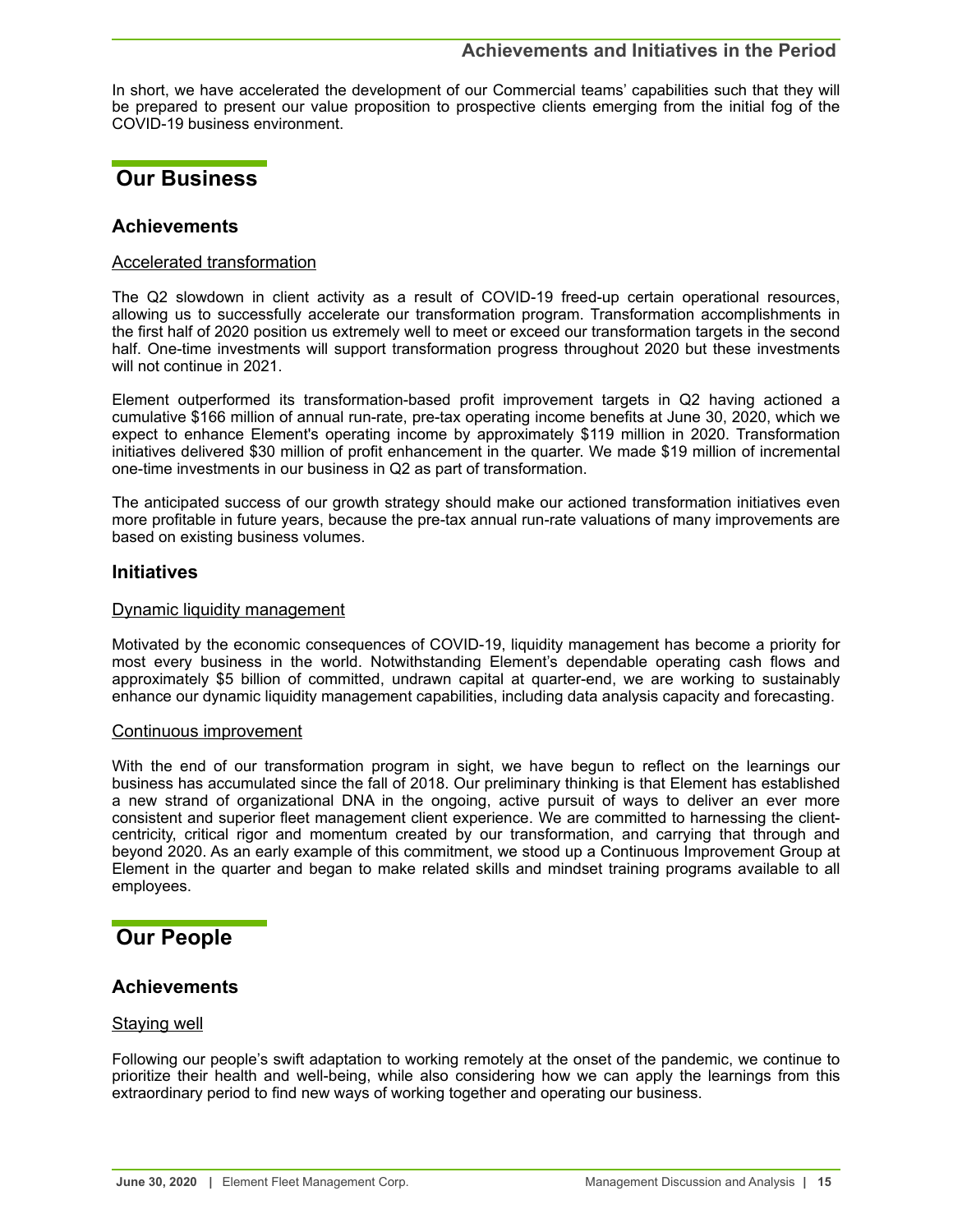We currently have 98% of our people working safely from home, and protocols in place to ensure those Element employees who continue to work from our offices can do so safely.

A recent employee well-being survey confirmed that most of our people enjoy working from home and are benefiting from the wellness resources we have introduced, including access to professional services, meditation and exercise classes. These programs have been augmented by working norms instituted to help bring balance to people's days: core meeting hours, and designated focused work periods during the week.

Despite the disruptions presented by COVID-19, our people are on track to complete the transformation of our business by upgrading our operating platform, strengthening and de-leveraging our investmentgrade balance sheet, carefully managing our funding facilities and operating liquidity, and pivoting our business toward profitable revenue growth.

## Better systems

As part of transformation, we committed to delivering new HR technologies that would build our capabilities for the future and deliver key benefits including increased automation of HR systems, enhanced transparency on key HR metrics in alignment with our balanced scorecard and a more consistent and superior employee experience.

In support, we launched the first in a series of digital tools – ADP – which will allow our people and managers to better request, track and analyze data related to paid time off, accruals, requests and approvals, as well as critical payroll functions like direct deposit, payroll taxes, and payroll processing.

As we advance through the HR-related transformation initiatives, we are creating an increasingly consistent, intuitive and easy digital employee experience for our people ultimately enabling them to do the same for our clients.

## Voluntary exit program

As we near completion of our transformation, we continue to anticipate some of the work at Element will change, requiring us to create new roles while others phase out over time. In order to seize this moment to organize work differently, Element offered a voluntary exit program in the quarter to employees with 20+ years of tenure. This program was designed to have the dual benefit of putting control in the hands of tenured employees to take an enhanced severance package while creating space for Element to build for the future by promoting or hiring new talent. Our program had a satisfactory 15% applicant rate by eligible employees, which will result in participants departing Element gradually through the rest of 2020 as the transformation moves closer to completion.

## **Initiatives**

## Resumption

The resilience of our business coupled with the adaptations to how we work enable Element to set our own pace on an eventual return to the office. To that end, we have established a cross functional task force to lead our resumption efforts with a focus on business requirements and employee preferences. While we are grounded by a focus on health and safety, we will apply the tenacity and innovation honed through our transformation to make the most of every opportunity in this changing environment. We have communicated to our employees that Element will start a gradual return no earlier than September 2020, but reserve the right to adjust our approach at any time as the pandemic evolves. The only exception is Custom Fleet which has begun a phased return to the office this July.

## Diversity and inclusion

Perhaps the most pivotal moment for our people at Element this quarter came with the social upheaval stemming from the intense focus on persistent and systemic racism in our society. Whether we watched tragic events unfold on social media or experienced them directly in our communities as protests spread across the globe, we have all learned more about the profound challenges experienced by our Black colleagues on a daily basis. While our office in Hopkins, Minnesota remained unaffected, our African American employee resource group congregated online to connect over the unfolding crises.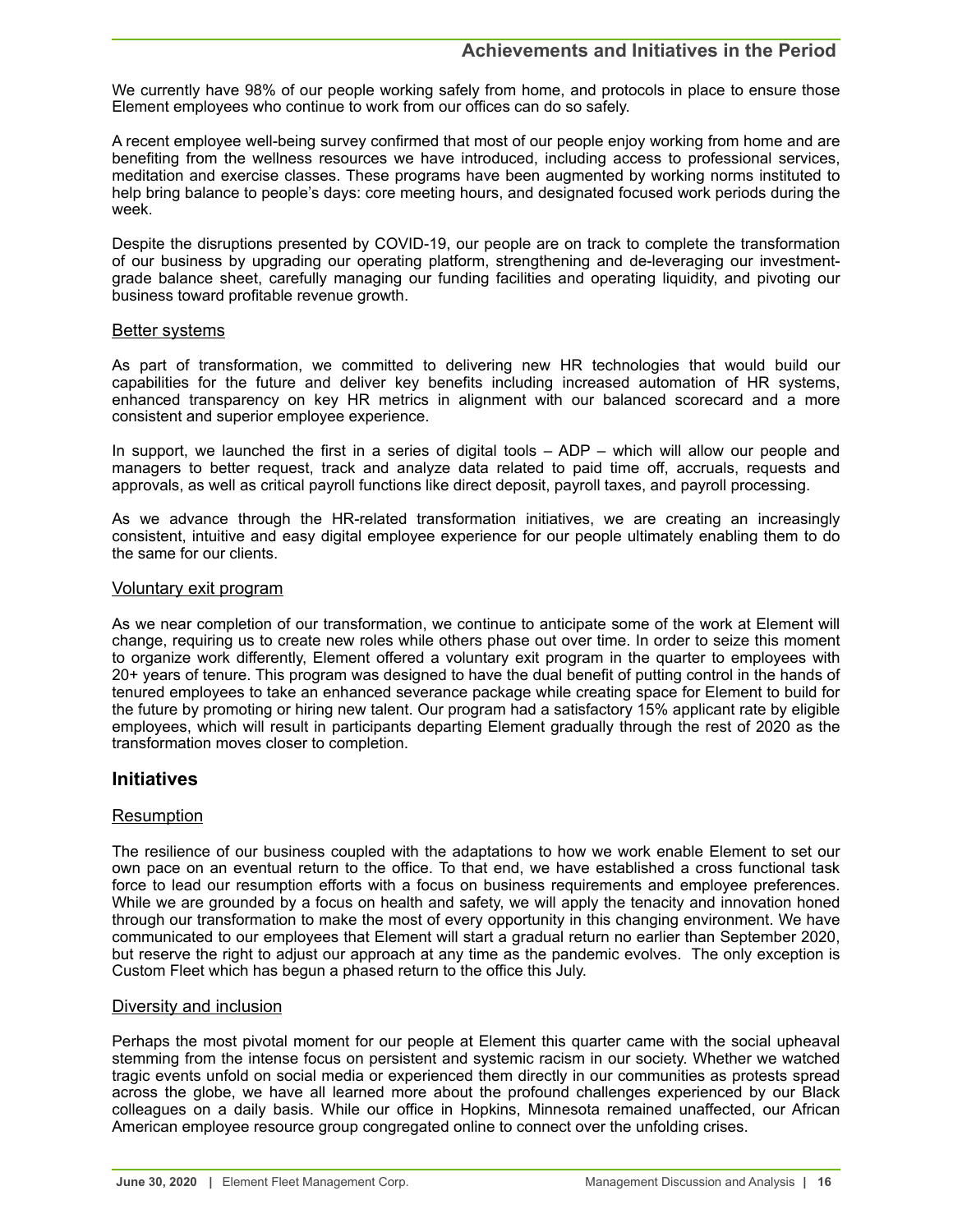<span id="page-16-0"></span>These painful events have catalyzed Element to significantly increase the pace of our own diversity and inclusion efforts. In addition to making a public commitment to lead by example in this regard, we have taken concrete action by initiating a comprehensive and consultative diversity and inclusion strategy. We have also begun the search for an experienced diversity and inclusion leader to join Element reporting directly to our Chief People Officer. We look forward to the dialogue with our people on this topic and to making swift progress on what should be a pillar of our employee culture.

## **Our Investors**

## **Achievements**

## Stable collections and credit performance

We monitored fluctuations in our credit risk exposure and delinguent client receivables daily throughout the quarter and our global portfolio continues to perform in line with expectations.

Our aggregate reported delinquencies at quarter-end decreased by \$12.5 million or 26% quarter-overquarter - from \$47.8 million to \$35.3 million - and we expect improvements to continue as we manage delinquencies back to pre-COVID-19 levels.

Reported delinquency values are Element's aggregate net investment in finance receivables (i.e. finance lease receivables and finance loan receivables) attributable to delinquent client accounts – and not the actual amounts in respect of which clients are delinquent. The actual net finance receivable amounts in respect of which clients were delinquent at June 30, 2020 totaled \$2.9 million, which is in line with pre-COVID-19 levels. We provide historical context in section 9.2 of our Supplementary Information document, available on the Company's website.

Our impaired receivables balance stood at \$112 million at quarter-end. As communicated last quarter, we expected three clients on our watchlist to enter bankruptcy in the second quarter, which they did. Having worked closely with two of these clients (comprising \$42 million of the \$47 million in new impaired receivables) leading up to and throughout their ongoing restructuring proceedings, we do not expect to incur any credit losses on these accounts. Moreover, and as reflected in the \$32 million reduction in impaired receivables during the second quarter (arising from repayments and asset sales), we expect negligible credit losses in total from all currently impaired accounts. We provide further insight into Element's impaired receivables in section 10.0 of our Supplementary Information document.

## U.S. bond issued

As previously disclosed, we took the first step to becoming a programmatic issuer in the U.S. debt capital markets with our inaugural issuance of \$400 million U.S. dollar 5-year 3.85% senior unsecured investment-grade notes in Q2. The bond issue is in keeping with our strategic priority to strengthen Element's investment-grade balance sheet by, among other things, maturing the Company's capital structure and diversifying access to cost-efficient sources of funding.

## Convertible debentures retired

The proceeds of the inaugural bond issuance were used, together with cash on hand, to retire Element's \$567 million of 4.25% convertible debentures scheduled to mature June 30, 2020. With this retirement, we have successfully eliminated nearly \$750 million of convertible debentures from Element's capital structure since March 2019, leaving only \$172.5 million remaining.

We collapsed the \$560 million committed credit facility established earlier in the quarter to retire the June 30, 2020 convertible debentures in the event market conditions had not been attractive for our inaugural U.S. bond offering.

## Syndication market growth

The syndication market has remained open to Element throughout this year. We continued to enjoy robust demand for our product in the quarter, syndicating \$759 million of assets and generating \$10.3 million of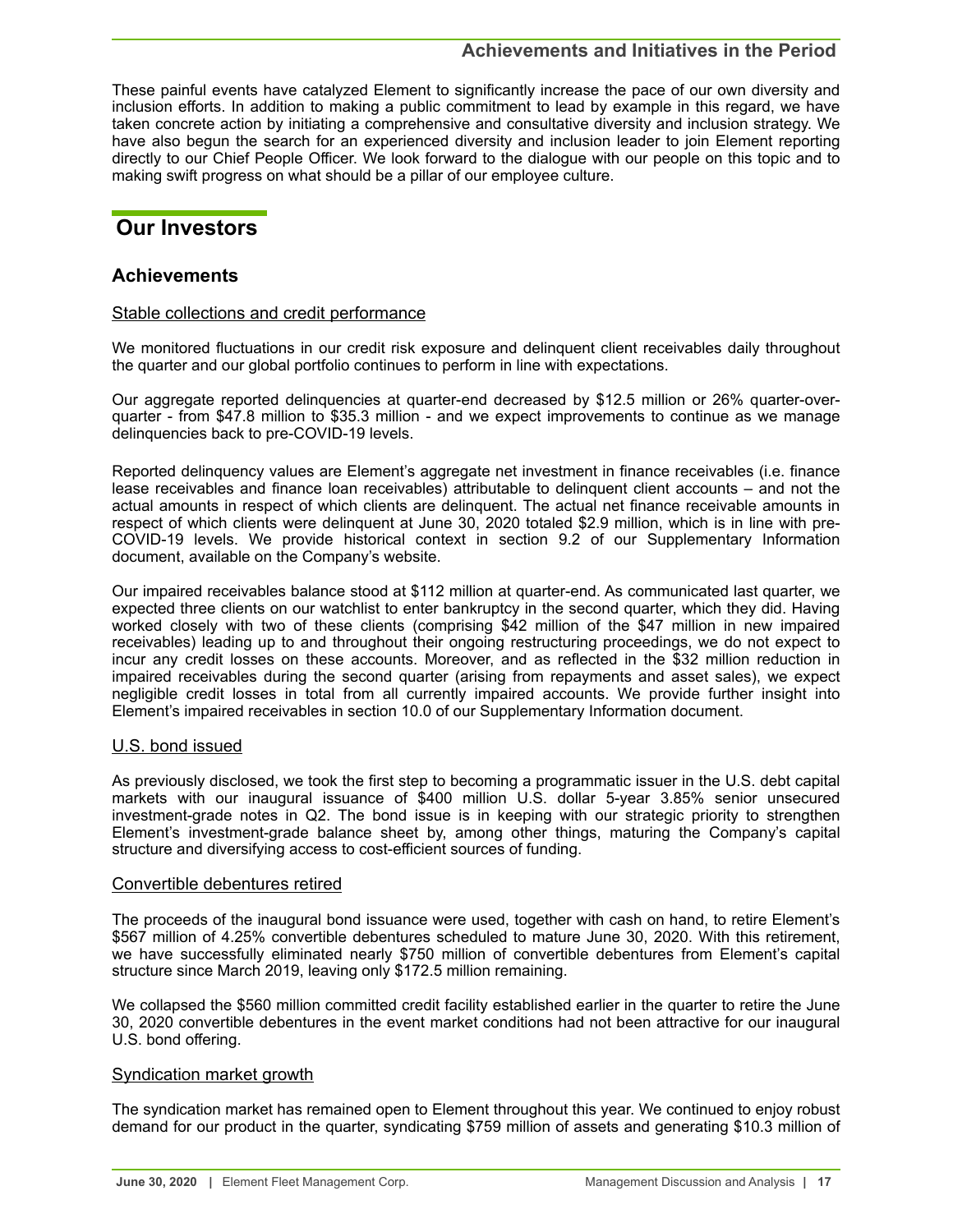revenue. The quarter-over-quarter decrease in syndication revenue is a function of (i) the 9% decrease in volume of assets syndicated, (ii) the significant tightening of prices throughout the quarter (higher hurdle rates) - including on leases with high-grade credit counterparties, such as Armada (whose assets we need to syndicate) - (iii) one-time costs incurred to support the re-amortization of a large client's previously-syndicated assets, partially offset by resulting benefits to net financing revenue and (iv) the particular mix of assets syndicated in the quarter.

Our priority remains to maintain a significant presence in the syndication market and further increase demand for our assets. We made a small number of talented additions to our syndication team in the quarter who are already contributing to expanding our universe of prospective investors. We continued to transact with new investors in Q2, bringing our total syndication volume with new investors to \$143 million in the first half of 2020. Additional prospective buyers continue to express interest in our product.

### Balance sheet de-leveraging

Profitability, free cash flow and syndication all contribute to de-leveraging Element's balance sheet. In Q2, lower originations and lower client use of vehicle services also made modest contributions. We achieved tangible leverage of 6.8x at quarter-end – a decrease of 0.65 from Q1 2020 – largely driven by reduced debt levels, with light tailwind from a strengthening Canadian dollar against the U.S. dollar.

Excluding the impact of the Company's non-recourse warehouse credit facility (which exclusively funds pre-syndication assets for Armada), our tangible leverage at June 30, 2020 would have been 6.49x. We continue targeting tangible leverage below 6.0x by the end of 2020.

#### Australian securitization capacity

We renewed our \$1 billion Australian dollar securitization facility in the quarter, ensuring Custom Fleet has continued ready access to cost-efficient capital to support its growth strategy.

#### Sold 19th Capital

As previously disclosed, Element sold the assets of 19<sup>th</sup> Capital and settled third party debt at a discount in the quarter. The net impact of the asset sale and settlement of debt is an after-tax loss of \$10.3 million (including closing and severance costs) recorded in the Company's interim condensed consolidated financial statements for Q2 2020.

## ABS term note issued

Subsequent to quarter-end, and as previously disclosed, Element securitized US \$750 million of finance receivables under our Chesapeake vehicle management asset-backed debt facility. The term note was the first U.S. fleet ABS issuance since the widespread arrival of COVID-19 in North America, demonstrating our ready access to cost-efficient capital. We used the proceeds to pay down variable funding notes outstanding, increasing Element's contractually committed, undrawn liquidity to \$5.7 billion.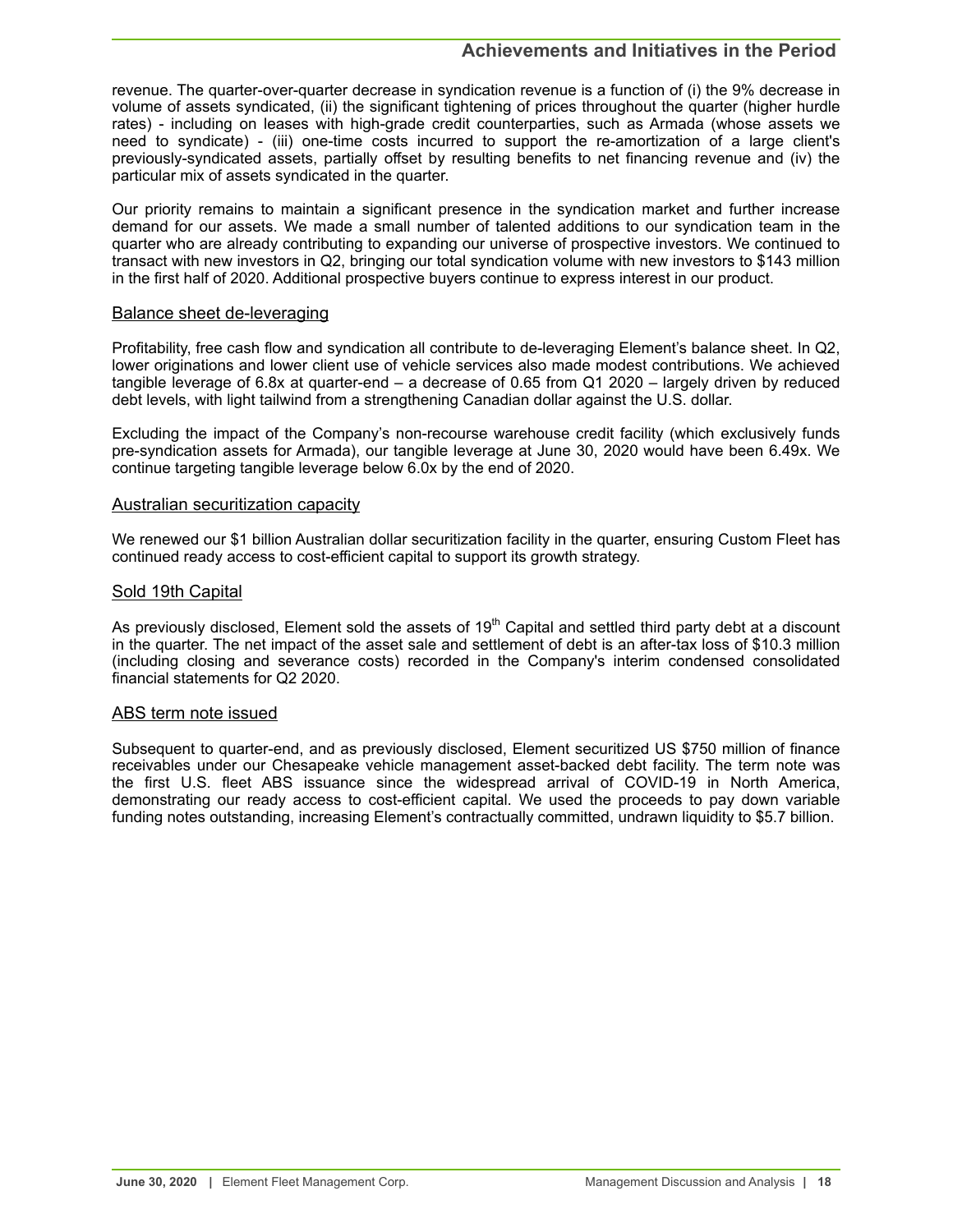## **Initiatives**

## Capital allocation

With line of sight to

- the conclusion of our transformation program, including the one-time investments we have been making in support of same,
- the achievement of our sub-6.0x tangible leverage target,
- growth in revenue as we pivot the Company to growth,
- growth in operating income as we demonstrate the scalability of our transformed operating platform, and
- growth in free cash flow,

we have prioritized the evolution of our thinking and dialogue with our Board regarding excess capital allocation. We anticipate being in a position to share the Board's preliminary capital allocation strategy in the second half of this year.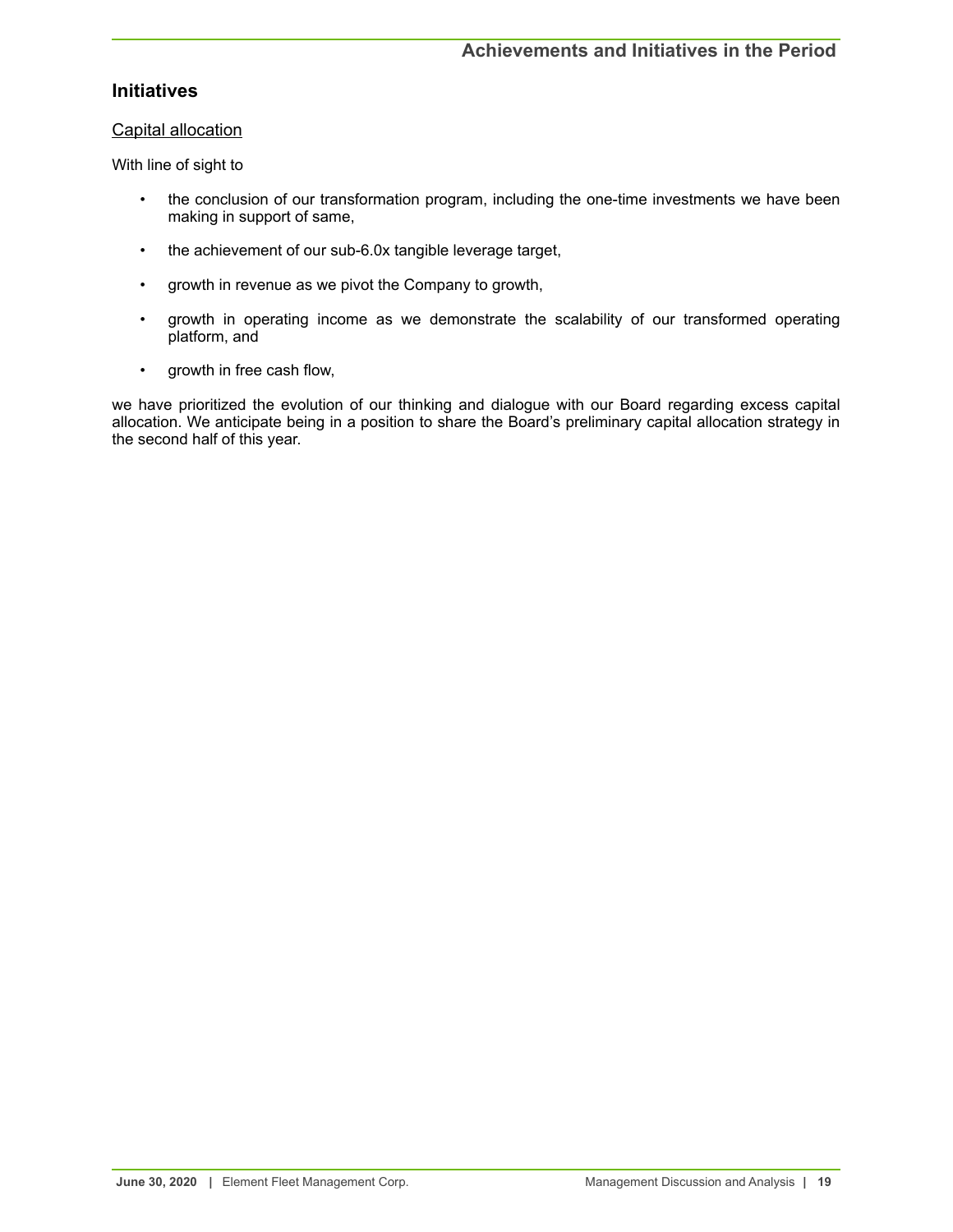# <span id="page-19-0"></span>**Selected Financial Information and Ratios**

|                                                              |                         | As at and for the<br>three-month periods ended | As at and for the<br>six-month periods ended |                         |                  |
|--------------------------------------------------------------|-------------------------|------------------------------------------------|----------------------------------------------|-------------------------|------------------|
| (in \$000's for stated values, except per share amounts)     | <b>June 30.</b><br>2020 | March 31,<br>2020                              | June 30.<br>2019                             | <b>June 30.</b><br>2020 | June 30,<br>2019 |
|                                                              | \$                      | \$                                             | \$                                           | \$                      | \$               |
| Net revenue                                                  | 225,503                 | 247,239                                        | 249,570                                      | 472,742                 | 491,797          |
| Net income                                                   | 58,594                  | 79,358                                         | 64.061                                       | 137,952                 | 144,534          |
| Total assets                                                 | 16,883,105              | 18,220,355                                     | 17,772,477                                   | 16,883,105              | 17,772,477       |
| Total debt                                                   | 11,910,711              | 13,115,461                                     | 12,912,122                                   | 11,910,711              | 12,912,122       |
| After tax adjusted operating income <sup>(1)</sup>           | 93,361                  | 105,397                                        | 101,411                                      | 198,758                 | 202,023          |
| Earnings per share                                           |                         |                                                |                                              |                         |                  |
| Basic                                                        | 0.11                    | 0.16                                           | 0.12                                         | 0.27                    | 0.28             |
| <b>Diluted</b>                                               | 0.11                    | 0.16                                           | 0.12                                         | 0.26                    | 0.28             |
| After tax adjusted operating income per share <sup>(1)</sup> |                         |                                                |                                              |                         |                  |
| <b>Basic</b>                                                 | 0.19                    | 0.22                                           | 0.21                                         | 0.40                    | 0.41             |
| Pro forma Diluted                                            | 0.19                    | 0.21                                           | 0.22                                         | 0.40                    | 0.43             |
| Dividends declared, per share                                |                         |                                                |                                              |                         |                  |
| Common share                                                 | 0.045000                | 0.045000                                       | 0.045000                                     | 0.090000                | 0.090000         |
| Preferred Shares, Series A                                   | 0.433313                | 0.433313                                       | 0.433313                                     | 0.866626                | 0.866620         |
| Preferred Shares, Series C                                   | 0.388130                | 0.388130                                       | 0.406250                                     | 0.776260                | 0.812500         |
| Preferred Shares, Series E                                   | 0.368938                | 0.368938                                       | 0.400000                                     | 0.737876                | 0.800000         |
| Preferred Shares, Series G                                   | 0.406250                | 0.406250                                       | 0.406250                                     | 0.812500                | 0.812500         |
| Preferred Shares, Series I                                   | 0.359375                | 0.359375                                       | 0.359375                                     | 0.718750                | 0.718750         |

*(1) For additional information, see "Description of Non-IFRS Measures" section.*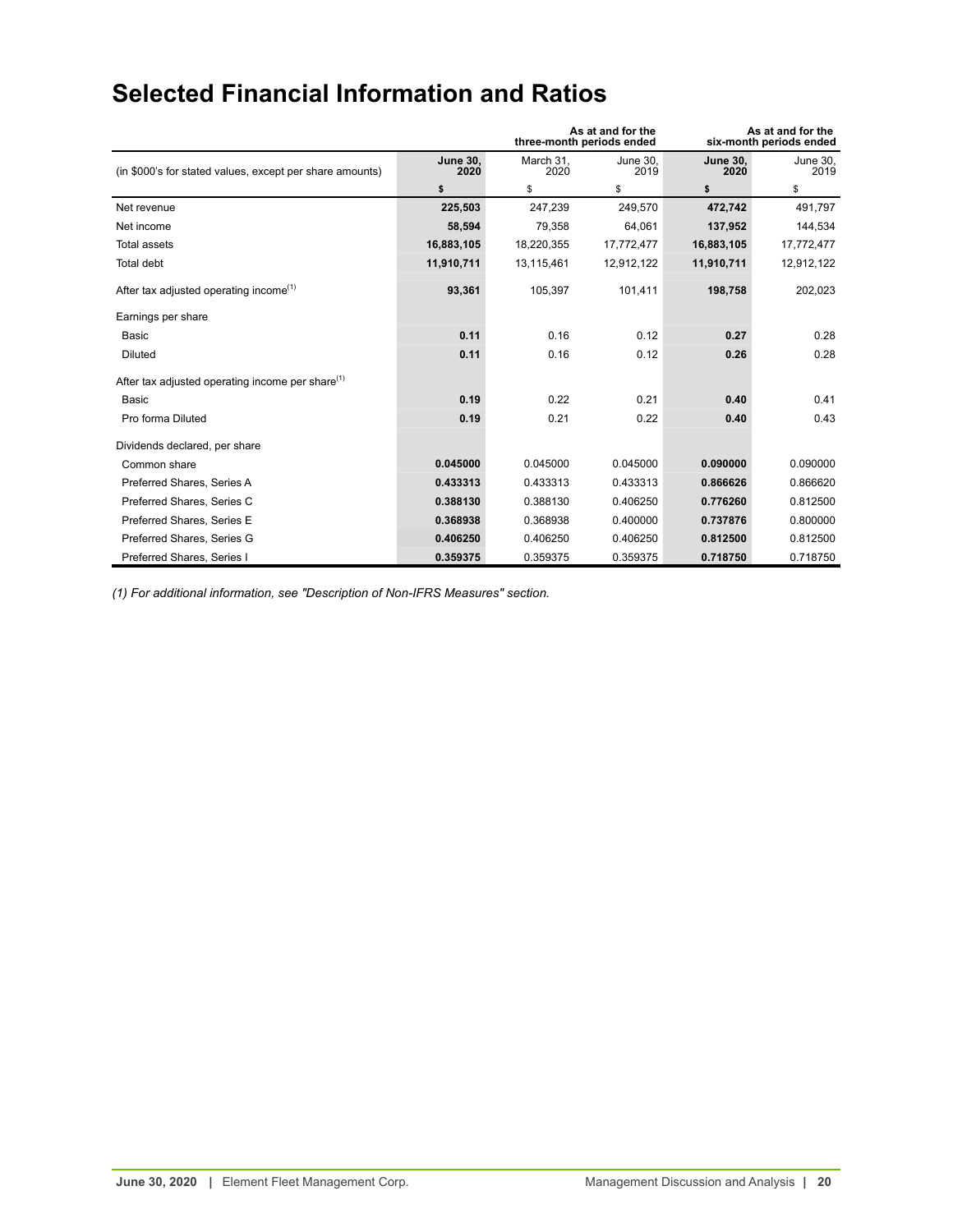## <span id="page-20-0"></span>**Results of Operations**

| For the three-month periods ended                        |                         | For the six-month periods ended |                          |                         |                  |
|----------------------------------------------------------|-------------------------|---------------------------------|--------------------------|-------------------------|------------------|
| (in \$000's for stated values, except per share amounts) | <b>June 30,</b><br>2020 | March 31,<br>2020               | June 30,<br>2019         | <b>June 30,</b><br>2020 | June 30,<br>2019 |
|                                                          | \$                      | \$                              | \$                       | \$                      | \$               |
| Net revenue                                              |                         |                                 |                          |                         |                  |
| Net interest income and rental revenue                   | 189,334                 | 200,317                         | 232,282                  | 389,651                 | 468,298          |
| Interest expense                                         | 88,679                  | 105,012                         | 128,737                  | 193,691                 | 257,866          |
| Net financing revenue                                    | 100,655                 | 95,305                          | 103,545                  | 195,960                 | 210,432          |
| Servicing income, net                                    | 114,515                 | 125,847                         | 124,282                  | 240,362                 | 242,410          |
| Syndication revenue, net                                 | 10,333                  | 26,087                          | 21,743                   | 36,420                  | 38,955           |
| Net revenue                                              | 225,503                 | 247,239                         | 249,570                  | 472,742                 | 491,797          |
| <b>Operating expenses</b>                                |                         |                                 |                          |                         |                  |
| Salaries, wages and benefits                             | 74,859                  | 75,470                          | 84,532                   | 150,329                 | 164,647          |
| General and administrative expenses                      | 28,590                  | 31,791                          | 28,592                   | 60,381                  | 58,390           |
| Depreciation and amortization                            | 10,910                  | 10,656                          | 10,470                   | 21,566                  | 20,830           |
| <b>Adjusted operating expenses</b>                       | 114,359                 | 117,917                         | 123,594                  | 232,276                 | 243,867          |
| Amortization of convertible debenture discount           | 2,003                   | 2,555                           | 4,492                    | 4,558                   | 8,147            |
| Share-based compensation                                 | 4,427                   | 5,437                           | 5,410                    | 9,864                   | 10,580           |
| <b>Total operating expenses</b>                          | 120,789                 | 125,909                         | 133,496                  | 246,698                 | 262,594          |
| Disposition of 19 <sup>th</sup> Capital                  |                         |                                 |                          |                         |                  |
| Gain on settlement of debt                               | 38,580                  |                                 |                          | 38,580                  |                  |
| Loss on sale of assets                                   | (52, 442)               |                                 |                          | (52, 442)               |                  |
| Net loss on disposition                                  | (13, 862)               |                                 | $\overline{\phantom{0}}$ | (13, 862)               |                  |
| <b>Other expenses</b>                                    |                         |                                 |                          |                         |                  |
| Amortization of intangible assets from acquisition       | 9,660                   | 10,223                          | 9,112                    | 19,883                  | 18,288           |
| Restructuring and transformation costs                   | 18,663                  | 14,995                          | 21,949                   | 33,658                  | 28,687           |
| (Gain) loss on investments                               | (3)                     | 57                              | (238)                    | 54                      | 1,092            |
| <b>Total other expenses</b>                              | 28,320                  | 25,275                          | 30,823                   | 53,595                  | 48,067           |
| Net income before taxes                                  | 62,532                  | 96,055                          | 85,251                   | 158,587                 | 181,136          |
| Income tax expense                                       | 3,938                   | 16,697                          | 21,190                   | 20,635                  | 36,602           |
| Net income for the period                                | 58,594                  | 79,358                          | 64,061                   | 137,952                 | 144,534          |
| Earnings per share [basic]                               | 0.11                    | 0.16                            | 0.12                     | 0.27                    | 0.28             |
| Weighted average number of shares outstanding [basic]    | 437,849                 | 437,291                         | 434,694                  | 437,570                 | 434,158          |

Element earned net income for the quarter of \$58.6 million or \$0.11 per share; 9% or \$5.5 million less than Q2 2019 net income of \$64.1 million (or \$0.12 per share) and 26% or \$20.8 million less than Q1 2020 net income of \$79.4 million (or \$0.16 per share). Net income earned in the six months ended June 30, 2020 was \$138.0 million or \$0.27 per share; 5% or \$6.6 million less than the \$144.5 million of net income (or \$0.28 per share) earned in the six months ended June 30, 2019.

Element sold the assets of  $19<sup>th</sup>$  Capital and settled third party debt at a discount in the quarter. The net impact of the asset sale and settlement of debt is a pre-tax loss of \$13.9 million (including closing and severance costs) recorded in the quarter.

In support of Element's transformation program, we made \$18.7 million of one-time investments in our business in the quarter and \$33.7 million in the six months ended June 30, 2020. These costs consist primarily of professional fees and severance-related expenditures.

Element calculates the period income tax expense using the tax rate that would be applicable to the expected total annual earnings. IAS 34 requires this annual tax rate to be reviewed each quarter and applied to the profits earned to date.

The effective income tax rate was 6.3% and 13.0% for the three- and six-months ended June 30, 2020, respectively (three- and six-months ended June 30, 2019 - 24.9% and 20.2%, respectively). The year to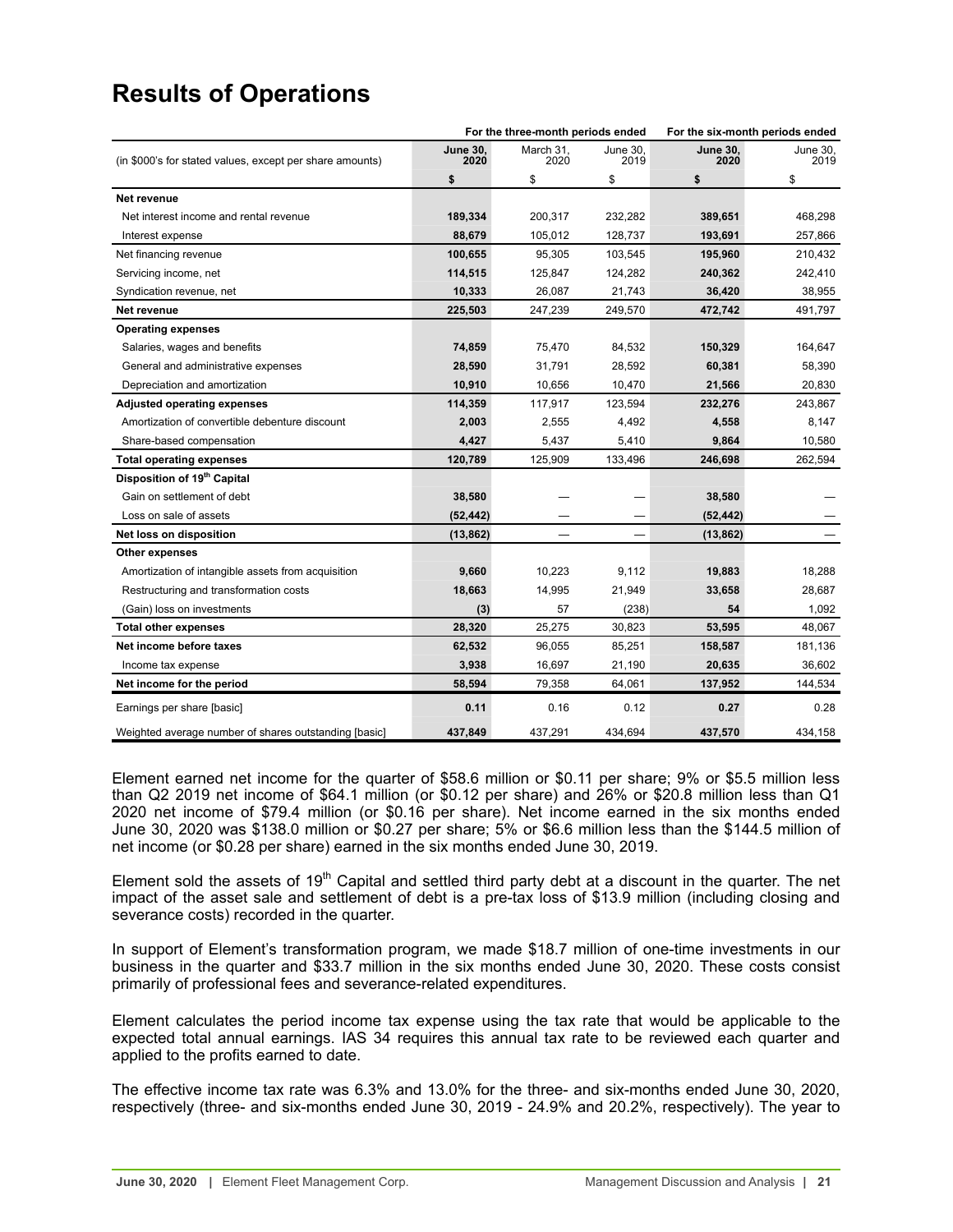date effective tax rate is lower than prior years reflecting year-over-year variances in pre-tax net income and other tax related adjustments.

## **Adjusted Operating Results**

|                                                                                | For the three-month periods ended |                   |                  | For the six-month periods ended |                  |  |
|--------------------------------------------------------------------------------|-----------------------------------|-------------------|------------------|---------------------------------|------------------|--|
| (in \$000's for stated values, except per share amounts)                       | <b>June 30.</b><br>2020           | March 31.<br>2020 | June 30.<br>2019 | <b>June 30.</b><br>2020         | June 30.<br>2019 |  |
|                                                                                | \$                                | \$                | \$               | \$                              | \$               |  |
| Net financing revenue                                                          | 100,655                           | 95,305            | 103,545          | 195,960                         | 210,432          |  |
| Servicing income, net                                                          | 114,515                           | 125,847           | 124,282          | 240,362                         | 242,410          |  |
| Syndication revenue, net                                                       | 10,333                            | 26,087            | 21,743           | 36,420                          | 38,955           |  |
| Net revenue                                                                    | 225,503                           | 247,239           | 249,570          | 472,742                         | 491,797          |  |
| Salaries, wages and benefits                                                   | 74,859                            | 75,470            | 84,532           | 150,329                         | 164,647          |  |
| General and administrative expenses                                            | 28,590                            | 31,791            | 28,592           | 60,381                          | 58,390           |  |
| Depreciation and amortization                                                  | 10,910                            | 10.656            | 10,470           | 21,566                          | 20,830           |  |
| Adjusted operating expenses (1)                                                | 114,359                           | 117,917           | 123,594          | 232,276                         | 243,867          |  |
| Adjusted operating income (1)                                                  | 111,144                           | 129,322           | 125.976          | 240,466                         | 247,930          |  |
| Provision for taxes applicable to adjusted operating income                    | 17,783                            | 23,925            | 24,565           | 41,708                          | 45,907           |  |
| Cumulative preferred share dividends                                           | 10,906                            | 10,906            | 11,164           | 21,812                          | 22,328           |  |
| After-tax adjusted operating income attributable to<br>common shareholders (1) | 82,455                            | 94,491            | 90,247           | 176,946                         | 179,695          |  |
| Weighted average number of shares outstanding [basic]                          | 437,849                           | 437,291           | 434.694          | 437,570                         | 434,158          |  |
| After-tax adjusted operating income per share (1) [basic]                      | 0.19                              | 0.22              | 0.21             | 0.40                            | 0.41             |  |
| <b>Originations</b>                                                            | 1,306,804                         | 2,030,988         | 1,806,515        | 3,337,792                       | 3,516,364        |  |
| End-of-period assets under management (1)                                      | 17,049,689                        | 17,780,139        | 15.516.475       | 17.049.689                      | 15,516,475       |  |

*(1) For additional information, see "Description of Non-IFRS Measures" section.*

Element's adjusted operating income ("AOI") in Q2 was \$111.1 million, equivalent to \$0.19 on a per share basis. This represents a \$0.02 per share decline from Q2 2019 AOI of \$126.0 million or \$0.21 per share; and a \$0.03 per share decline from Q1 2020 AOI of \$129.3 million or \$0.22 per share.

Net financing revenue contributed approximately the same amount of AOI per share in Q2 2020 as it did in Q2 2019 while servicing income and syndication revenue were down approximately \$0.02 each on the same comparative basis. We address the reasons for each of these declines in the commentary below. Adjusted operating expenses in Q2 contributed approximately \$0.02 of AOI per share on a year-over-year basis – driven by transformation savings on salaries and related costs – partially offsetting the \$0.04 AOI per share decline across our revenue streams.

Overall, our diversified, largely investment-grade client base and Element's resilient business model, underpinned an AOI result for the quarter that met and, in some respects, exceeded our expectations.

## **Originations**

We originated \$1.3 billion of assets in the quarter – \$500 million or 28% lower than Q2 2019 and \$724 million or 36% lower than last quarter. Origination volumes moderated as expected given that OEM production facilities and dealerships were closed for most of the quarter. Also as expected, many clients chose to postpone fleet vehicle replacements in the quarter while they focused on other aspects of their business (impacted by COVID-19).

Importantly, notwithstanding the reduction in originations, we view postponed orders and delayed originations in the quarter as largely deferred rather than lost units of revenue and cash flow. There are isolated instances in specific industries where clients hit hard by the consequences of COVID-19 are paring back on their unit counts. However, we have not seen meaningful de-fleeting to date, and we are carefully tracking all the leading indicators. ("De-fleeting" is when a client decides to materially reduce the size of their fleet.)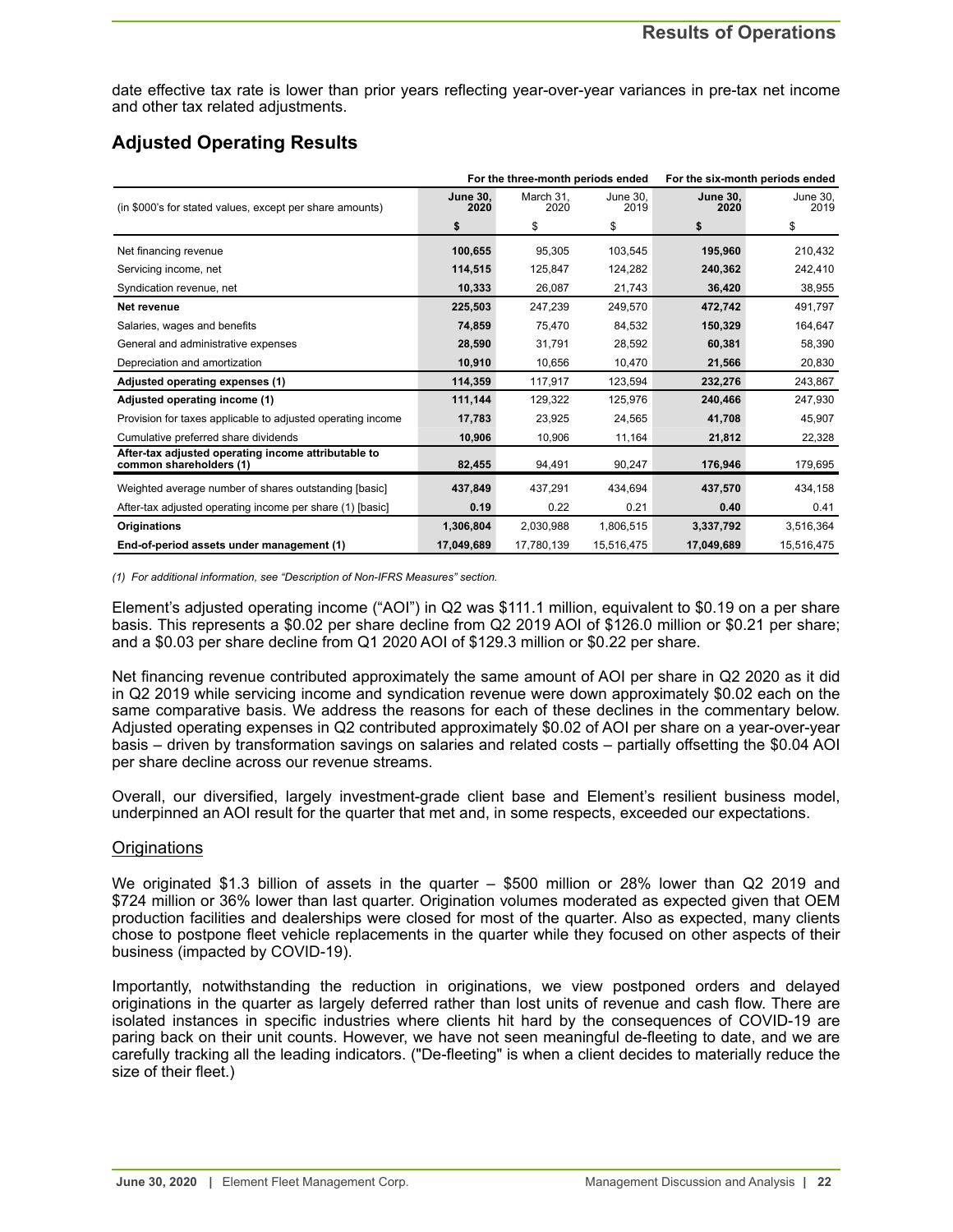The table below sets out the geographic distribution of Element's originations for the following threemonth periods:

| (in \$000's for stated values) | <b>Ended June 30, 2020</b> |        | Ended March 31, 2020 |        | Ended June 30, 2019 |        |
|--------------------------------|----------------------------|--------|----------------------|--------|---------------------|--------|
|                                |                            | $\%$   |                      | $\%$   |                     | $\%$   |
| United States and Canada       | 1.055.608                  | 80.77  | 1.742.215            | 85.78  | 1.519.666           | 84.12  |
| Mexico                         | 141.602                    | 10.84  | 184.175              | 9.07   | 142.145             | 7.87   |
| Australia and New Zealand      | 109.594                    | 8.39   | 104.597              | 5.15   | 144.704             | 8.01   |
| Total                          | 1,306,804                  | 100.00 | 2.030.987            | 100.00 | 1,806,515           | 100.00 |

Declines in originations varied materially by geography: from \$464 million or 31% year-over-year and \$687 million or 39% quarter-over-quarter in the U.S. and Canada to near flat year-over-year and \$43 million or 23% quarter-over-quarter in Mexico.

Originations in ANZ fell by \$35 million or 24% year-over-year in Q2, while quarter-over-quarter originations grew by \$5 million or 5%.

H1 2020 originations in ANZ remain approximately 25% below H1 2019 origination levels. Given the region's challenges with wildfires prior to COVID-19, we are pleased with the H1 2020 performance of Custom Fleet, whose originations include new clients won away from competitors as well as a conversion of a self-managed fleet into a new client.

We note the correlation in origination volumes with the timing, extent and duration of COVID-19's impact in the quarter on our different operating geographies.

- Australia and New Zealand were the first Element locations to be "hit" by the virus, but the extent and duration of the impact was relatively modest, and Custom Fleet's quarter-over-quarter origination volumes ultimately grew in Q2.
- COVID-19 arrived in Mexico relatively late in the quarter, allowing time for our business in that region to continue its strong originations trend until vehicle availability was curtailed.
- We believe Q2 is likely to represent "peak COVID-19" in the U.S. and Canada in terms of simultaneous transcontinental economic disruption, and our origination volumes were significantly decreased both year-over-year and quarter-over-quarter.

## Assets under management

Our AUM at the end of the quarter totaled to \$17.0 billion, representing a 10% or approximately \$1.5 billion increase over Q2 2019 levels. On a constant currency basis, the comparative growth equates to 7.5% or approximately \$1.2 billion.

Reflecting the marked reduction in Q2 originations discussed above, Q2 AUM levels represent a 2% or approximately \$0.3 billion reduction from previous quarter levels on a constant currency basis. AUM movement is broken down further in our Supplementary Information document available on our website.

## Net financing revenue

Net financing revenue decreased \$2.9 million year-over-year and increased \$5.4 million quarter-overquarter.

The year-over-year decrease of 3% represents relatively strong performance for two reasons: first, net earning assets decreased by 13% over the same period; and second, Q2 2019 net financing revenue included a \$10.1 million contribution from 19th Capital, whereas Q2 2020 contained a \$2.8 million net financing revenue contribution from 19<sup>th</sup> Capital. Excluding 19<sup>th</sup> Capital from the comparative results, net financing revenue increased \$4.5 million or 4.7% year-over-year.

We note three material variances in the makeup of our net financing revenue that resulted in the \$5.4 million or 5.6% increase quarter-over-quarter:

Our Q1 net financing revenue contained \$5.6 million of contribution from  $19<sup>th</sup>$  Capital, while Q2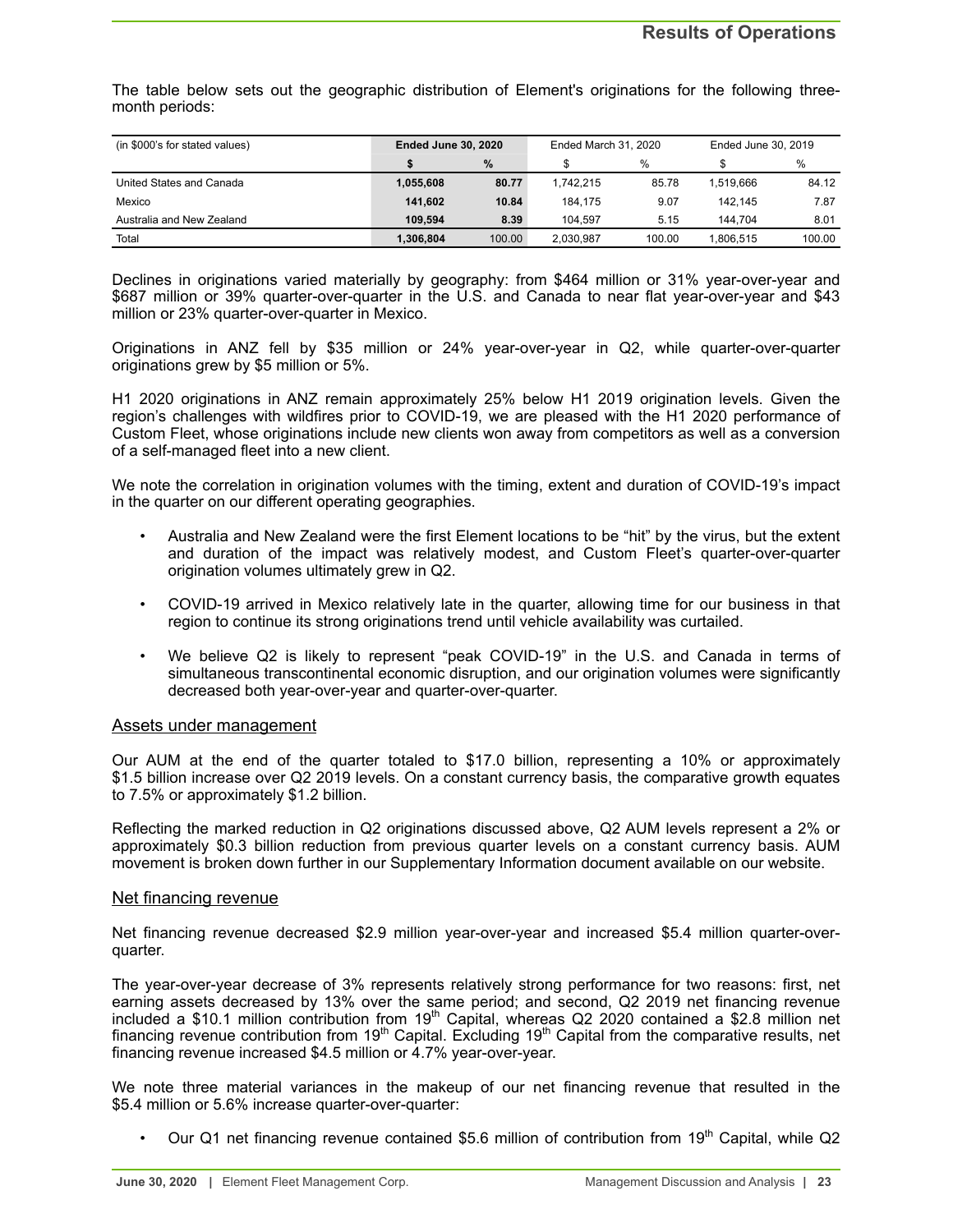net financing revenue contained \$2.8 million from  $19<sup>th</sup>$  Capital. Excluding these contributions, the quarter-over-quarter increase in net financing revenue was \$8.2 million.

- Our Q1 net financing revenue reflected a \$12 million provision for credit losses in order to increase our balance sheet allowance for credit losses to \$20 million at March 31, 2020. The credit profile of our client base remained strong in Q2 and our ability to recover in the event of default improved with the rebound in used vehicle market volumes. As a result, we maintained our allowance for credit losses unchanged at \$20 million at June 30, 2020.
- Partly offsetting the substantial improvement in provision for credit losses quarter-over-quarter were the expected reductions in gain on sale revenue from ANZ (a 22% decrease) and originations in the quarter (a 36% decrease).

It is important to note that the quarter-over-quarter reduction in gain on sale revenue is volume-based impacted by lower average auction house capacity in the quarter (driven by COVID-19) - and that overall used vehicle pricing has remained quite strong. We see continued strength in the secondary markets across our geographies subsequent to quarter-end. We provide additional datapoints in section 8.3 of our Supplementary Information document.

## Average net earning assets, and net interest and rental revenue margin (NIM)

|                                                        |                         | For the three-month periods ended |                  |                            |       | For the six-month periods ended |  |  |
|--------------------------------------------------------|-------------------------|-----------------------------------|------------------|----------------------------|-------|---------------------------------|--|--|
| (in \$000's for stated values)                         | <b>June 30.</b><br>2020 | March 31.<br>2020                 | June 30.<br>2019 | <b>June 30.</b>            | 2020  | June 30,<br>2019                |  |  |
| Total average net earning assets                       | \$11.626.619            | \$11,909,612                      | \$13,064,470     | 11,768,287<br>s.           |       | 13,238,071<br>S                 |  |  |
| Net interest income and rental revenue                 | 6.51%                   | 6.73%                             | 7.11 %           |                            | 6.62% | 7.08 %                          |  |  |
| Interest expense                                       | 3.05%                   | 3.53%                             | 3.94%            |                            | 3.29% | 3.90 %                          |  |  |
| Net interest and rental revenue margin or NIM          | 3.46%                   | 3.20%                             | 3.17%            |                            | 3.33% | 3.18%                           |  |  |
| Average debt outstanding                               | \$12,944,547            | \$13,056,159                      | \$13,162,242     | 13,025,353<br>$\mathbf{s}$ |       | 13,360,999<br>\$.               |  |  |
| Average cost of debt (Interest expense / average debt) | 2.73%                   | 3.22%                             | 3.91%            |                            | 2.97% | 3.86%                           |  |  |
| Average 1-Month LIBOR rates                            | 0.35%                   | 1.41%                             | 2.47%            |                            | 0.89% | 2.48%                           |  |  |

Average net earning assets decreased \$1.4 billion or 11% year-over-year and \$283 million or 2% quarterover-quarter as a result of syndication activity and the decline in origination volumes in the quarter. Earning asset changes are broken down in our Supplementary Information document.

Net interest and rental revenue margin (or NIM) improved 29 basis points year-over-year and 26 basis points quarter-over-quarter. The year-over-year improvement was a function of the 11% decrease in average net earning assets from Q2 2019 to Q2 2020 being larger than the 3% decrease in net financing revenue over the same period. Quarter-over-quarter net earning assets decreased by 2% while net financing revenue increased by 6%. The improvement of net financing revenue as a percentage of average net earning assets is driven by:

- our work to strengthen and optimize Element's balance sheet, resulting in decreased debt costs,
- instances of improved client profitability across our portfolio and
- incremental changes in the geographic mix of our net earning assets.

## Servicing income, net

Servicing income has been a major area of focus and was resilient in the quarter amid a global pandemic, declining 8% year-over-year and 9% quarter-over-quarter. These declines were led by U.S. and Canadian servicing income slowdown (10% year-over-year and 6% quarter-over-quarter) whereas both ANZ and Mexico servicing income was effectively flat on both comparative bases.

The majority of servicing income is driven by clients' vehicle usage. We discuss four overarching reasons for the durability of Q2 servicing income in "Achievements and Initiatives in the Period – Resilient servicing income" on page 13 above.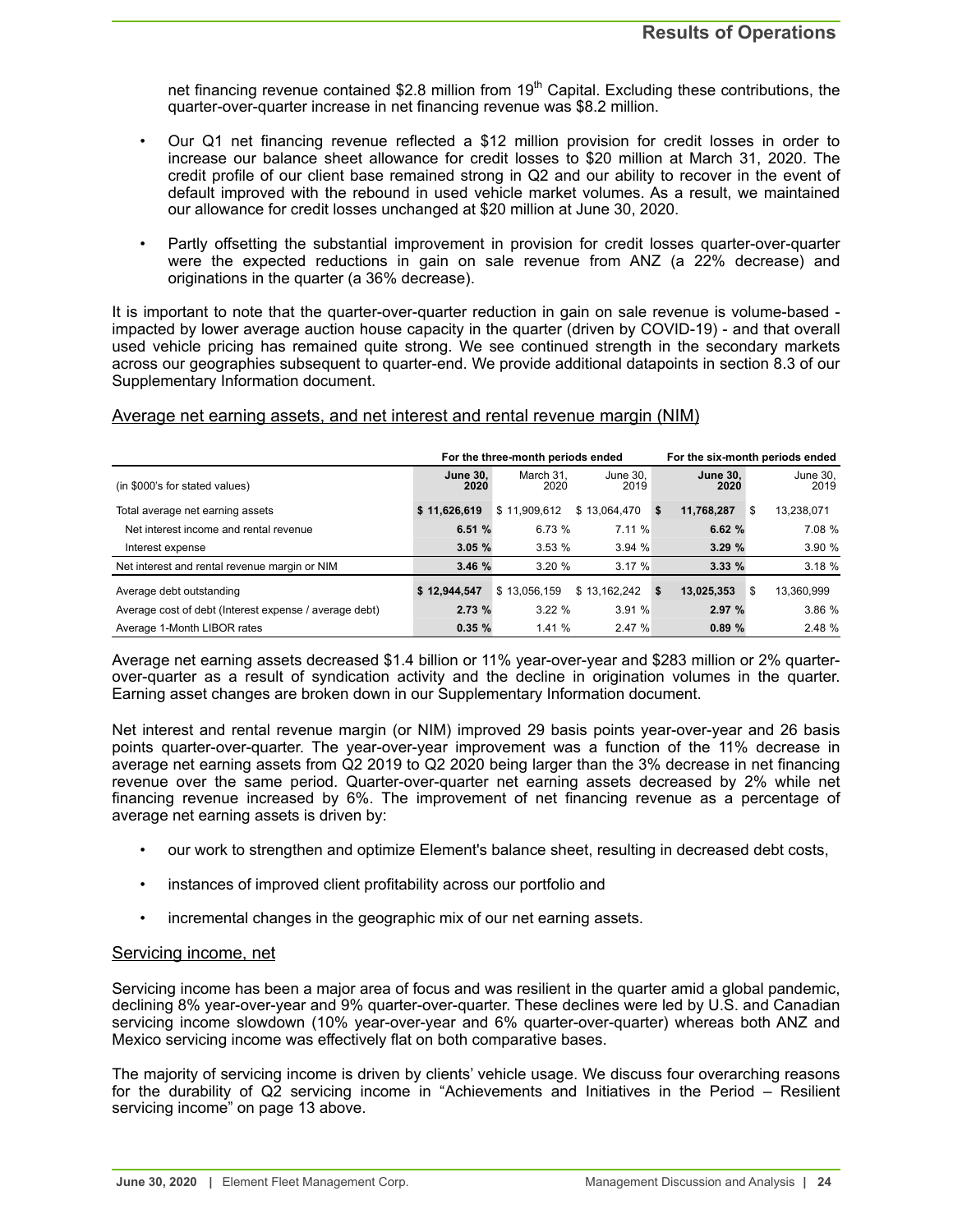Notwithstanding the majority of our clients' relatively high use of their fleets in the quarter, fewer absolute miles driven impacted servicing income from fuel, maintenance, accident and toll & violation services as expected. Further, department of motor vehicles closures delayed title & registration fees, and the restrictions on auction house activity reduced remarketing volume and remarketing revenue accordingly.

There was gradual reversion towards 2019 levels across most contributors to servicing income, beginning as early as halfway through the quarter depending on geography. However, we cannot predict when or if further recovery will accelerate. Section 8.2 of our Supplementary Information document (available on our website) provides datapoints on servicing income contributors in the period.

#### Syndication revenue, net

Syndication revenue declined 52% year-over-year and 60% quarter-over-quarter in Q2, equivalent to approximately \$0.02 of adjusted operating income per share and reflecting a lower volume of assets syndicated quarter-over-quarter and lower revenue yield on assets on both comparative bases. We syndicated \$759 million of assets (including \$73 million to new investors) in Q2, resulting in \$10.3 million of syndication revenue and significant contribution to our balance sheet de-leveraging in the quarter.

The syndication market has remained open to Element throughout this year and we continue to enjoy robust demand for our assets. The quarter-over-quarter decrease in syndication revenue is a function of (i) the 9% decrease in volume of assets syndicated, (ii) the significant tightening of pricing on our assets throughout the quarter (notwithstanding the persistent demand) - this was true for all leases, including those with high-grade credit counterparties such as Armada (whose assets we need to syndicate) - (iii) one-time costs incurred to support the re-amortization of a large client's previously-syndicated assets, partially offset by resulting benefits to net financing revenue and (iv) the particular mix of assets syndicated in the quarter.

While we largely expected pricing to contract in this environment, it has occurred sooner and more drastically than we had anticipated. Many buyers of our syndicated product are financial institutions whose cash-on-hand desires and requirements are significant at this time.

Subsequent to quarter-end, in limited instances we are seeing investor hurdle rates decrease. However, there is no definitive trend at this time.

Our priority remains to maintain a significant presence in the syndication market and further increase demand for our assets. We made a small number of talented additions to our syndication team in the second quarter who are already contributing to expanding our universe of prospective investors. We transacted with 4 new investors for \$143 million of assets in total in the first half of this year. Additional prospective buyers continue to express interest in our product.

#### Adjusted operating expenses

Adjusted operating expenses were \$9.2 million lower in the quarter than in Q2 2019 - driven by transformation savings primarily on salaries - and approximately \$3.6 million lower quarter-over-quarter. Quarter-over-quarter, G&A savings due to travel restrictions, continued impact of transformation savings and currency fluctuations all contributed to the decline.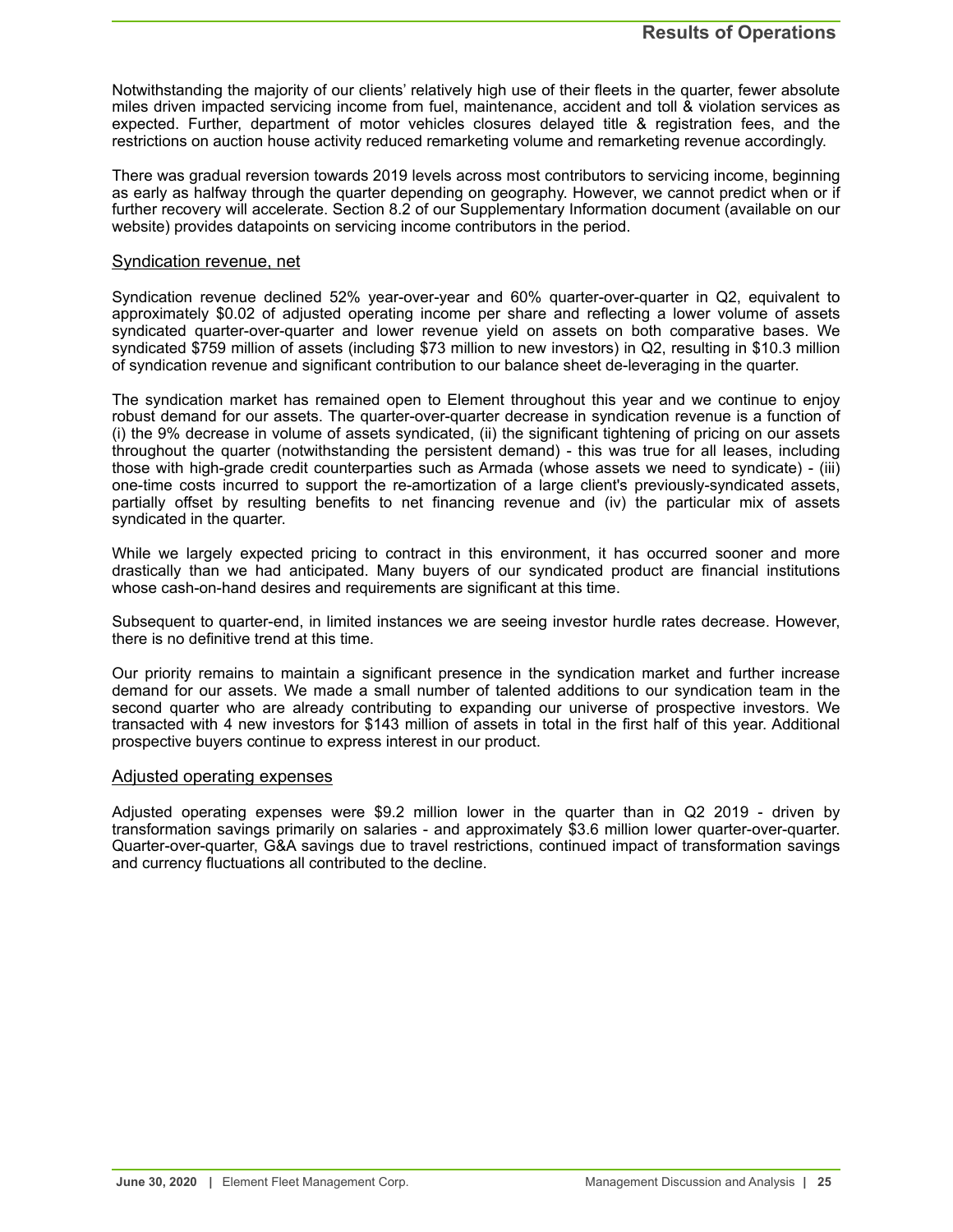# <span id="page-25-0"></span>**Summary of Quarterly Information**

The following table sets out selected financial information for each of the eight most recent quarters, the latest of which ended June 30, 2020. This information has been prepared on the same basis as the Company's audited consolidated financial statements, and all necessary adjustments have been included in the amounts stated below to present fairly the unaudited quarterly results when read in conjunction with the audited consolidated financial statements of the Company and the related notes to those statements.

| (in \$ 000's for stated values, except per share<br>amounts and ratios) | Q2 2020    | Q1 2020    | Q4 2019    | Q3 2019    | Q2 2019    | Q1 2019    | Q4 2018    | Q3 2018    |
|-------------------------------------------------------------------------|------------|------------|------------|------------|------------|------------|------------|------------|
| Net revenue                                                             | 225,503    | 247,239    | 256,509    | 245,796    | 249,570    | 242,227    | 221,480    | 221,255    |
| Adjusted operating income (1)                                           | 111,144    | 129,322    | 138,386    | 127,650    | 125,976    | 121,954    | 96,529     | 98,091     |
| After-tax adjusted operating income (1)                                 | 93,361     | 105,397    | 112,797    | 105,311    | 101,411    | 100,612    | 79,154     | 80,433     |
| Net income (loss)                                                       | 58,594     | 79,358     | (116, 978) | 70,145     | 64,061     | 80,473     | 41,145     | (341, 105) |
| Earnings (loss) per share, basic                                        | 0.11       | 0.16       | (0.29)     | 0.14       | 0.12       | 0.16       | 0.07       | (0.93)     |
| Earnings (loss) per share, diluted                                      | 0.11       | 0.16       | (0.29)     | 0.13       | 0.12       | 0.16       | 0.07       | (0.93)     |
| Adjusted operating income per share, basic (1)                          | 0.23       | 0.27       | 0.29       | 0.27       | 0.26       | 0.26       | 0.20       | 0.23       |
| After-tax adjusted operating income per share,<br>basic $(1)$           | 0.19       | 0.22       | 0.23       | 0.22       | 0.21       | 0.21       | 0.16       | 0.18       |
| After-tax pro forma diluted adjusted operating<br>income per share (1)  | 0.19       | 0.21       | 0.22       | 0.21       | 0.22       | 0.20       | 0.16       | 0.18       |
|                                                                         |            |            |            |            |            |            |            |            |
| Total earning assets                                                    | 11.025.581 | 11.999.636 | 11.783.853 | 12.388.224 | 12.714.943 | 13.141.273 | 13.662.821 | 13.180.374 |
| Loan and lease originations                                             | 1,306,804  | 2,030,988  | 2,225,909  | 2,106,603  | 1,806,515  | 1,712,849  | 1,819,476  | 1,486,700  |
| Allowance for credit losses                                             | 20,000     | 20,000     | 8,432      | 7,810      | 8,183      | 10,096     | 9,332      | 549,798    |
| As a % of total finance receivables before<br>allowance                 | 0.18       | 0.16       | 0.07       | 0.06       | 0.07       | 0.08       | 0.07       | 4.20       |
| Senior revolving credit facilities                                      | 1,774,086  | 1.869.919  | 1,703,507  | 1.824.014  | 2,372,370  | 2.153.786  | 2.406.195  | 2,617,114  |
| <b>Borrowings</b>                                                       | 9,441,849  | 10,529,564 | 10,189,354 | 10,329,638 | 9,828,447  | 10,567,390 | 10,864,585 | 9,784,284  |
| Convertible debentures                                                  | 151,976    | 715,978    | 711,791    | 715.399    | 711.305    | 903.024    | 897,435    | 891,929    |

*(1) For additional information, see "Description of Non-IFRS Measures" section.*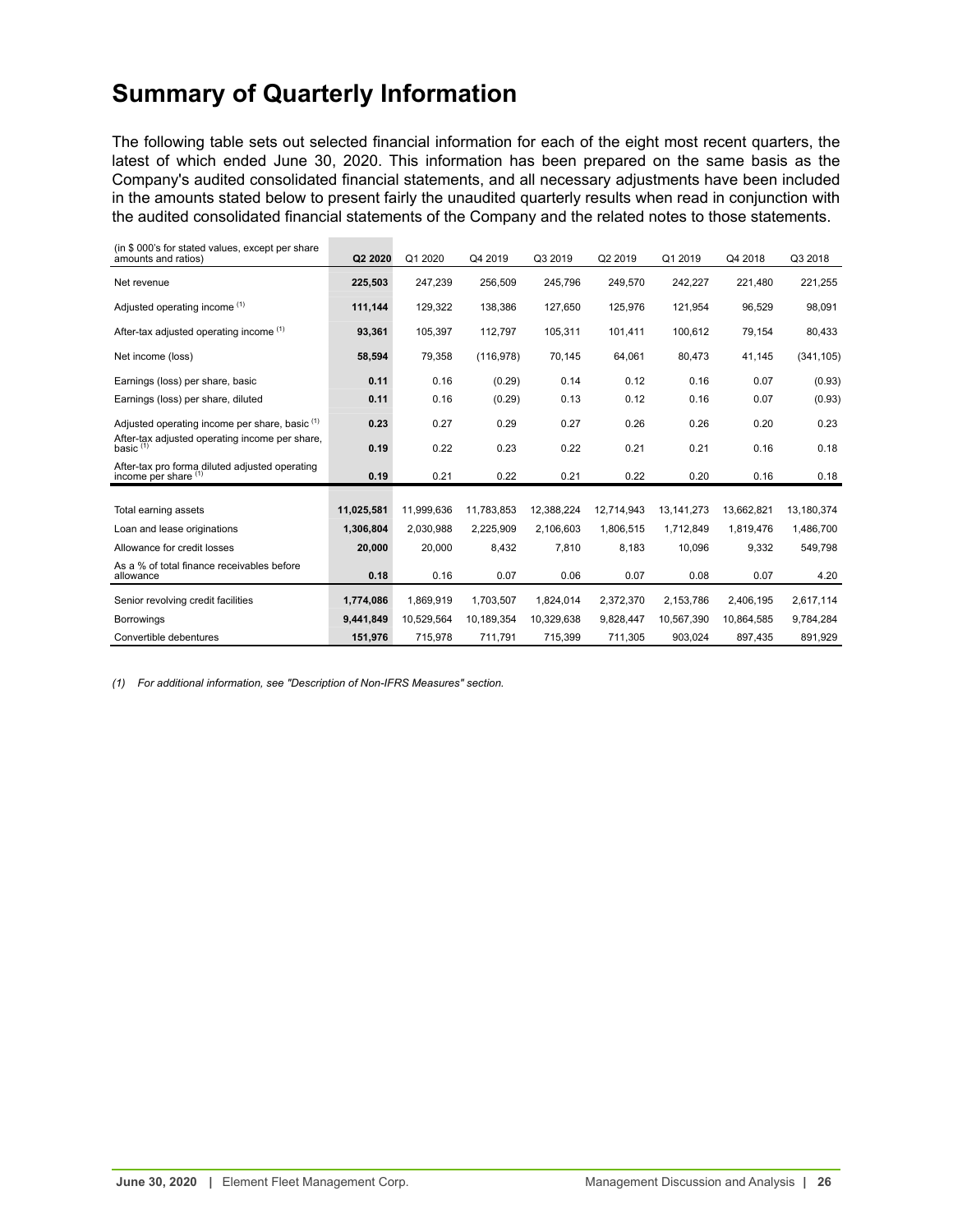## <span id="page-26-0"></span>**Effect of Foreign Currency Exchange Rate Changes**

We are exposed to fluctuations in certain foreign currencies from operations we conduct in Australia, New Zealand, Mexico and, predominantly, the United States where, as at June 30, 2020, 8.3%, 4.0%, 7.2% and 68.9% of the net finance receivables and equipment under operating leases were located, respectively. While Element has certain designated hedges that partially mitigate the effects of FX exposure, our assets, liabilities, and foreign operating results do fluctuate as a result of fluctuations in these currencies against the reporting currency, being the Canadian dollar.

During the second quarter, adjusted operating income was not materially impacted by the change in average exchange rates of the Company's operating currencies against the Canadian dollar compared to adjusted operating income for the quarters ended March 31, 2020 and June 30, 2019. However, assets under management increased by \$1,533 million due to the increase in the U.S. dollar spot rate utilized at June 30, 2020 which had appreciated significantly as a result of uncertainty in the foreign currency exchange markets related to COVID-19. Assets under management decreased by \$730 million at June 30, 2020 compared to March 31, 2020, as the spot rate utilized for the U.S. dollar decreased from its high point as of March 31, 2020 amid the COVID-19 pandemic.

The following table sets forth a summary of the Company's results from both Fleet Management and Non-Core operations on a **constant currency** basis:

|                                                  |                         | For the three-month periods ended |                  | For the six-month periods ended |                  |  |
|--------------------------------------------------|-------------------------|-----------------------------------|------------------|---------------------------------|------------------|--|
| (in \$000's for stated values)                   | <b>June 30.</b><br>2020 | March 31,<br>2020                 | June 30.<br>2019 | <b>June 30.</b><br>2020         | June 30.<br>2019 |  |
|                                                  | \$                      | \$                                | \$               | \$                              | \$               |  |
| Interest income, net                             | 140,708                 | 143,698                           | 171.571          | 284,406                         | 344,426          |  |
| Rental revenue and other                         | 147,997                 | 168,242                           | 174,874          | 316,239                         | 356,166          |  |
| Depreciation of equipment under operating leases | (99, 371)               | (110, 677)                        | (112,660)        | (210, 047)                      | (228, 198)       |  |
|                                                  | 189,334                 | 201,263                           | 233,785          | 390,598                         | 472,394          |  |
| Interest expense                                 | 88,679                  | 106,108                           | 130,806          | 194,787                         | 262,478          |  |
| Net financing revenue                            | 100,655                 | 95,155                            | 102,979          | 195,811                         | 209,916          |  |
|                                                  |                         |                                   |                  |                                 |                  |  |
| Fleet service revenue                            | 124,418                 | 139,738                           | 137,959          | 264,177                         | 270,613          |  |
| Direct costs of fixed rate service contract      | (9,903)                 | (10, 699)                         | (10, 832)        | (20, 602)                       | (22,090)         |  |
| Servicing income, net                            | 114,515                 | 129,039                           | 127,127          | 243,575                         | 248,523          |  |
|                                                  |                         |                                   |                  |                                 |                  |  |
| Syndication revenue, net                         | 10,333                  | 26,897                            | 22,531           | 37,230                          | 40,478           |  |
|                                                  |                         |                                   |                  |                                 |                  |  |
| Net revenue                                      | 225,503                 | 251,091                           | 252,637          | 476,616                         | 498,917          |  |
|                                                  |                         |                                   |                  |                                 |                  |  |
| Salaries, wages and benefits                     | 74,859                  | 76,662                            | 85,570           | 151,521                         | 167,041          |  |
| General and administrative expenses              | 28,590                  | 32,336                            | 29,017           | 60,926                          | 59,451           |  |
| Depreciation and amortization                    | 10,910                  | 10,882                            | 10,598           | 21,786                          | 21,101           |  |
| <b>Adjusted operating expenses</b>               | 114,359                 | 119,880                           | 125,185          | 234,233                         | 247,593          |  |
|                                                  |                         |                                   |                  |                                 |                  |  |
| Adjusted operating income                        | 111,144                 | 131,211                           | 127,452          | 242,383                         | 251,324          |  |
|                                                  |                         |                                   |                  |                                 |                  |  |
| After-tax adjusted operating income              | 93,361                  | 106,938                           | 102,598          | 200,320                         | 204,793          |  |
|                                                  |                         |                                   |                  |                                 |                  |  |
| Net earning assets                               | 11,025,581              | 11,795,368                        | 12,956,919       | 11,025,581                      | 12,956,919       |  |
| Average net earning assets                       | 11,626,619              | 11,711,653                        | 13,322,788       | 11,669,136                      | 13,408,453       |  |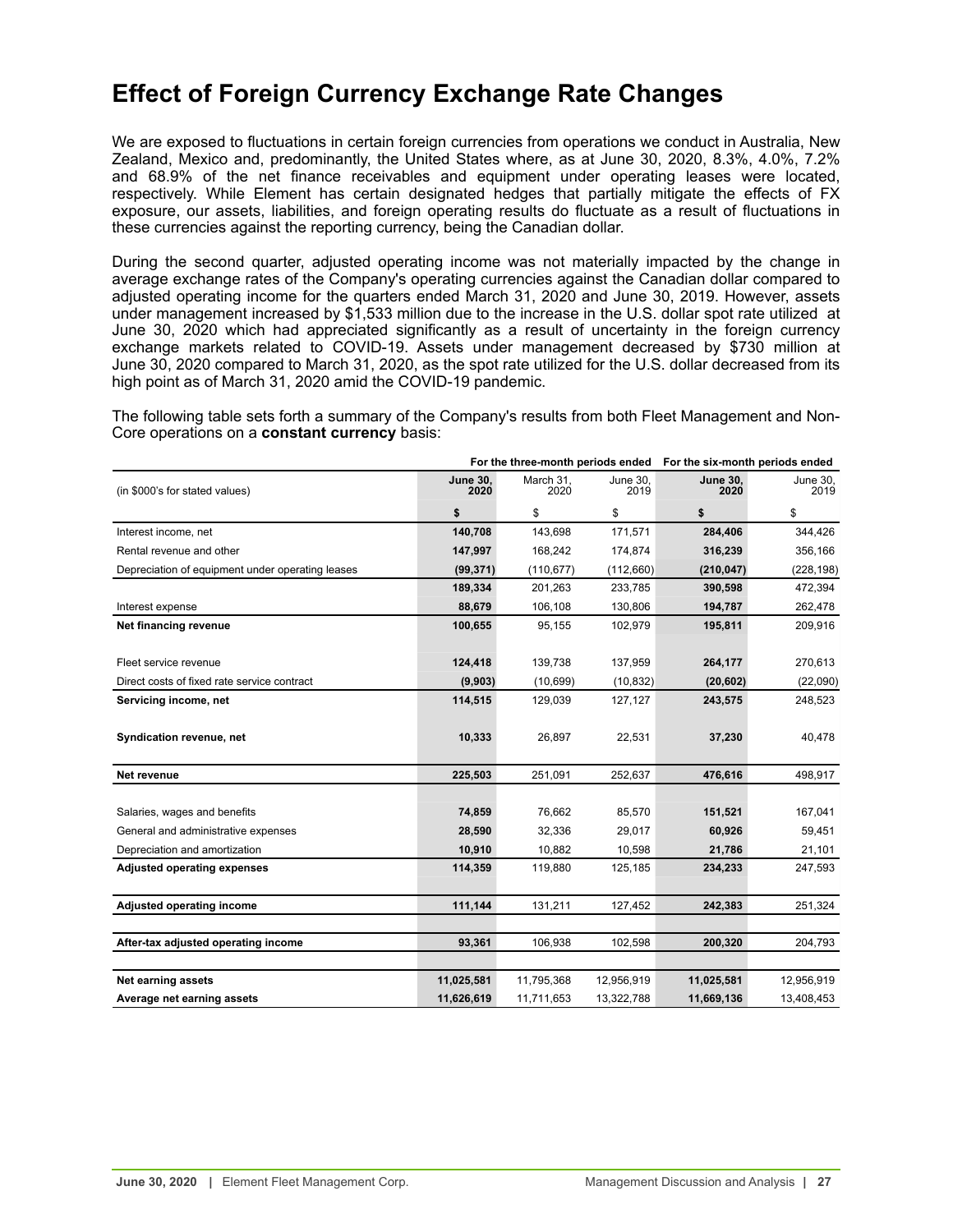# <span id="page-27-0"></span>**Financial Position**

The following table presents a summary of the comparative financial positions, as at:

| (in \$000's for stated values)                 | June 30, 2020 | March 31, 2020 | December 31, 2019 |
|------------------------------------------------|---------------|----------------|-------------------|
|                                                | \$            | \$             | \$                |
|                                                |               |                |                   |
| <b>ASSETS</b>                                  |               |                |                   |
| Cash                                           | 63,665        | 90,845         | 24,224            |
| <b>Restricted funds</b>                        | 567,630       | 541,948        | 434,128           |
| Finance receivables                            | 11,282,278    | 12,451,057     | 11,986,974        |
| Equipment under operating leases               | 1,970,298     | 2,017,498      | 2,101,367         |
| Accounts receivable and other current assets   | 201,221       | 227,605        | 219,676           |
| Derivative financial instruments               | 80,663        | 93,966         | 41,396            |
| Property, equipment and leasehold improvements | 129,757       | 145,703        | 141,626           |
| Intangible assets                              | 829,761       | 847,157        | 793,279           |
| Deferred tax assets                            | 460,557       | 463,353        | 440,952           |
| Goodwill                                       | 1,297,275     | 1,341,223      | 1,245,981         |
|                                                | 16,883,105    | 18,220,355     | 17,429,603        |
|                                                |               |                |                   |
| <b>LIABILITIES AND SHAREHOLDERS' EQUITY</b>    |               |                |                   |
| <b>Liabilities</b>                             |               |                |                   |
| Accounts payable and accrued liabilities       | 937,327       | 991,607        | 924,936           |
| Derivative financial instruments               | 107,314       | 118,763        | 39,145            |
| <b>Borrowings</b>                              | 11,758,735    | 12,399,483     | 11,892,861        |
| Convertible debentures                         | 151,976       | 715,978        | 711,791           |
| Deferred tax liabilities                       | 48,899        | 46,246         | 48,225            |
|                                                | 13,004,251    | 14,272,077     | 13,616,958        |
| Shareholders' equity                           | 3,878,854     | 3,948,278      | 3,812,645         |
|                                                | 16,883,105    | 18,220,355     | 17,429,603        |

Total assets and liabilities decreased by \$1,337 million and \$1,268 million, respectively over Q1. 73% of Element's assets are U.S. dollar-denominated, as a result of which movements in the value of the U.S. compared to the Canadian dollar have an impact on our balance sheet. We also have assets denominated in Mexican pesos and Australian and New Zealand dollars, although these are smaller tranches of our portfolio. In Q2 2020, the quarter-over-quarter decrease in total assets and liabilities was primarily driven by a strengthening Canadian dollar against the U.S. dollar. The net impact of all currency variations flows through to Shareholders' Equity as Other Comprehensive Income.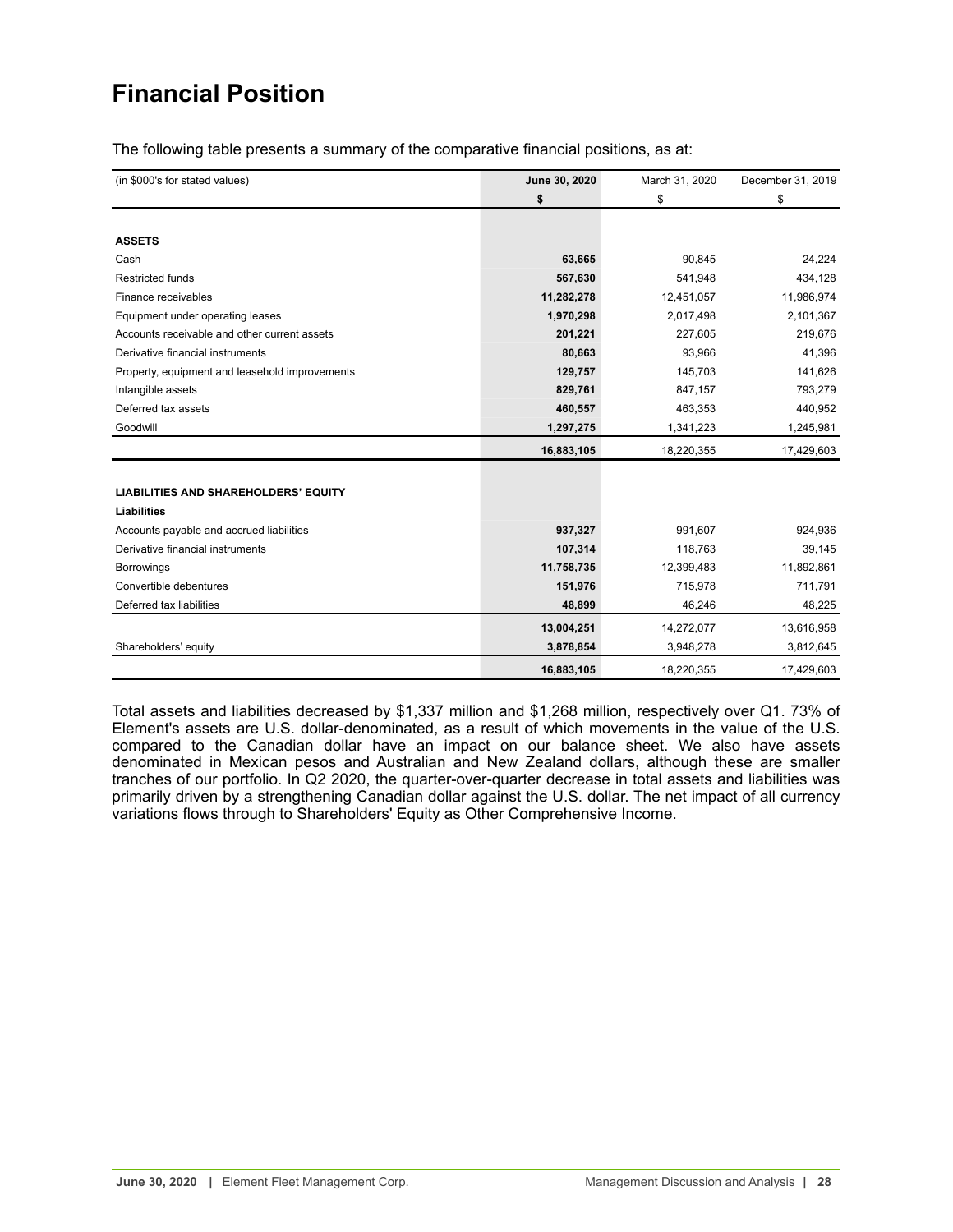## <span id="page-28-0"></span>**Portfolio Details**

## **Total finance receivables**

The following table breaks down the Company's total finance receivables which had decreased by \$705 million at quarter-end compared to December 31, 2019, largely driven by the cumulative impact of syndication and, to a lesser extent, a strengthened Canadian dollar:

| (in \$000's for stated values, except ratios)                                    | <b>June 30,</b><br>2020 | March 31.<br>2020 | December 31,<br>2019 |
|----------------------------------------------------------------------------------|-------------------------|-------------------|----------------------|
|                                                                                  | \$                      | \$                | \$                   |
| Net investment in finance receivables                                            | 9,055,283               | 9,982,138         | 9,682,486            |
| Impaired receivables - at net realizable value                                   | 112,038                 | 96,821            | 53,532               |
|                                                                                  | 9,167,321               | 10,078,959        | 9,736,018            |
| Unamortized origination costs and subsidies                                      | (100, 459)              | (114, 117)        | (107, 257)           |
| Net finance receivables                                                          | 9,066,862               | 9,964,842         | 9,628,761            |
| Prepaid lease payments and Security deposits                                     | (36, 825)               | (51,508)          | (66, 867)            |
| Interim funding                                                                  | 1,496,852               | 1,606,617         | 1,421,607            |
| Fleet management service receivables                                             | 448,795                 | 649,772           | 691,908              |
| Other                                                                            | 326,594                 | 301,334           | 319,997              |
|                                                                                  | 11,302,278              | 12,471,057        | 11,995,406           |
| Allowance for credit losses                                                      | 20,000                  | 20,000            | 8,432                |
| Total finance receivables                                                        | 11,282,278              | 12,451,057        | 11,986,974           |
| <b>Ratios</b>                                                                    |                         |                   |                      |
| Allowance for credit losses as a % of total finance receivables before allowance | 0.18%                   | 0.16%             | 0.07%                |

## **Allowance for credit losses**

Credit losses and provisions as at and for the three- and six-month periods ended March 31, and June 30, 2020, respectively, and the twelve-month period ended December 31, 2019 are as follows:

|                                                                                     | Six months ended |                | Three months ended Twelve months ended |
|-------------------------------------------------------------------------------------|------------------|----------------|----------------------------------------|
|                                                                                     | June 30, 2020    | March 31, 2020 | December 31, 2019                      |
| (in \$000's for stated values, except ratios)                                       |                  |                |                                        |
|                                                                                     |                  |                |                                        |
| Allowance for credit losses, beginning of period                                    | 8,432            | 8,432          | 9,332                                  |
| Provision for credit losses                                                         | 13.112           | 12.055         | 2,082                                  |
| Charge-offs, net of recoveries                                                      | (1, 383)         | (902)          | (2,227)                                |
| Impact of foreign exchange rates                                                    | (161)            | 415            | (755)                                  |
| Allowance for credit losses, end of period                                          | 20,000           | 20.000         | 8,432                                  |
| Allowance for credit losses as a % of total finance receivables<br>before allowance | 0.18%            | 0.16%          | 0.07%                                  |

Element's policy is to assess credit risk related to specific client defaults by performing detailed assessments on the value of the underlying security, and the client's financial condition and ability to service the debt, both at loan inception and throughout the term of the loan.

While it is difficult to perform these assessments in the current environment and predict the future impact, our experience and activity in Q2 was encouraging. We reviewed inputs to our expected credit loss model throughout the quarter. There were immaterial changes to the probability of client defaults, and positive improvement in the amounts likely to be recovered in the event of default. These datapoints suggested a \$20 million allowance for credit losses was more than sufficient. We also considered forward-looking macroeconomic information in light of COVID-19, such as projected changes in GDP and the impact that potential downward trends in GDP would have on our lease and loan portfolio. We evaluated multiple COVID-19 scenarios including various durations of market slow-down and recovery. Given the uncertainty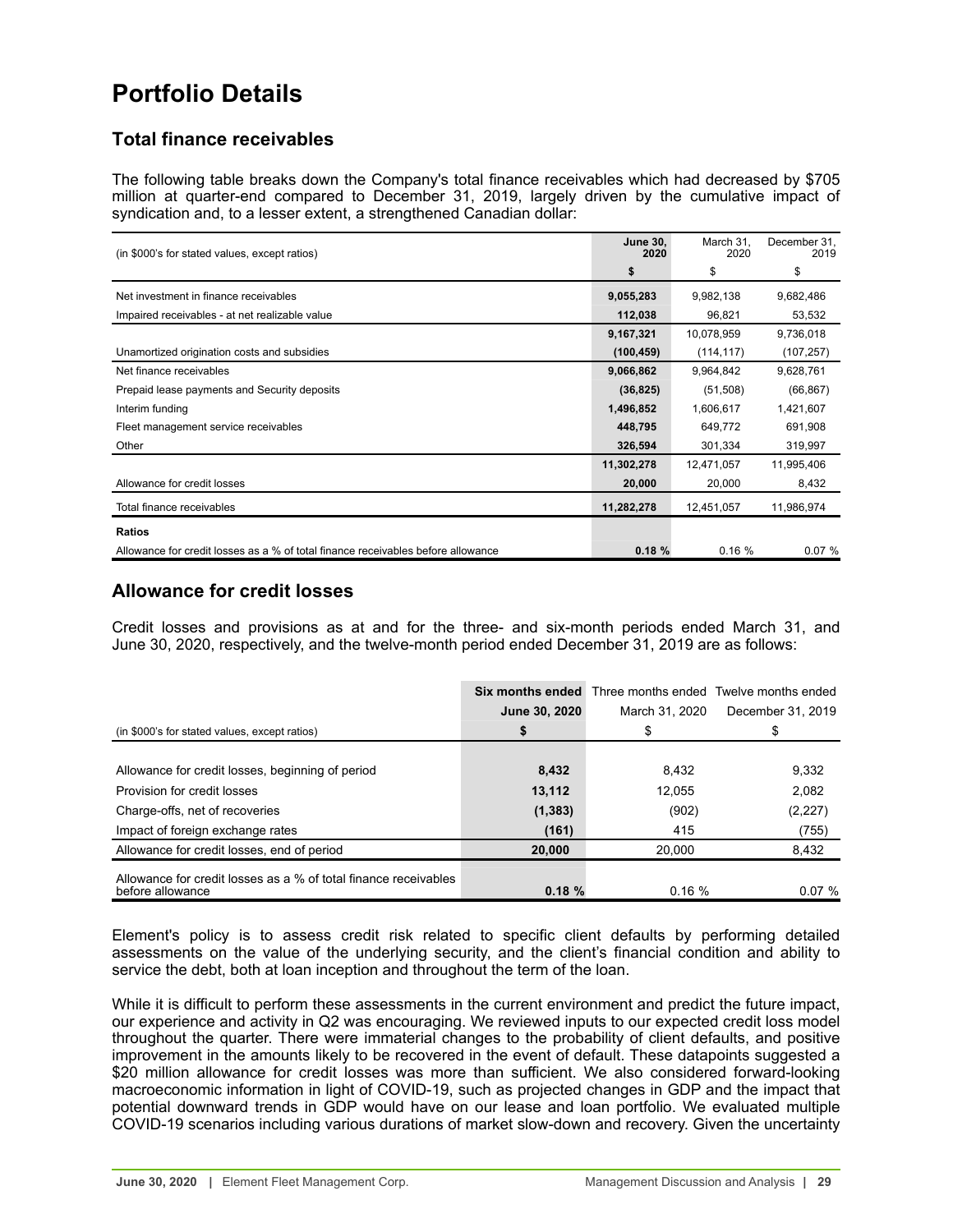of the pandemic and based on conservative expectations, we have maintained our balance sheet allowance for credit losses unchanged at \$20 million at June 30, 2020.

## Allowance for credit losses specifically in respect of impaired receivables

A portion of Element's allowance for credit losses is maintained specifically in respect of impaired receivables and calculated as the difference between (i) the carrying amounts of the assets on the consolidated statements of financial position and (ii) the present value of the estimated future cash flows on the net finance receivables, discounted at the finance receivables' original effective interest rate. This portion of our allowance for credit losses did not change quarter-over-quarter - despite the increase in impaired receivables reported in the next table - because we expect negligible if any credit losses from the circumstance that drove the increase (as explained further under "Credit" below).

## **Delinquencies and impaired receivables**

The contractual delinquency and impairment of net finance receivables at each reporting period is as follows:

| (in \$000's for stated values) | June 30, 2020 |        |            | March 31, 2020 | December 31, 2019 |        |  |
|--------------------------------|---------------|--------|------------|----------------|-------------------|--------|--|
|                                | \$            | $\%$   |            | %              | \$                | %      |  |
| Current                        | 8,919,507     | 98.37  | 9.934.312  | 98.56          | 9,667,619         | 99.29  |  |
| 31 to 60 days                  | 21,120        | 0.23   | 32.742     | 0.32           | 8.410             | 0.09   |  |
| 61 to 90 days                  | 6,324         | 0.07   | 4,001      | 0.04           | 3.433             | 0.04   |  |
| 91 to 120 days                 | 7.873         | 0.09   | 11.083     | 0.11           | 3.024             | 0.03   |  |
| Impaired receivables           | 112.038       | 1.24   | 96.821     | 0.96           | 53.532            | 0.55   |  |
| Total                          | 9,066,862     | 100.00 | 10.078.959 | 100.00         | 9,628,761         | 100.00 |  |

Collections and credit continue to perform in line with expectations.

## **Collections**

Our aggregate reported delinquencies at quarter-end decreased by \$12.5 million or 26% quarter-overquarter - from \$47.8 million to \$35.3 million - and we expect improvements to continue as we manage delinquencies back to pre-COVID-19 levels.

As noted last quarter, the delinquency values reported in the table above are Element's aggregate net investments in finance receivables (i.e. finance lease receivables and finance loan receivables) attributable to delinquent client accounts - and not the actual amounts in respect of which clients were delinquent. The actual net finance receivable amounts in respect of which clients were delinquent at June 30, 2020 totaled \$2.9 million, which is in line with pre-COVID-19 levels. We provide historical context in section 9.2 of our Supplementary Information document, available on the Company's website.

## **Credit**

Total impaired receivables were \$112 million at quarter-end, a \$15.2 million or 16% increase from March 31, 2020. As communicated last quarter, we expected three clients on our watchlist to enter bankruptcy in the second quarter, which they did. Having worked closely with two of these clients (comprising \$42 million of the \$47 million in new impaired receivables) leading up to and throughout their ongoing restructuring proceedings, we do not expect to incur any credit losses on these accounts. Moreover, and as reflected in the \$32 million reduction in impaired receivables during the second quarter (arising from repayments and asset sales), we expect negligible credit losses in total from all currently impaired accounts. Please refer to section 10.0 of our Supplementary Information document for further insight.

## Classifying receivables as impaired

Accounts over 120 days past due are automatically considered impaired, fully provisioned net of any anticipated recoveries and recorded at their net realizable value.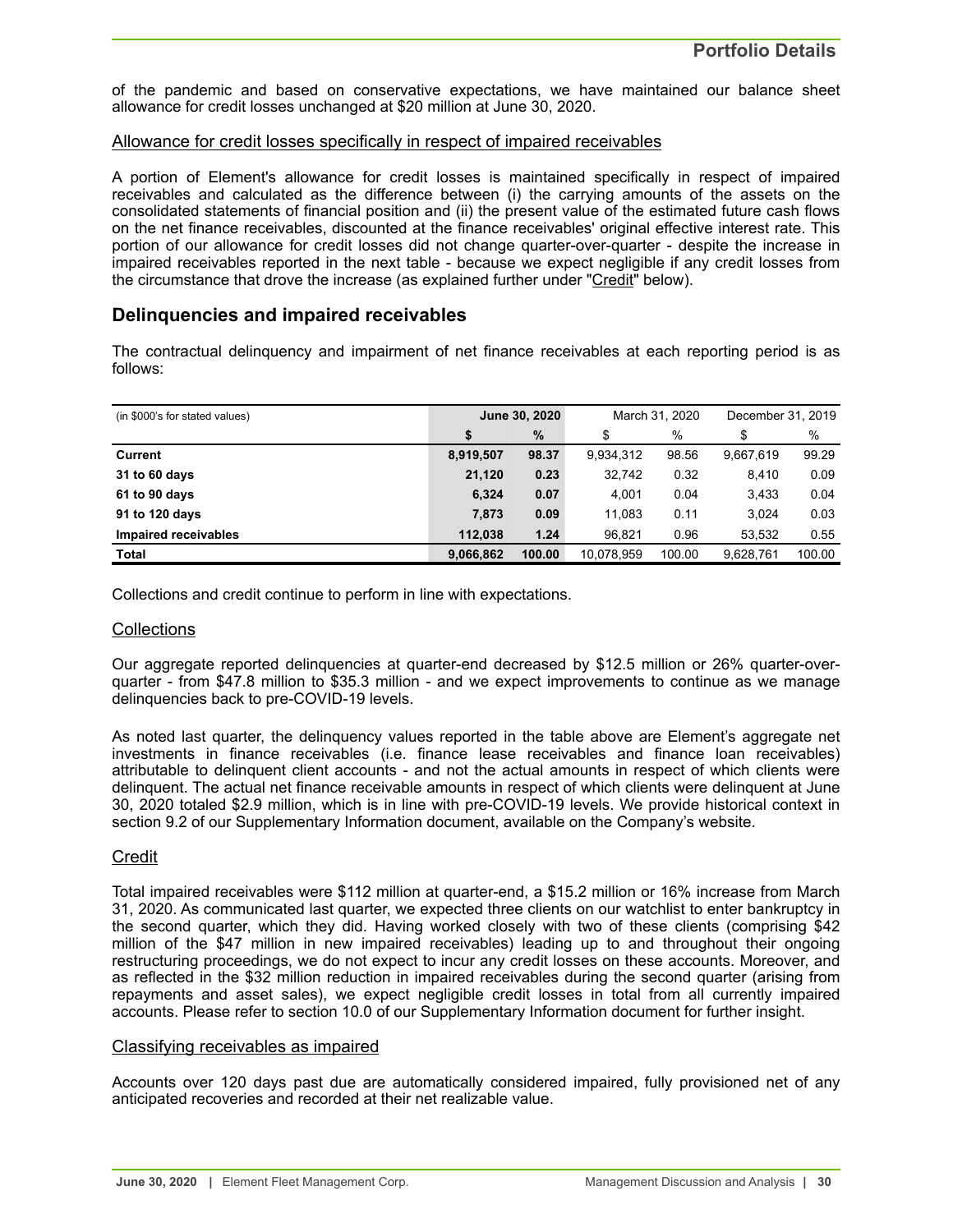Accounts that are contractually delinquent less than 120 days may nonetheless be assessed as impaired. Individual impairment is assessed by examining contractual delinquency and the client's financial condition, such as the identification of an approaching bankruptcy or the client being in the process of legal or collateral repossession proceedings with a debtor. Impairments of this nature are provisioned by applying probability-weighted assumptions consistent with industry standards and our experience with respect to the probability of an identified account resulting in a client default.

We believe the impaired receivables figure in the table above appropriately reflect the net realizable value of the finance receivables before any allowance for credit losses.

## **Portfolio Distribution by Geography**

The table below sets forth the geographical distribution of the Company's portfolio of net finance receivables and equipment under operating leases, as at:

| (in \$000's for stated values)        | June 30, 2020 |       |            | March 31, 2020 | December 31, 2019 |       |  |
|---------------------------------------|---------------|-------|------------|----------------|-------------------|-------|--|
|                                       | \$            | %     | \$         | $\%$           | \$                | %     |  |
| United States and Canada              | 8,576,967     | 77.7  | 9,650,645  | 80.5           | 9,326,874         | 79.5  |  |
| Australia and New Zealand             | 1,542,374     | 14.0  | 1,472,860  | 12.3           | 1,557,365         | 13.2  |  |
| Mexico                                | 917,819       | 8.3   | 858,835    | 7.2            | 845,889           | 7.3   |  |
| Total                                 | 11,037,160    | 100.0 | 11,982,340 | 100.0          | 11,730,128        | 100.0 |  |
| Allocated as:                         |               |       |            |                |                   |       |  |
| Net finance receivables               | 9,066,862     | 82.1  | 9,964,842  | 83.2           | 9,628,761         | 82.1  |  |
| Equipment under operating leases, net | 1,970,298     | 17.9  | 2,017,498  | 16.8           | 2,101,367         | 17.9  |  |
| Total                                 | 11,037,160    | 100.0 | 11,982,340 | 100.0          | 11,730,128        | 100.0 |  |

The table below sets forth the geographical distribution of the Company's assets under management, as at:

| (in \$000's for stated values) | <b>June 30, 2020</b> |       |            | March 31, 2020 | December 31, 2019 |       |  |
|--------------------------------|----------------------|-------|------------|----------------|-------------------|-------|--|
|                                |                      | $\%$  |            | $\%$           | \$                | %     |  |
| United States and Canada       | 14,570,740           | 85.5  | 15.418.151 | 86.7           | 14,203,747        | 85.0  |  |
| Australia and New Zealand      | 1,539,793            | 9.0   | 1.470.211  | 8.3            | 1.550.004         | 9.3   |  |
| Mexico                         | 939.156              | 5.5   | 891.777    | 5.0            | 956.239           | 5.7   |  |
| Total                          | 17,049,689           | 100.0 | 17,780,139 | 100.0          | 16.709.990        | 100.0 |  |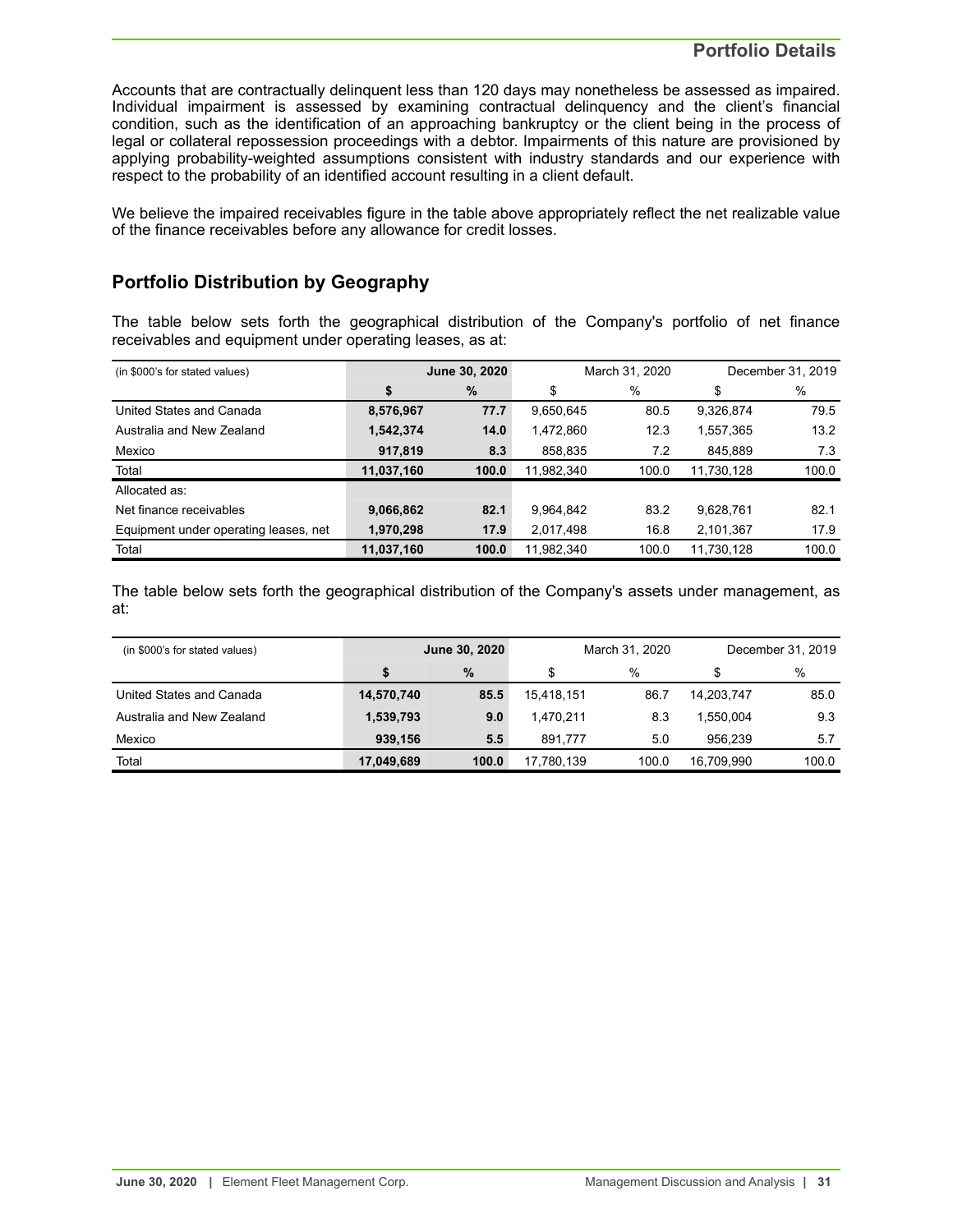# <span id="page-31-0"></span>**Liquidity**

Element's primary sources of liquidity are daily operating cash flow from financing, leasing, syndication and service activities, and committed credit and debt facilities. Our primary uses of cash are the funding of finance receivables and operating leases, and working capital.

## **Cash Flow**

## Daily cash flow / liquidity

As part of our business continuity planning in Q1 2020 - in anticipation of the potential scale and consequences of COVID-19 at the time - we instituted a global cash management office to assess and proactively manage Element's liquidity position by ensuring we have robust controls over every source and use of cash flow. The cash management office also stress-tested to identify early indications, risks and sensitivities in maintaining that cash flow. Every belief and assumption we held regarding the stability of Element's business model was tested for legitimacy in all circumstances we could envision. The result has been peace of mind and comfort that our liquidity is sustainable, which has allowed us to focus on supporting our clients through the challenges and opportunities COVID-19 has brought to their businesses.

Motivated by the economic consequences of COVID-19, liquidity management has become a priority for most businesses in the world. Notwithstanding our dependable operating cash flows and approximately \$5 billion of committed, undrawn capital at quarter-end, we are working to sustainably enhance our dynamic liquidity management capabilities, including data analysis capacity and forecasting.

## Free cash flow

We present our (i.e. management's) view of Element's free cash flow in our Supplementary Information document available on the Company's website.

## Statement of cash flows

Cash provided by operating activities - as presented in our interim condensed consolidated financial statements - was \$1,210.7 million, an increase of \$559.7 million from the \$651.0 million provided by operating activities for the six months ended June 30, 2019. The increase was primarily the result of higher syndication proceeds and lower investments in finance leases and equipment under operating leases resulting from postponed orders and delayed originations driven by COVID-19.

Cash provided by investing activities for the six months ended June 30, 2020 was \$30.0 million - a \$71.9 million year over year negative delta to the \$102.0 million of cash provided by investing activities in the six months ended June 30, 2019. The primary reasons for the delta are (i) current quarter purchases of intangible assets were greater than in Q2 2019, (ii) Q2 2019 benefited from cash proceeds from the sale of our Eden Prairie, MN office building and our ECAF I Holdings Ltd. investment offset partially by (iii) the sale of 19<sup>th</sup> Capital in Q2 2020.

Cash used in financing activities for the six months ended June 30, 2020 was \$1,210.1 million, compared to \$682.1 million used in financing activities for the six months ended June 30, 2019. The year over year increase is primarily due to (i) the settlement of  $19<sup>th</sup>$  Capital related debt (ii) the retirement of the  $2015$ convertible debentures, and an (iii) increase in borrowings by comparison to Q2 2019 offset by (iv) the issuance of our senior notes.

## **Credit and debt facilities**

Maintaining ready access to diversified sources of cost-efficient capital is a strategic imperative for Element.

We had \$4.7 billion of contractually committed, undrawn liquidity across our revolving unsecured (\$1.8 billion) and vehicle management asset-backed (\$2.9 billion) facilities at June 30, 2020. Commitments under these facilities are provided by long-standing syndicates of leading Canadian and international banks.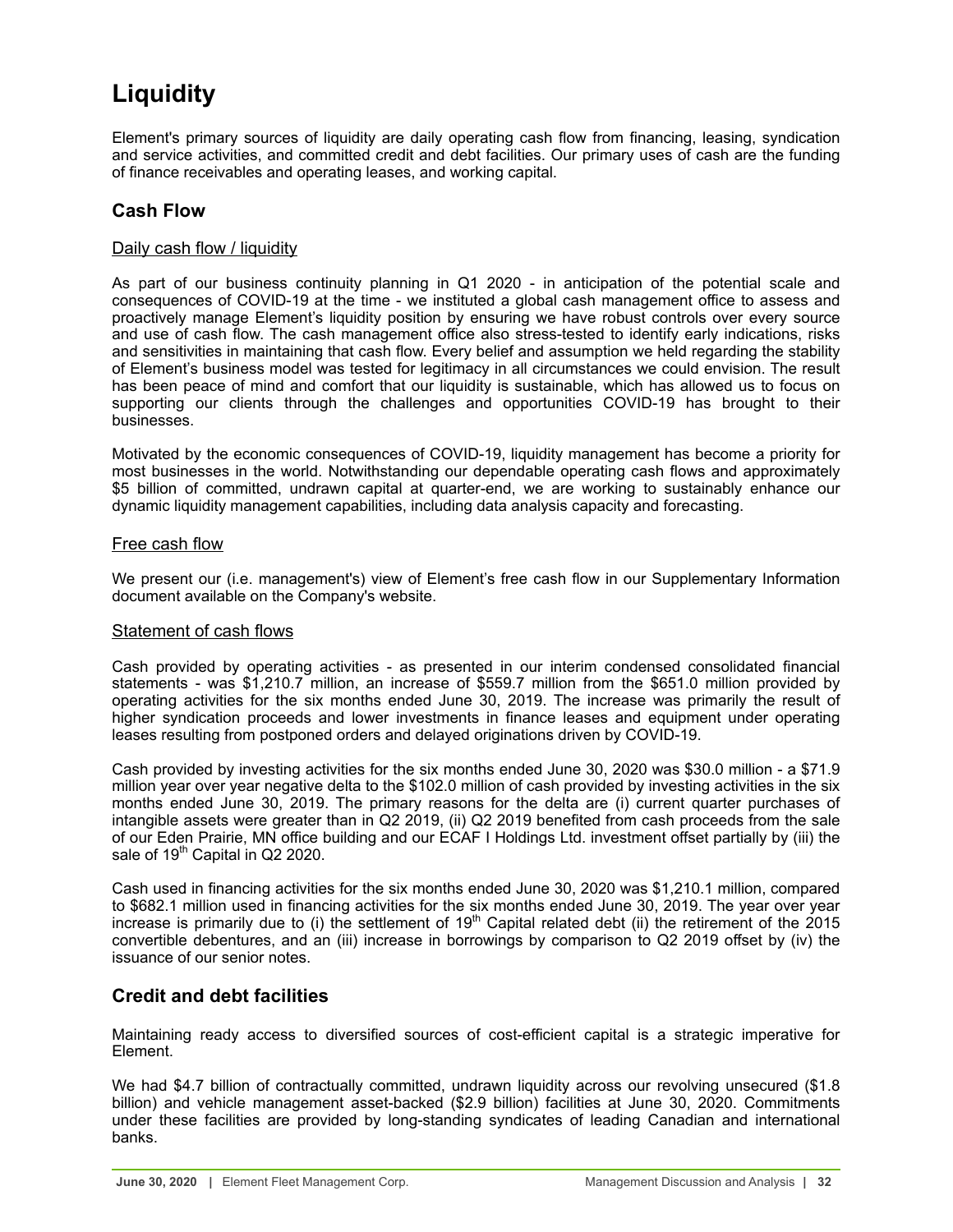These sources of financing were as follows:

| As at                                                                      |                             | June 30, 2020              |           |                      |  |
|----------------------------------------------------------------------------|-----------------------------|----------------------------|-----------|----------------------|--|
| (in \$000's for stated values)                                             | \$                          | %                          | \$        | \$                   |  |
|                                                                            | <b>Committed size</b>       | <b>Undrawn amount</b>      |           | Drawn amount         |  |
| Senior unsecured revolving credit facilities                               | 3,528,200                   | 49.7                       | 1,754,114 | 1,774,086            |  |
| <b>Senior notes</b>                                                        | 542,800                     |                            |           | 542,800              |  |
| Vehicle management asset-backed debt facilities                            |                             |                            |           |                      |  |
| Term notes amortization                                                    | 4,564,215                   |                            |           | 4,564,215            |  |
| Variable                                                                   | 7,738,485                   | 37.3                       | 2,889,866 | 4,848,619            |  |
| Other                                                                      | 45,473                      |                            |           | 45,473               |  |
| Total vehicle management asset-backed debt                                 | 12,348,173                  | 23.4                       | 2,889,866 | 9,458,307            |  |
| <b>Total cash</b>                                                          |                             |                            | 63,665    |                      |  |
| Total capital available for continuing operations                          |                             |                            | 4,707,645 |                      |  |
| As at                                                                      |                             | March 31, 2020             |           |                      |  |
| (in \$000's for stated values)                                             | \$                          | %                          | \$        | \$                   |  |
|                                                                            | <b>Committed size</b>       | Undrawn amount             |           | Drawn amount         |  |
| Senior unsecured revolving credit facilities                               | 3,658,460                   | 48.9                       | 1,788,541 | 1,869,919            |  |
|                                                                            |                             |                            |           |                      |  |
| Vehicle management asset-backed debt facilities<br>Term notes amortization |                             |                            |           |                      |  |
| Variable                                                                   | 5,435,758                   | 42.3                       |           | 5,435,758            |  |
| Other                                                                      | 8,670,458<br>104,512        |                            | 3,663,499 | 5,006,959<br>104,512 |  |
|                                                                            | 14,210,728                  | 25.8                       | 3,663,499 | 10,547,229           |  |
| Total vehicle management asset-backed debt                                 |                             |                            |           |                      |  |
| <b>Total cash</b>                                                          |                             |                            | 90,845    |                      |  |
| Total capital available for continuing operations                          |                             |                            | 5,542,885 |                      |  |
|                                                                            |                             |                            |           |                      |  |
| As at                                                                      |                             | December 31, 2019          |           |                      |  |
| (in \$000's for stated values)                                             | \$<br><b>Committed size</b> | %<br><b>Undrawn amount</b> | \$        | \$<br>Drawn amount   |  |
| Senior unsecured revolving credit facilities                               | 3,376,100                   | 49.5                       | 1,672,593 | 1,703,507            |  |
|                                                                            |                             |                            |           |                      |  |
| Vehicle management asset-backed debt facilities                            |                             |                            |           |                      |  |
| Term notes amortization                                                    | 5,697,575                   |                            |           | 5,697,575            |  |
| Variable                                                                   | 8,236,454                   | 47.0                       | 3,872,777 | 4,363,677            |  |
| Other                                                                      | 169,485                     |                            |           | 169,485              |  |
| Total vehicle management asset-backed debt                                 | 14,103,514                  | 27.5                       | 3,872,777 | 10,230,737           |  |
| <b>Total cash</b>                                                          |                             |                            | 24,224    |                      |  |
| Total capital available for continuing operations                          |                             |                            | 5,569,594 |                      |  |

Subsequent to quarter-end, and as previously disclosed, Element issued US \$750 million of term notes under our Chesapeake Funding II LLC vehicle management asset-backed debt facility. The proceeds were used at the time of closing to pay down variable funding notes outstanding. This issuance aligns with our strategic priorities to continue to strengthen Element's investment-grade balance sheet and diversify our access to cost-efficient capital. The issuance also brings our contractually committed, undrawn liquidity to \$5.7 billion at July 22, 2020.

We believe the \$5.7 billion of liquidity available to the Company at July 22, 2020 coupled with our durable operating cash flow is sufficient to fund Element's business through the balance of 2020 and pay dividends to all preferred and common shareholders.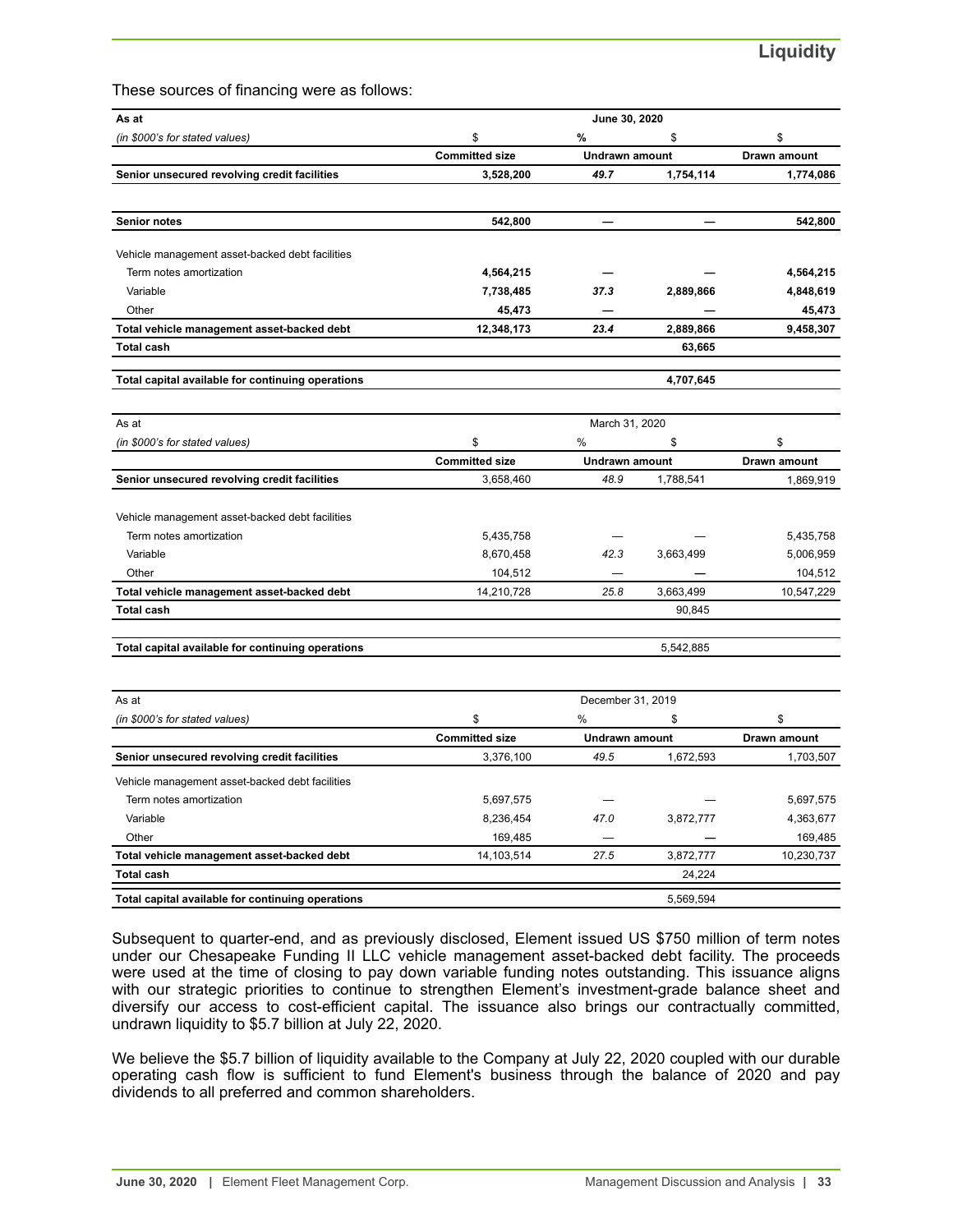# <span id="page-33-0"></span>**Capital Resources**

## **Capitalization**

Element's funding activities are well diversified by facility, geography, currency, investor and lender and include both secured and unsecured sources.

The Company's capitalization is calculated as follows:

| As at                                   | June 30, 2020 | March 31, 2020 | December 31, 2019 |
|-----------------------------------------|---------------|----------------|-------------------|
| (in \$000's)                            | \$            | \$             | \$                |
| Cash                                    | 63,665        | 90,845         | 24,224            |
| Unsecured debt                          |               |                |                   |
| Senior credit facilities                | 1,774,086     | 1,869,919      | 1,703,507         |
| 4.250% Convertible Debentures due 2020  |               | 565,119        | 562,034           |
| 4.250% Convertible Debentures due 2024  | 151,976       | 150,859        | 149,757           |
| 3.850% Senior Notes due 2025            | 542,800       |                |                   |
| Vehicle Management Asset-Backed Debt    |               |                |                   |
| Term notes amortization                 | 4,564,215     | 5,435,758      | 5,697,575         |
| Variable                                | 4,848,619     | 5,006,959      | 4,363,677         |
| Other                                   | 45,473        | 104,512        | 169,485           |
| Deferred financing costs                | (40, 232)     | (44, 200)      | (48, 804)         |
| Hedge accounting fair value adjustments | 23,774        | 26,535         | 7,421             |
| <b>Total debt</b>                       | 11,910,711    | 13,115,461     | 12,604,652        |
| Shareholders' equity                    |               |                |                   |
| Common share capital                    | 3,204,218     | 3,201,740      | 3,127,714         |
| Preferred share capital                 | 680,412       | 680,412        | 680,412           |
| Other                                   | (5,776)       | 66,126         | 4,519             |
| <b>Total Shareholders' Equity</b>       | 3,878,854     | 3,948,278      | 3,812,645         |
| <b>Total Capitalization</b>             | 15,789,565    | 17,063,739     | 16,417,297        |

On June 2, 2020, Element completed its inaugural issuance of US \$400 million 3.85% senior unsecured investment-grade notes due June 15, 2025. The proceeds of the Notes, together with cash on hand, were used to retire the Company's \$567 million of 4.25% convertible debentures upon their maturity date of June 30, 2020. The issuance of the Notes is part of our strategic plan to continue to strengthen the Company's investment-grade balance sheet - including by maturing our capital structure and further diversifying access to cost-efficient funding.

In April 2020, we had also established a \$560 million committed, non-revolving credit facility (the "Supplementary Credit Facility") that was available to be drawn in a single advance by no later than June 30, 2020. This facility was established in recognition of the potential lasting bond-market volatility at the time. The Supplementary Credit Facility was terminated upon successful issuance of the US \$400 million 3.85% senior unsecured investment-grade notes.

We view both financial and tangible leverage as key indicators of the strength of Element's financial position. At June 30, 2020, our financial leverage ratio was 3.07:1 and tangible leverage ratio was 6.80:1. Excluding the impacts of FX volatility and our non-recourse warehouse credit facility, which exclusively funds pre-syndication assets for Armada, Element's tangible leverage ratio at June 30, 2020 would have been 5.96:1.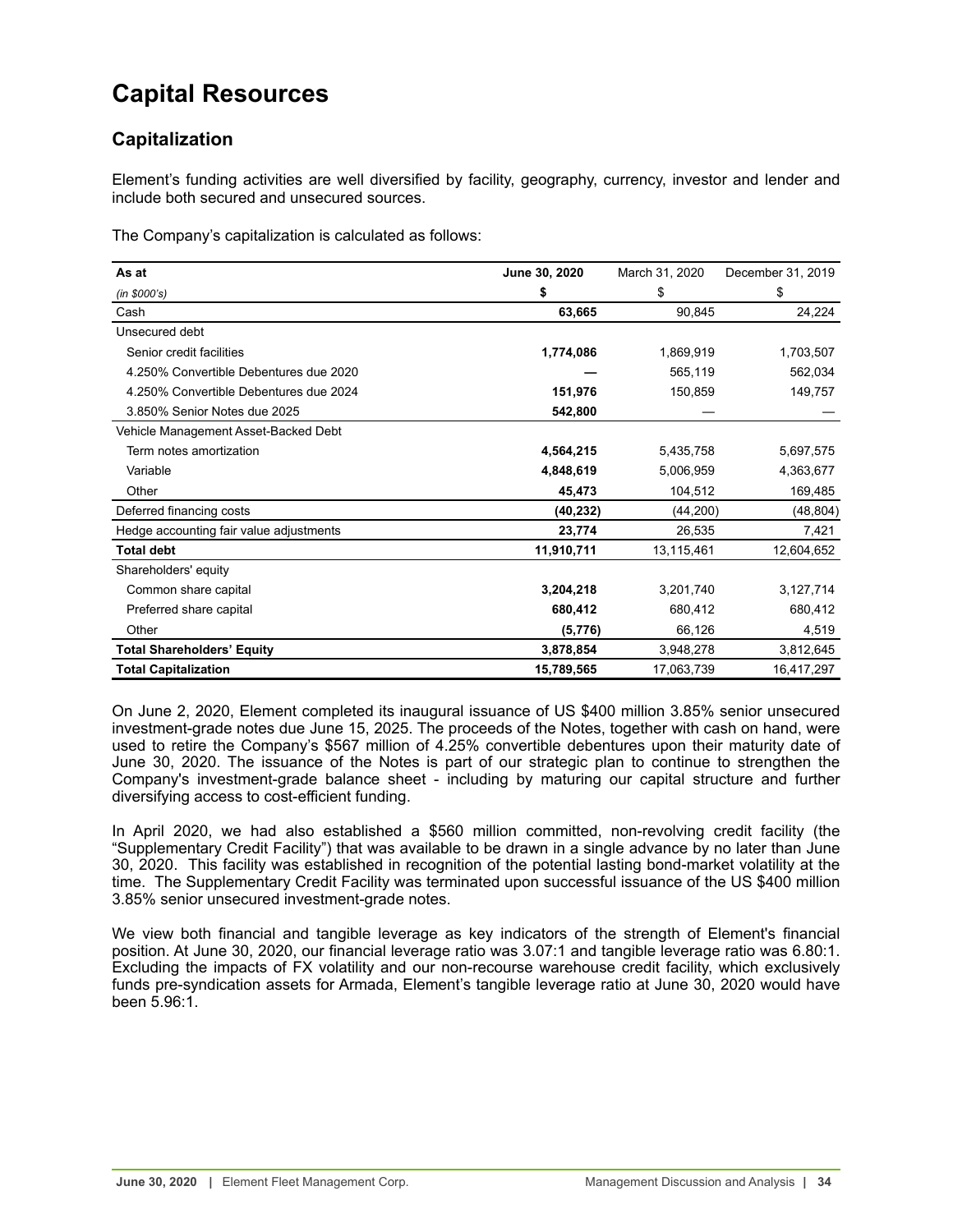The Company's financial and tangible leverage is calculated as follows:

| As at                          |                 | June 30, 2020 | December 31, 2019 |
|--------------------------------|-----------------|---------------|-------------------|
| (in \$000's, except ratios)    |                 | \$            | \$                |
| <b>Borrowings</b>              |                 | 11,758,735    | 11,892,861        |
| Convertible debentures         |                 | 151,976       | 711,791           |
| Total debt                     | (a)             | 11,910,711    | 12,604,652        |
| Total shareholders' equity     | (b)             | 3,878,854     | 3,812,645         |
|                                |                 | 15,789,565    | 16,417,297        |
| Goodwill and intangible assets | (c)             | 2,127,036     | 2,039,260         |
| Financial leverage             | (a)/(b)         | 3.07          | 3.31              |
| Tangible leverage              | $(a)/[(b)-(c)]$ | 6.80          | 7.11              |

The Company was in compliance with all financial and reporting covenants with all of its lenders at June 30, 2020.

## **Credit ratings**

Our ability to access financing on a cost-efficient basis is largely dependent on maintaining strong investment-grade credit ratings. Credit ratings and outlooks assigned by rating agencies reflect their views and methodologies. The credit ratings are subject to change based on several factors, including but not limited to our financial strength, competitive position, liquidity and other factors not entirely within our control.

| Credit Ratings <sup>(1)</sup> as at June 30, 2020 |                      |                |  |  |  |  |  |
|---------------------------------------------------|----------------------|----------------|--|--|--|--|--|
| Rating agency                                     | <b>Issuer rating</b> | <b>Outlook</b> |  |  |  |  |  |
| <b>DBRS</b> Limited                               | BBB (high)           | Stable         |  |  |  |  |  |
| <b>Fitch Ratings</b>                              | BBB+                 | Stable         |  |  |  |  |  |
| Kroll Bond Rating Agency                          | A-                   | Stable         |  |  |  |  |  |
| Standard& Poor's                                  | <b>BBB</b>           | Stable         |  |  |  |  |  |

(1) Credit ratings are not recommendations to purchase, sell or hold a financial obligation in as much as they do not comment on market price or suitability for a particular investor. Ratings are determined by the rating agencies based on criteria established from time to time by them and are subject to revision or withdrawal at any time by the rating organization.

Standard & Poor's initiated coverage of Element in October 2019 with a BBB investment-grade credit rating, while Fitch Ratings affirmed its BBB+ investment-grade rating of Element and improved its outlook to stable in September 2019. These two U.S. investment-grade ratings paved the way for Element to issue its inaugural investment-grade bond in the U.S. senior unsecured corporate debt market in the quarter.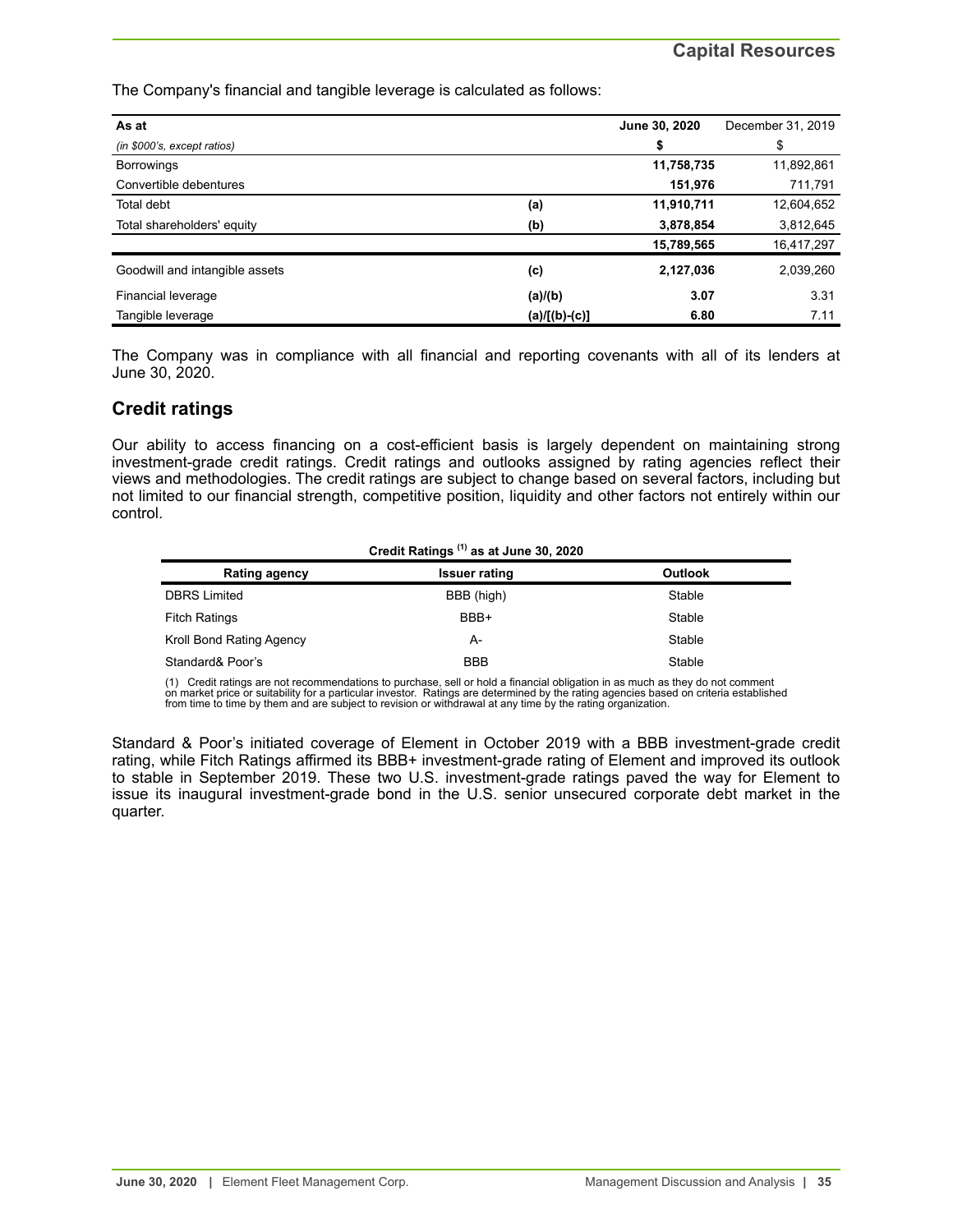# <span id="page-35-0"></span>**Outlook and Economic Conditions**

## **Context for Our Outlook**

In Fall 2018, the current management team completed an end-to-end assessment of Element's business that resulted in a strategic plan to solidify the Company's core operating platform and client relationships, strengthen and de-leverage its balance sheet, divest of all non-core assets and improve cash flow and liquidity. We also planned to have prepared and pivoted the business by the end of 2020, such that Element could focus exclusively on organic growth in 2021 and beyond.

We will have completed the transformation of Element by the end of 2020, having effected hundreds of changes to the organization resulting in a more consistent, superior client experience; greater operational efficiency and stability; an investment-grade balance sheet and maturing capital structure; diversified funding sources, including approximately \$5 billion of committed, undrawn liquidity; and meaningfully improved profitability.

The organization's consistent overachievement on our transformation work allowed us to begin pivoting Element to growth ahead of schedule. In 2019 we performed comprehensive studies of Element's addressable markets in North America and Australia / New Zealand. From our findings we developed an organic growth strategy based on which we believe the Company can improve its net revenue by 4-6% annually in normal market conditions.

## **Outlook and Economic Conditions**

While it remains hard to predict when and exactly how the dust will settle from the COVID-19 pandemic, we believe commercial fleet vehicles will (a) remain essential to our clients' ability to generate and sustain revenue and (b) continue to have significant associated costs, in both cases for the foreseeable future.

As a result, we are confident Element's value proposition – materially reducing our clients' total cost of vehicle ownership and operation, and eliminating related administrative burden – will remain relevant.

In the second half of 2020, we will begin executing our enhanced organic growth strategy in earnest (6 months earlier than originally planned). We believe the known and likely economic consequences of the COVID-19 pandemic make Element's value proposition to new and existing clients even more compelling. Our clients enjoy:

- ready access to cost-efficient capital, diversifying their sources of financing; and
- the ability to reduce fleet ownership and operating costs over time. Element has one of the deepest datasets in the automotive industry, based on which we have already identified over \$1 billion in fleet-cost-saving strategies and opportunities for our clients in 2020.

Transitioning to Element, new clients enjoy the ability to reduce fleet ownership and operating costs by approximately 20% compared to the costs of self-managing a fleet, while eliminating the administrative burden of fleet management.

- Element is one of the largest buyers of vehicles and other automotive products and services everywhere we operate. We procure on behalf of our 5,500+ clients. We use our scale to negotiate lower prices for our clients.
- Our 2,500+ employees are dedicated to efficiently providing our clients a consistent, superior service experience at every step, allowing clients to focus their time and resources on their businesses' core strengths.

New and existing Element clients that own their fleet vehicles enjoy the option of a sizeable cash infusion from the sale and leaseback of those vehicles to and from Element.

• To the extent current fleet owners, including governments, wish to free-up balance sheet/ budgetary capacity, we have the balance sheet capacity to welcome existing fleets onto our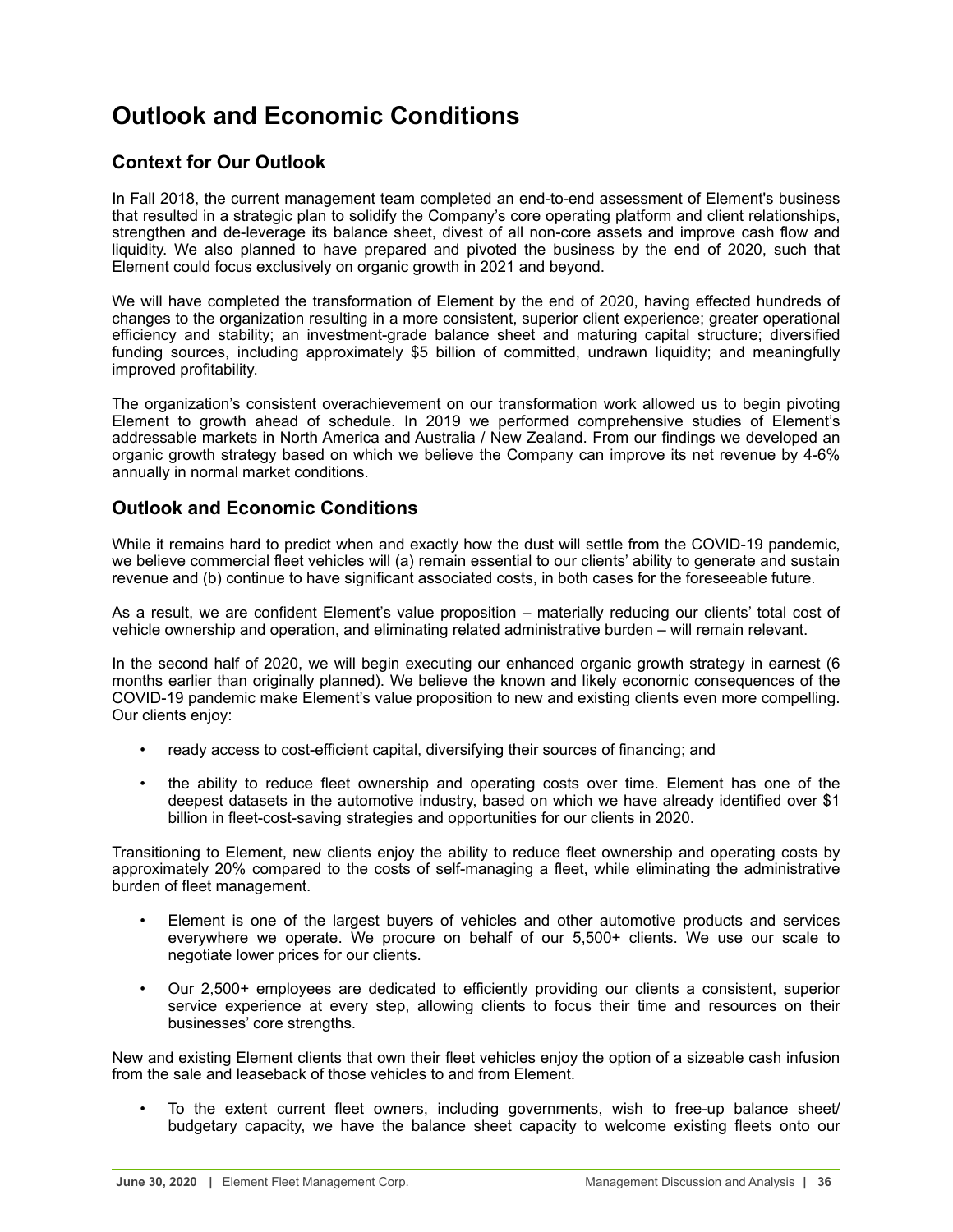## **Outlook and Economic Conditions**

platform, and the syndication capabilities to manage any accompanying concentration risk to Element. We also have the liquidity to effect a sale-and-leaseback transaction with the current fleet owner, and the operating experience to execute a seamless transition of responsibility for their vehicles.

Finally, if working from home and social distancing become greater societal norms post-COVID-19, we believe competition to serve 'stay at home'-oriented consumers will increase. As a result, we believe COVID-19 could accelerate prospective Element clients' interest in building "mega fleets" (like that of our client Armada) as retailers of all stripes recognize the attractiveness of being able to offer online shoppers proprietary home delivery.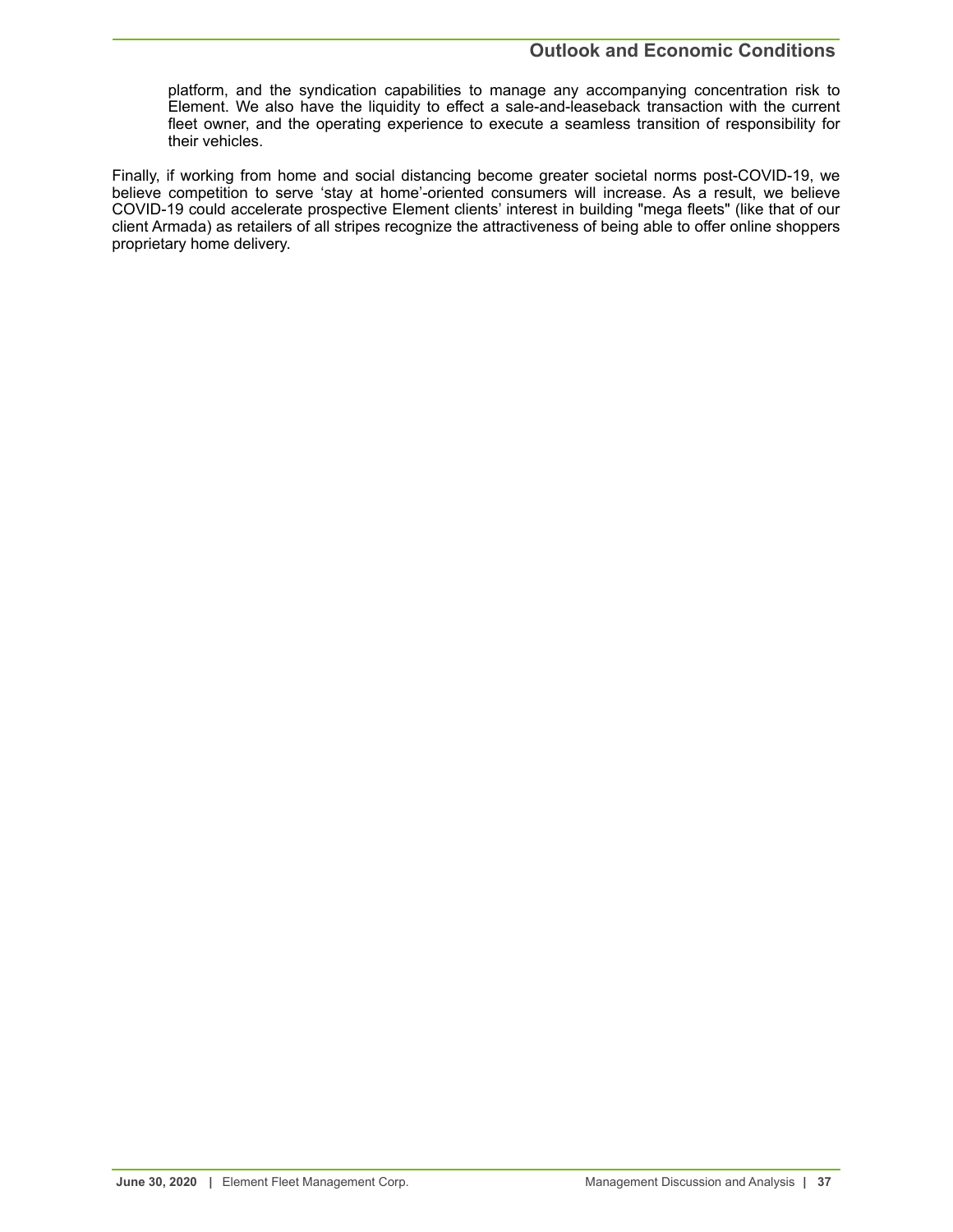## <span id="page-37-0"></span>**Risk Management**

The Company has risk management processes in place to monitor, evaluate and manage the principal risks it assumes in conducting its business activities. These risks include credit, liquidity, foreign exchange, interest rate, and various sources of operational risk. The Company's primary risks have not changed materially from that described in the "Risk Management" section of the Company's 2019 Annual MD&A other than as noted below.

### *Global Financial Markets and General Economic Conditions May Adversely Affect Element's Business, Financial Condition, and/or Results of Operations*

Events in the financial markets have demonstrated that businesses and industries throughout the world are very tightly connected to each other. Thus, financial developments seemingly unrelated to Element or to its industry may materially adversely affect Element over the course of time. For example, general volatility in the equity markets could hurt Element's ability to raise capital and significantly impact Element's access to funding and liquidity (including access to securitization and syndication markets for Element's originated finance assets). Element may also be negatively impacted by volatility in the equity markets as a result of a number of catastrophic events that are beyond Element's control, including infectious diseases, pandemics or similar health threats, such as the ongoing COVID-19 pandemic or fear of the foregoing.

Moreover, a reduction in credit, combined with reduced economic activity, may materially adversely affect businesses and industries that collectively constitute a significant portion of Element's client base and may make it more difficult for Element to maintain new business origination and the credit quality of new business at the levels currently forecast. As a result, these clients may need to reduce their purchases and reliance on Element's services or Element may experience greater difficulty in receiving payment for its services. Delinquencies, non-accruals and credit losses generally increase during economic slowdowns or recessions. Therefore, to the extent that economic and business conditions are unfavourable, Element's non-performing assets may become elevated and the value of Element's portfolio is likely to decrease.

Adverse economic conditions also may decrease the estimated value of the collateral securing some of Element's loans and leases. Further or prolonged economic slowdowns or recessions, including those caused by catastrophic events as the COVID-19 pandemic, could lead to financial losses in Element's portfolio and a decrease in Element's net finance income, net income and book value. Any of these events, or any other events caused by turmoil in world financial markets, may have a material adverse effect on Element's business, financial condition and/or results of operations.

Element has no control over changes in inflation and interest rates, foreign currency exchange rates and controls or other economic factors affecting its businesses or the possibility of political unrest, legal and regulatory changes in jurisdictions in which Element operates. These factors could negatively affect Element's future results of operations in those markets.

## *Catastrophic Events, Natural Disasters, Severe Weather and Disease*

Element's business may be negatively impacted to varying degrees by a number of events which are beyond its control, including cyber-attacks, unauthorized access, energy blackouts, pandemics, terrorist attacks, acts of war, earthquakes, hurricanes, tornadoes, fires, floods, ice storms or other natural or manmade catastrophes.

While Element engages in emergency preparedness, including business continuity planning, to mitigate risks, such events can evolve very rapidly and their impacts can be difficult to predict. As such, there can be no assurance that in the event of any such catastrophe that Element's operations and ability to carry on business will not be disrupted. Element may still be required to perform its obligations to third parties, notwithstanding the occurrence of any such events. A catastrophic event, including an outbreak of infectious disease, a pandemic or a similar health threat, such as the ongoing COVID-19 pandemic, or fear of any of the foregoing, could adversely impact Element by causing operating or supply chain delays and disruptions, labor shortages, expansion project delays, facility shutdowns and other business disruptions, each of which could have a negative impact on Element's ability to conduct its business and could increase its costs. In addition, liquidity and volatility, credit availability and market and financial conditions generally could change at any time as a result. Any of these events in isolation or in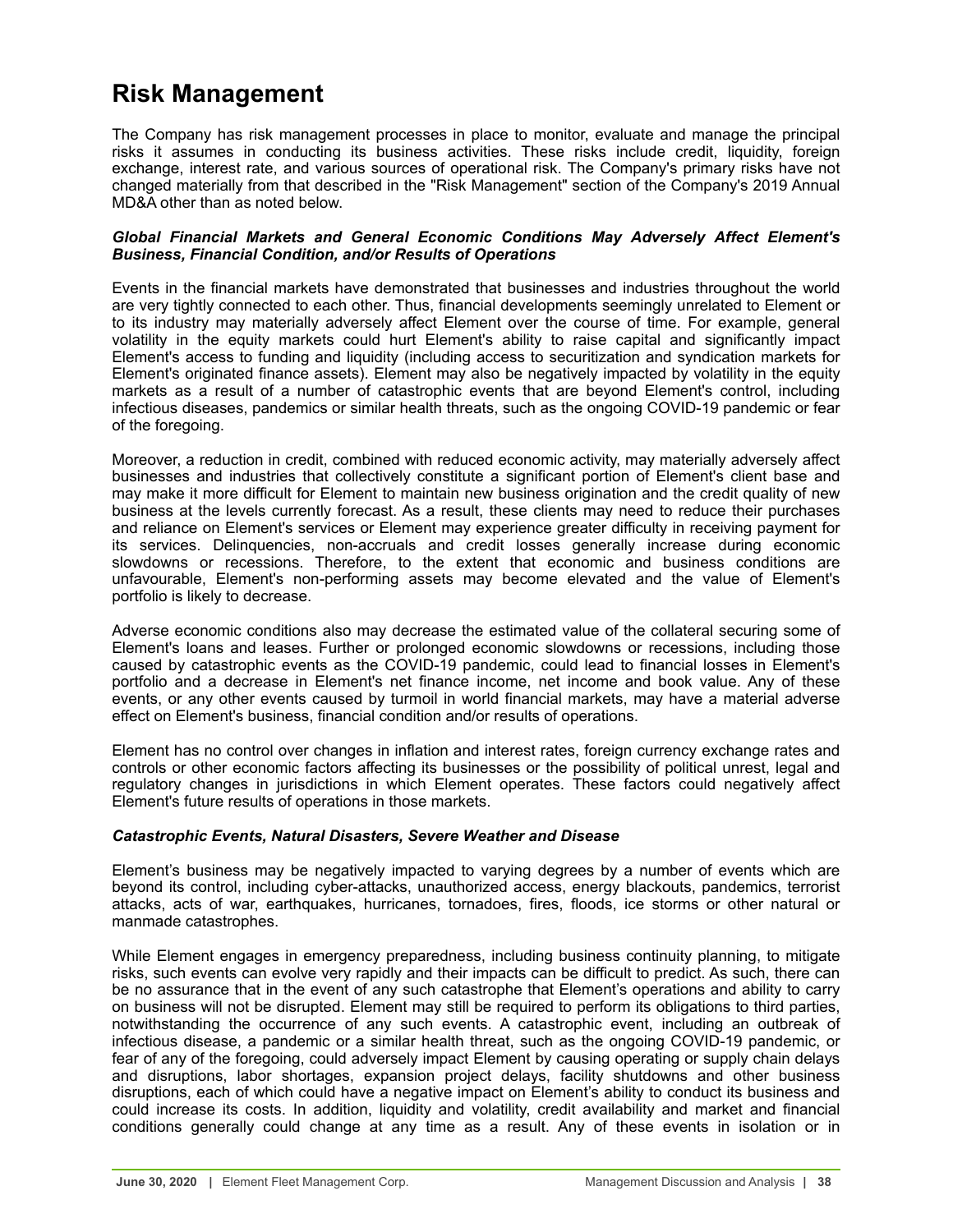combination, could have a material negative impact on Element's financial condition, operating results and cash flows.

## *COVID-19 Pandemic*

Element's business has been and will continue to be negatively impacted by the COVID-19 pandemic, which has created, and continues to create, significant societal and economic disruptions. The COVID-19 pandemic has had, and will continue to have, a broad impact across industries and the economy, including by affecting consumer confidence, global financial markets (with global equity markets having experienced significant volatility and weakness), regional and international travel, supply chain distribution of various products for many industries, oil prices, government and private sector operations, the price of consumer goods, countrywide lockdowns in various regions of the world, and numerous other impacts on daily life and commerce. Additionally, the COVID-19 pandemic has led, and may continue to lead, governments around the world to enact measures to combat the spread of the COVID-19 virus, including, but not limited to, the implementation of travel bans, border closings, mandated closure of non-essential services, self-imposed quarantine periods and social and physical distancing policies, which have contributed to the material disruption to businesses globally resulting in a sudden economic slowdown.

The ever-changing and rapidly-evolving effects of the COVID-19 pandemic - the duration, extent and severity of which are currently unknown - on investors, businesses, the economy, society and the financial markets could, among other things, add volatility to the global stock markets, change interest rate environments, and increase lease delinquencies and defaults. Therefore, the COVID-19 pandemic and measures to prevent its spread may negatively impact Element as well as Element's clients, counterparties, employees, third-party service providers and other stakeholders, as applicable, in a number of ways, including, but not limited to, by: (i) adversely affecting local, national or international economies and employment levels, triggering potentially significant inflationary pricing or a recession, affecting Element's clients' and customers' ability to make payments on leases; (ii) adversely affecting the business operations of Element, including access to its funding and financing sources (including securitization and syndication markets); (iii) Element experiencing business interruptions as a result of the strain on existing resources, including information technology systems resulting from senior management and other employees working remotely, an inability to receive required technology or other hardware due to supply chain interruption or lacking necessary staffing needed for daily operations or the completion of extraordinary projects; (iv) disrupting public and private infrastructure, including communications and financial services, which could disrupt Element's or its customers' normal business operations; (v) adversely impacting net financing revenues and liquidity caused by delays in lease payments, changes in levels of lease originations, delays or deferrals in the replacement of vehicles, impact on remarketing of vehicles, client creditworthiness and delinquencies; and (vi) adversely impacting service revenues caused by declines in fleet vehicle mileage and lower fuel, maintenance and other service consumption. Any of these events in isolation or in combination, could have a material negative impact on Element's financial condition, operating results and cash flows.

## *Element Faces Tax Risks in Multiple Jurisdictions*

Element is a Canadian corporation which operates in multiple jurisdictions. As a result, it is subject to the tax laws and regulations of Canadian federal, provincial and local governments and of the governments of foreign jurisdictions in which Element operates, as well as to any income tax treaties between Canada and any such jurisdictions, and to the risk that those tax laws, regulations and treaties may change in the future. Any such changes could adversely affect the taxes payable, including withholding taxes, and the effective tax rate in the jurisdictions in which Element operates.

The determination of Element's provision for income taxes in Canada and elsewhere, including current and deferred tax assets and liabilities on Element's financial statements, requires estimates, interpretation and significant judgment. Various internal and external factors may have favorable or unfavorable effects on future provisions for income taxes and Element's effective income tax rate. These factors include, but are not limited to, changes in tax laws, regulations and/or rates, results of audits by tax authorities, changing interpretations of existing tax laws or regulations, changes in estimates of prior years' items, and changes in overall levels of income before taxes. Furthermore, new accounting pronouncements or new interpretation of existing accounting pronouncements can have a material impact on Element's effective income tax rate.

On December 22, 2017, the U.S. government enacted new tax legislation effective January 1, 2018. The legislation includes, among other changes, a reduction in the U.S. federal corporate income tax rate,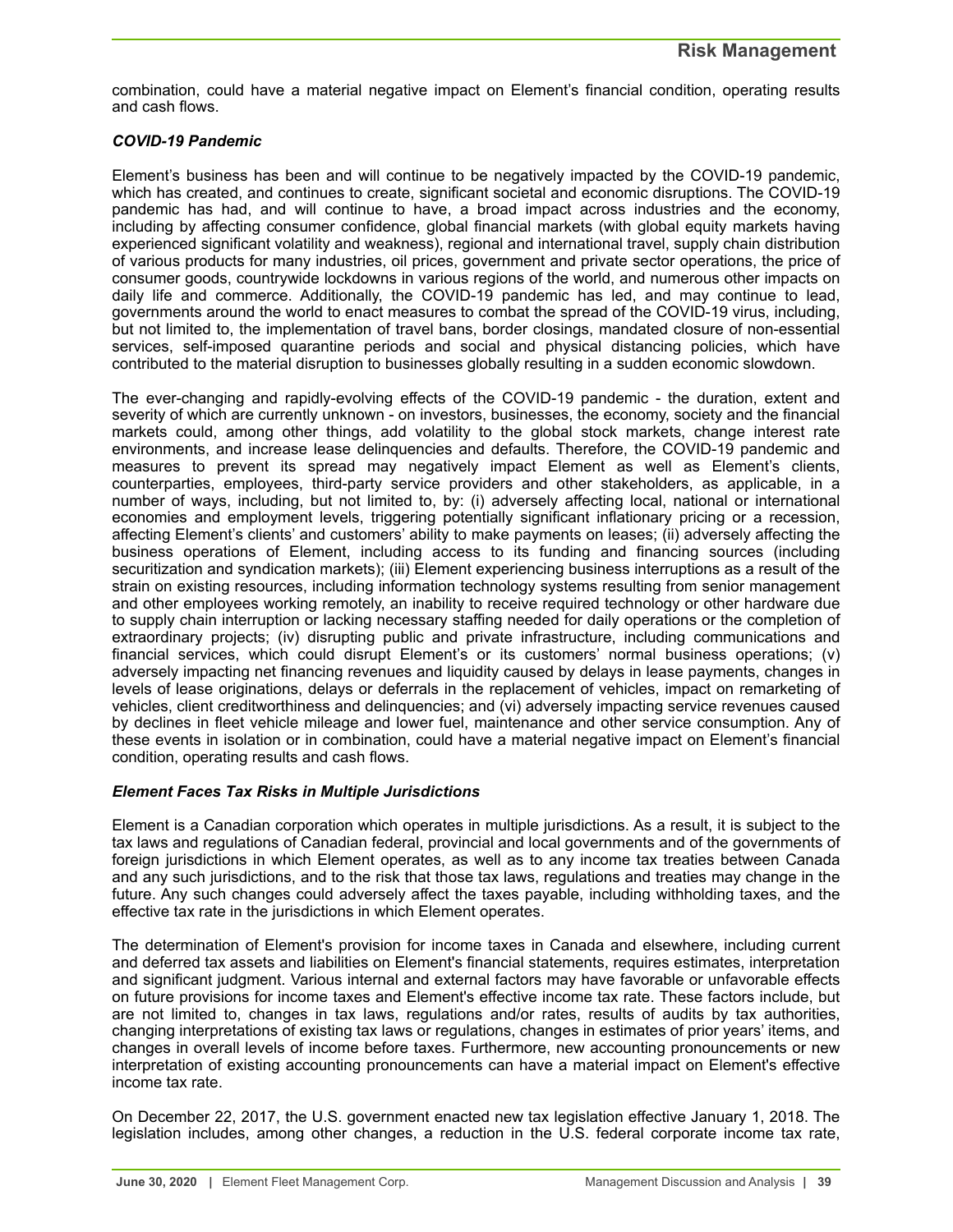<span id="page-39-0"></span>limitations on interest deductibility, a new tax on base erosion payments, and provisions on hybrid arrangements. Throughout 2019 and 2020 the IRS and the Treasury Department have continued to issue draft and final regulations for components of the new tax legislation. In April 2020, the IRS and Treasury Department published final regulations around hybrid arrangements. Preliminary reading of the regulations indicates that there are no material long term negative impacts on Element's financial condition. Final guidance, new regulations or updated interpretations may change this expected conclusion.

Element could be impacted by certain tax treatments for various revenue streams in different tax jurisdictions. If a tax authority has a different interpretation from Element's, it could potentially impose additional taxes, penalties, fines or change the amount and timing of expected tax refunds. This would potentially reduce the amounts of revenue and net income received by Element.

Element, from time to time, has executed or may execute reorganization transactions impacting its tax structure. If a tax authority has a different interpretation from Element's, it could potentially impose additional taxes, penalties or fines on Element.

## **Critical Accounting Policies and Estimates**

Management's discussion and analysis of financial condition and results of operation are made with reference to the unaudited interim condensed consolidated financial statements for the three- and sixmonth periods ended June 30, 2020. A summary of the Company's significant accounting policies is presented in note 2 to the audited consolidated financial statements for the year ended December 31, 2019. Some of the Company's accounting policies, as required by IFRS, require management to make subjective, complex judgments and estimates to matters that are inherently uncertain. Accounting policies that require management's judgment and estimates are described in the "Critical Accounting Policies and Estimates" section of the December 31, 2019 MD&A.

## **Related Party Transactions**

The Company's related parties include the following persons and/or entities: (a) associates, or entities which are controlled or significantly influenced by the Company; (b) key management personnel, which are comprised of directors and/or officers of the Company and those persons having authority and responsibility for planning, directing and controlling the activities of the Company; and (c) entities controlled by key management personnel.

The Company has issued notes receivables that are loans to certain employees and directors of the Company granted in order to help finance the purchase of the Company's common shares. Such loans have been issued at market conditions, bear interest at 3% and are evidenced by individual promissory notes secured by the shares purchased under the loan arrangements. On March 3, 2017 the Board of Directors approved a plan to discontinue this program on a prospective basis.

## **Recently Adopted Accounting Standards**

## **Interest Rate Benchmark Reform**

During the first quarter of 2020, the Company adopted amendments ("Amendments") to IFRS 9 *Financial Instruments*, IAS 39 *Financial Instruments: Recognition and Measurement* and IFRS 7 *Financial Instruments: Disclosures (Amendments)*, applicable from November 1, 2019. These Amendments modify certain hedge accounting requirements to provide relief from the effect of uncertainty caused by interest rate benchmark reform ("the Reform") prior to the transition to alternative interest rates. The adoption of the Amendments had no impact to our unaudited interim condensed consolidated financial statements.

The Company will cease to apply these Amendments as interbank offered rate ("IBOR") based cash flows transition to new risk-free rates or when the hedging relationships to which the relief is applied are discontinued.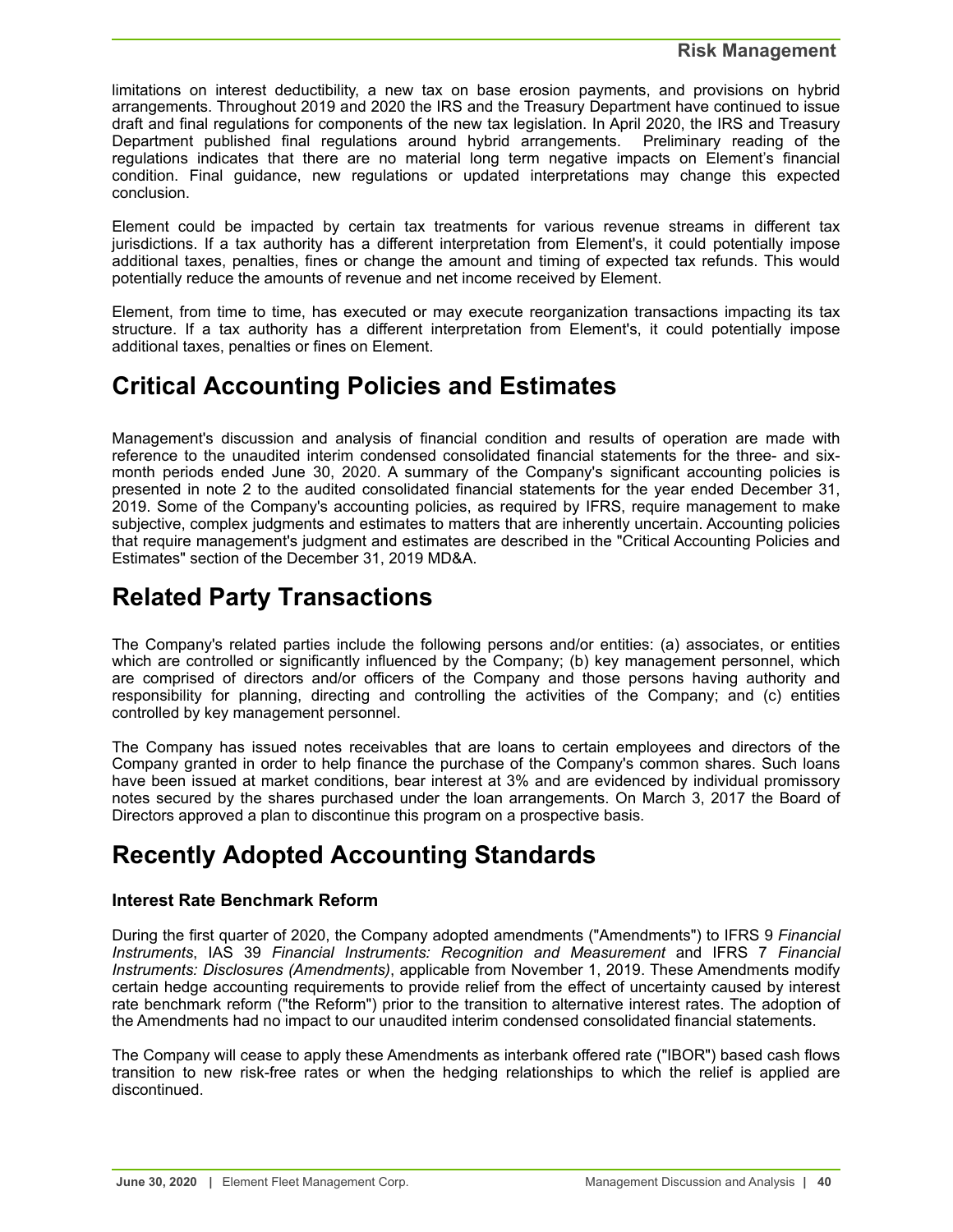## <span id="page-40-0"></span>**Hedge Accounting**

The Company's accounting policies relating to hedge accounting are described in note 2 and note 20 of the Company's consolidated financial statements for the year ended December 31, 2019. The Company applies hedge accounting when designated hedging instruments are highly effective in offsetting changes in the fair value or cash flows of the hedged items at inception and on an ongoing basis. Retrospective assessments are performed to demonstrate that the relationship has been effective since designation of the hedge and prospective assessments to evaluate whether the hedge is expected to be effective over the remaining term of the hedge. While uncertainty due to IBOR reform exists, the Company's prospective effectiveness testing is based on existing hedged cash flows or hedged risks. Any ineffectiveness arising from retrospective testing is recognized in net income.

In addition to potential sources of ineffectiveness outlined in note 20 of the Company's consolidated financial statements for the year ended December 31, 2019, the Reform may result in ineffectiveness as the transition of hedged items and related hedging instruments from IBORs to new risk-free rates may occur at different times. This may result in different impacts on the valuation or cash flow variability of hedged items and related hedging instruments.

## **Cash flow hedges**

The Company applies hedge accounting for cash flow hedges when the cash flows giving rise to the risk being hedged have a high probability of occurring. While uncertainty due to IBOR reform exists, the Company applies the relief provided by the Amendments that the IBOR benchmarks, on which the highly probable hedged cash flows are based, are not altered as a result of the Reform. In addition, associated cash flow hedge reserves are not recycled into net income solely due to changes related to the transition from IBOR to new risk-free rates.

#### **Hedging relationships impacted by interest rate benchmark reform**

The following table presents the notional amount of the Company's hedging instruments which reference IBOR that will expire after 2021and will be affected by the Reform. The notional amounts of the Company's hedging instruments also approximates the extent of the risk exposure the Company manage through hedging relationships:

|                         | As at June 30, 2020                      |
|-------------------------|------------------------------------------|
|                         | Notional/Principal amount <sup>(1)</sup> |
|                         |                                          |
| Interest rate contracts |                                          |
| <b>USD LIBOR</b>        | 4,647,385                                |
|                         | 4,647,385                                |

1. Excludes interest rate contracts and non-derivative instruments which reference rates to multi-rates jurisdictions, including the Canadian Dollar Offered Rate ("CDOR"), Australian Bank Bill Swap Rates ("BBSW"), and New Zealand Bank Bill Rates ("BBR").

## **Future Accounting Changes**

## **Amendments to IAS 1 and IAS 8:** *Definition of Material*

The amendments provide a new definition of material that states "information is material if omitting, misstating or obscuring it could reasonably be expected to influence decisions that the primary users of general purpose financial statements make on the basis of those financial statements, which provide financial information about a specific reporting entity."

The amendments clarify that materiality will depend on the nature or magnitude of information, either individually or in combination with other information, in the context of the financial statements. A misstatement of information is material if it could reasonably be expected to influence decisions made by the primary users. These amendments had no impact on the interim condensed consolidated financial statements of, nor is there expected to be any future impact to the Company.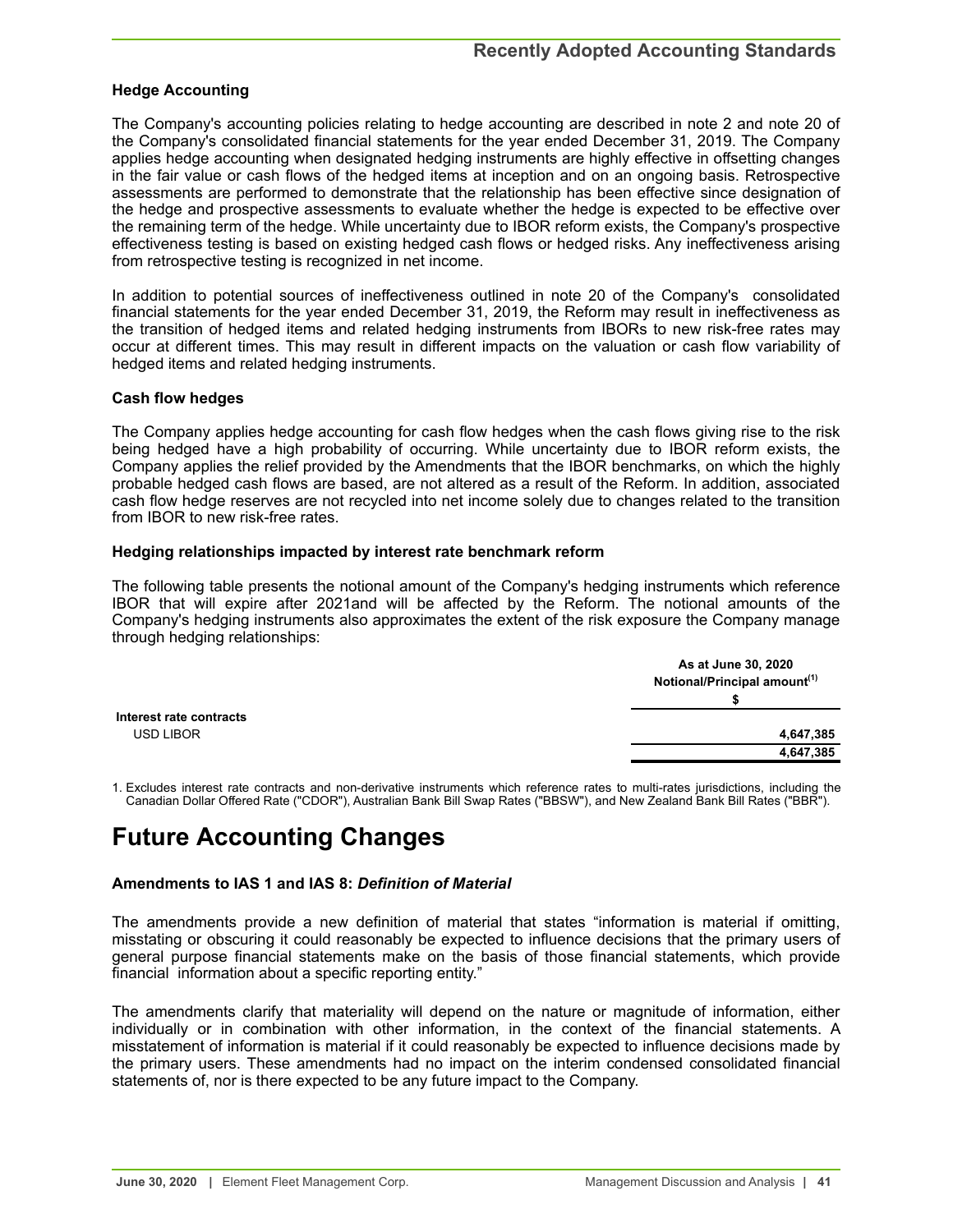## **Internal Control over Disclosure and Financial Reporting**

The Chief Executive Officer ("CEO") and the Chief Financial Officer ("CFO") are responsible for establishing and maintaining disclosure controls and procedures to ensure that material information is being recorded, processed, summarized, and reported to senior management, including the certifying officers and other members of the Board of Directors, on a timely basis, so that appropriate decisions can be made regarding public disclosure. In addition, the CEO and CFO are responsible for establishing and maintaining internal controls over financial reporting to a standard that provide reasonable assurance of the reliability of financial reporting and the preparation of financial statements for external purposes in accordance with IFRS.

#### *Limitations on the effectiveness of disclosure controls and internal controls over financial reporting*

It should be noted that while the Company's CEO and CFO believe that the Company's internal control system and disclosure controls and procedures provide a reasonable level of assurance that the objectives of the control systems are met, they do not expect that the Company's control systems will prevent all errors and fraud. A control system, no matter how well conceived or operated, can provide only reasonable, not absolute, assurance that the objectives of the control system are met. The design of any system of controls is also based in part upon certain assumptions about the likelihood of future events, and there can be no assurances that any designs will succeed in achieving its stated goals under all potential conditions.

The Company has an established process in place which includes the continuous testing and reporting of the results to senior management and the Board of Directors on the effectiveness of the disclosure controls and internal controls over financial reporting.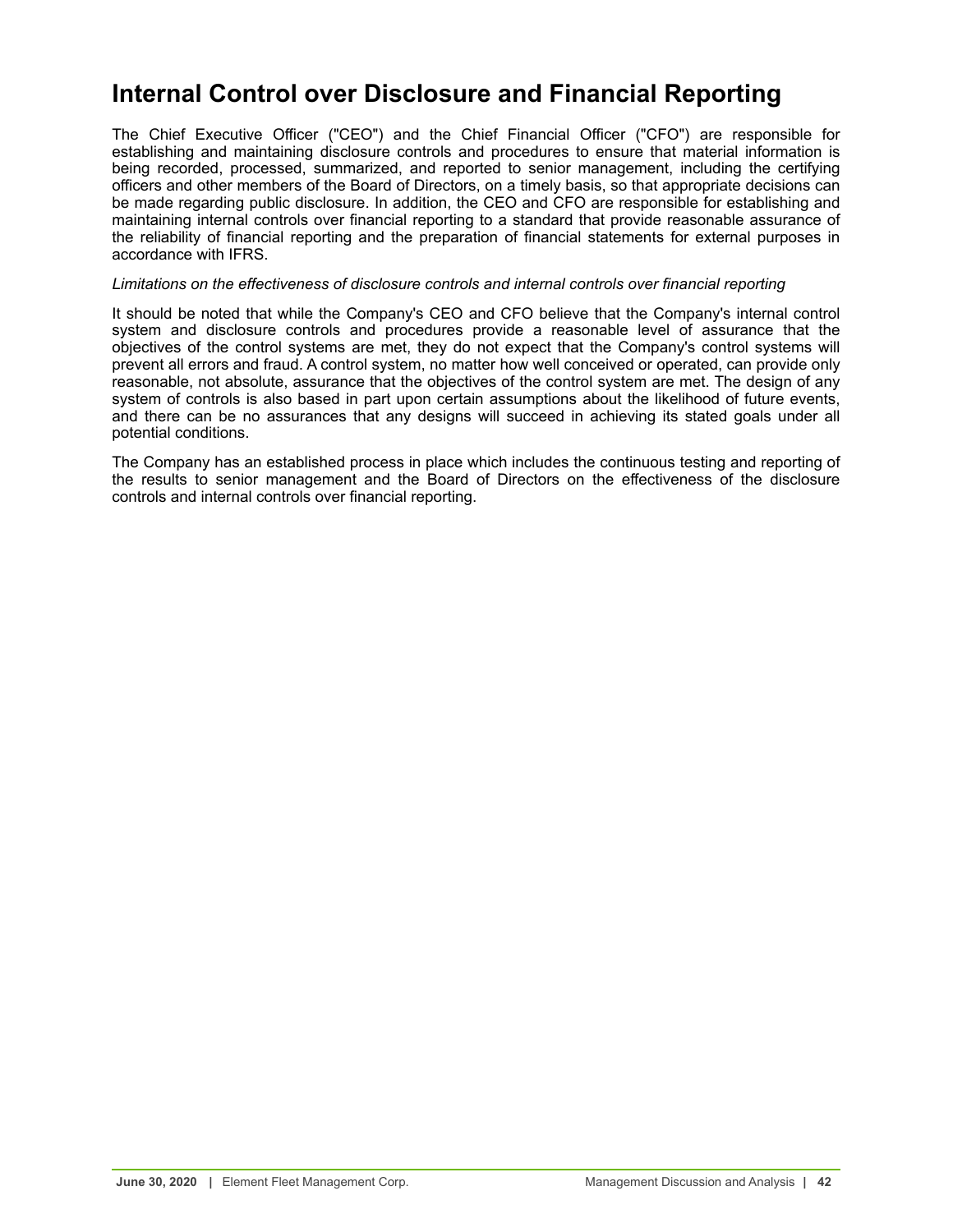# <span id="page-42-0"></span>**IFRS to Non-IFRS Reconciliations**

The following table provides a reconciliation of IFRS to non-IFRS measures related to the operations of the Company:

|                                                                            |              |                         | As at and for the three-month<br>periods ended |                  | As at and for the six-month<br>periods ended |                  |  |  |
|----------------------------------------------------------------------------|--------------|-------------------------|------------------------------------------------|------------------|----------------------------------------------|------------------|--|--|
| (in \$000's for stated values)                                             |              | <b>June 30,</b><br>2020 | March 31,<br>2020                              | June 30,<br>2019 | <b>June 30,</b><br>2020                      | June 30,<br>2019 |  |  |
| Reported and adjusted income measures                                      |              |                         |                                                |                  |                                              |                  |  |  |
| Net income                                                                 | Α            | 58,594                  | 79,358                                         | 64,061           | 137,952                                      | 144,534          |  |  |
| Adjustments:                                                               |              |                         |                                                |                  |                                              |                  |  |  |
| Amortization of debenture discount                                         |              | 2,003                   | 2,555                                          | 4,492            | 4,558                                        | 8,147            |  |  |
| Share-based compensation                                                   |              | 4,427                   | 5,437                                          | 5,410            | 9,864                                        | 10,580           |  |  |
| Amortization of intangible assets from acquisitions                        |              | 9,660                   | 10,223                                         | 9,112            | 19,883                                       | 18,288           |  |  |
| Restructuring and transformation costs                                     |              | 18,663                  | 14,995                                         | 21,949           | 33,658                                       | 28,687           |  |  |
| Net loss on disposition of 19th Capital                                    |              | 13,862                  |                                                |                  | 13,862                                       |                  |  |  |
| Provision of income taxes                                                  |              | 3,938                   | 16,697                                         | 21,190           | 20,635                                       | 36,602           |  |  |
| (Gain) loss on investments                                                 |              | (3)                     | 57                                             | (238)            | 54                                           | 1,092            |  |  |
| Before-tax adjusted operating income                                       | В            | 111,144                 | 129,322                                        | 125,976          | 240,466                                      | 247,930          |  |  |
| Provision for taxes applicable to adjusted operating<br>income             | С            | 17,783                  | 23,925                                         | 24,565           | 41,708                                       | 45,907           |  |  |
| After-tax adjusted operating income                                        | $D = B - C$  | 93,361                  | 105,397                                        | 101,411          | 198,758                                      | 202,023          |  |  |
| Cumulative preferred share dividends during the<br>period                  | Y            | 10,906                  | 10.906                                         | 11,164           | 21.812                                       | 22,328           |  |  |
| After-tax adjusted operating income attributable<br>to common shareholders | $D1=$<br>D-Y | 82,455                  | 94,491                                         | 90.247           | 176,946                                      | 179,695          |  |  |
| Selected statement of financial position<br>amounts                        |              |                         |                                                |                  |                                              |                  |  |  |
| Total Finance receivables, before allowance for<br>credit losses           | E            | 11,302,278              | 12,471,057                                     | 12,112,684       | 11,302,278                                   | 12,112,684       |  |  |
| Allowance for credit losses                                                | F            | 20,000                  | 20,000                                         | 8,183            | 20,000                                       | 8,183            |  |  |
| Earning assets                                                             |              |                         |                                                |                  |                                              |                  |  |  |
| Net investment in finance receivable                                       | G            | 9,055,283               | 9,982,138                                      | 10,495,940       | 9,055,283                                    | 10,495,940       |  |  |
| Equipment under operating leases                                           | н            | 1,970,298               | 2,017,498                                      | 2,219,003        | 1,970,298                                    | 2,219,003        |  |  |
| Total earning assets                                                       | $I = G + H$  | 11,025,581              | 11,999,636                                     | 12,714,943       | 11,025,581                                   | 12,714,943       |  |  |
| Average earning assets, net                                                | J            | 11,626,619              | 11,909,612                                     | 13,064,470       | 11,768,287                                   | 13,238,071       |  |  |
| Goodwill and intangible assets                                             | K            | 2,127,036               | 2,188,380                                      | 2,070,504        | 2,127,036                                    | 2,070,504        |  |  |
| Average goodwill and intangible assets                                     | L            | 2,150,659               | 2,118,833                                      | 2,105,140        | 2,134,746                                    | 2,099,590        |  |  |
| Borrowings                                                                 | М            | 11,758,735              | 12,399,483                                     | 12,200,817       | 11,758,735                                   | 12,200,817       |  |  |
| Unsecured convertible debentures                                           | N            | 151,976                 | 715,978                                        | 711,305          | 151,976                                      | 711,305          |  |  |
| <b>Total debt</b>                                                          | $O=M+N$      | 11,910,711              | 13,115,461                                     | 12,912,122       | 11,910,711                                   | 12,912,122       |  |  |
| Average debt                                                               | P            | 12,994,547              | 13,056,159                                     | 13, 162, 242     | 13,025,353                                   | 13,360,999       |  |  |
| Total shareholders' equity                                                 | Q            | 3,878,854               | 3,948,278                                      | 3,937,354        | 3,878,854                                    | 3,937,354        |  |  |
| Preferred shares                                                           | R            | 680,412                 | 680,412                                        | 680,412          | 680,412                                      | 680,412          |  |  |
| Common shareholders' equity                                                | $S = Q - R$  | 3,198,442               | 3,267,866                                      | 3,256,942        | 3,198,442                                    | 3,256,942        |  |  |
| Average common shareholders' equity                                        | T            | 3,245,420               | 3,254,520                                      | 3,315,944        | 3,250,164                                    | 3,266,489        |  |  |
| Average total shareholders' equity                                         | U            | 3,925,832               | 3,934,931                                      | 3,996,356        | 3,930,576                                    | 3,946,901        |  |  |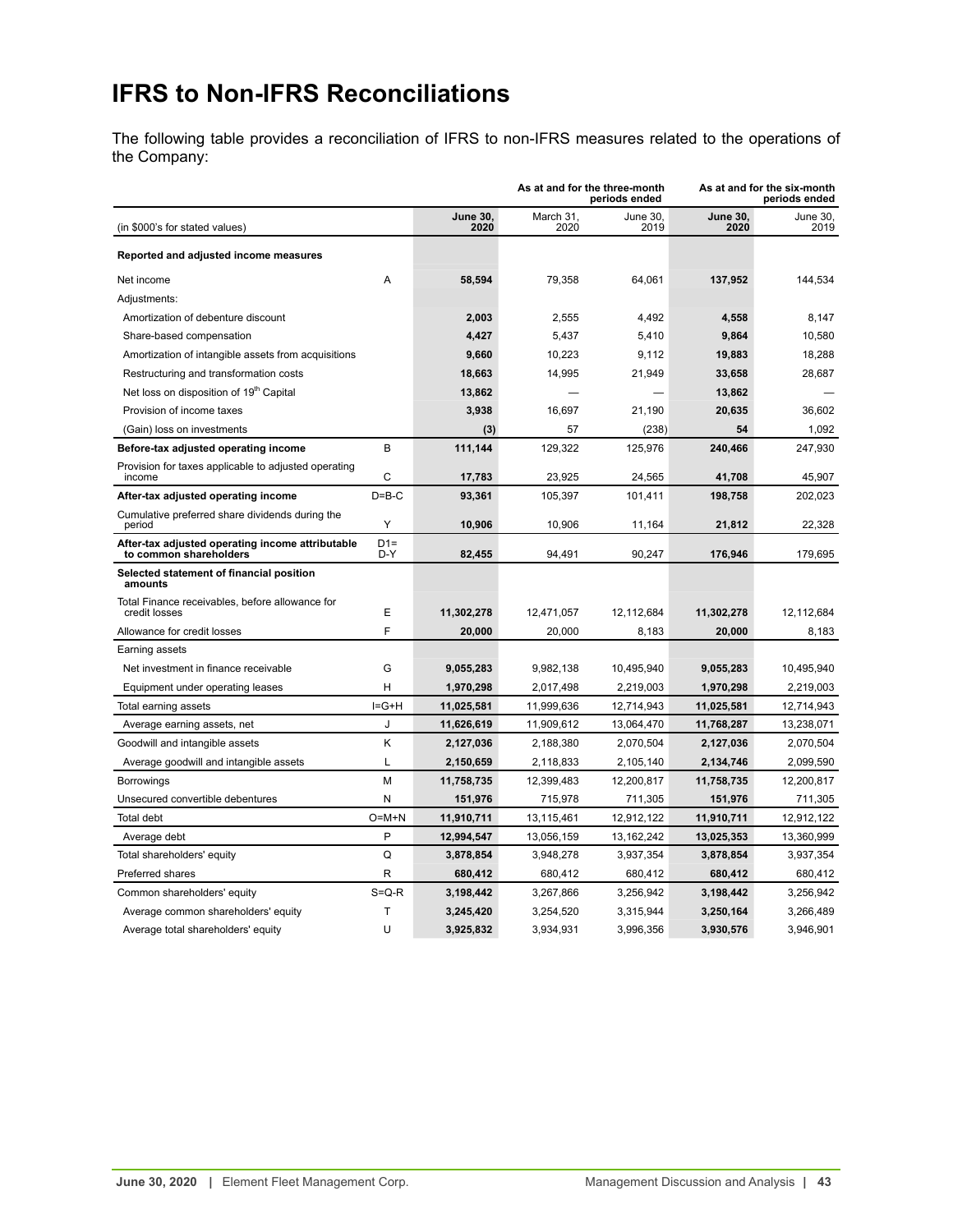## **IFRS to Non-IFRS Reconciliations**

Non-IFRS and IFRS key annualized operating ratios and per share information of the operations of the Company:

|                                                                                     |               |                         |                   | As at and for the three-month<br>periods ended |                         | As at and for the six-month<br>periods ended |
|-------------------------------------------------------------------------------------|---------------|-------------------------|-------------------|------------------------------------------------|-------------------------|----------------------------------------------|
| (in \$000's for stated values, except ratios and per<br>share amounts)              |               | <b>June 30.</b><br>2020 | March 31.<br>2020 | June 30.<br>2019                               | <b>June 30.</b><br>2020 | June 30,<br>2019                             |
| Key annualized operating ratios                                                     |               |                         |                   |                                                |                         |                                              |
| Leverage ratios                                                                     |               |                         |                   |                                                |                         |                                              |
| Financial leverage ratio                                                            | O/Q           | 3.07                    | 3.32              | 3.28                                           | 3.07                    | 3.28                                         |
| Tangible leverage ratio                                                             | O/<br>$(Q-K)$ | 6.80                    | 7.45              | 6.92                                           | 6.80                    | 6.92                                         |
| Average financial leverage ratio                                                    | P/U           | 3.31                    | 3.32              | 3.29                                           | 3.31                    | 3.39                                         |
| Average tangible leverage ratio                                                     | $P/(U-L)$     | 7.32                    | 7.19              | 6.96                                           | 7.25                    | 7.23                                         |
| Other key operating ratios                                                          |               |                         |                   |                                                |                         |                                              |
| Allowance for credit losses as a % of total finance<br>receivables before allowance | F/E           | 0.18%                   | 0.16%             | 0.07%                                          | 0.18%                   | 0.07%                                        |
| Adjusted operating income on average earning<br>assets                              | B/J           | 3.82%                   | 4.34 %            | 3.86 %                                         | 4.09 %                  | 3.75%                                        |
| After-tax adjusted operating income on average<br>tangible total equity of Element  | $D/(U-L)$     | 21.04 %                 | 23.21 %           | 21.45 %                                        | 22.14 %                 | 21.87 %                                      |
| Per share information                                                               |               |                         |                   |                                                |                         |                                              |
| Number of shares outstanding                                                        | V             | 437,953                 | 437,682           | 434,854                                        | 437,953                 | 434,854                                      |
| Weighted average number of shares outstanding<br>[basic]                            | W             | 437,849                 | 437,291           | 434,694                                        | 437,570                 | 434,158                                      |
| Pro forma diluted average number of shares<br>outstanding                           | X             | 453,394                 | 485,662           | 449,560                                        | 453,115                 | 449,269                                      |
| Cumulative preferred share dividends during the<br>period                           | Y             | 10,906                  | 10.906            | 11.164                                         | 21,812                  | 22,328                                       |
| Other effects of dilution on an adjusted operating<br>income basis                  | z             | \$<br>1.780             | \$<br>7.735       | \$<br>6,984                                    | \$<br>3,507             | \$<br>12,407                                 |
| Net income per share [basic]                                                        | $(A-Y)/W$     | \$<br>0.11              | \$<br>0.16        | \$<br>0.12                                     | \$<br>0.27              | \$<br>0.28                                   |
| Net income per share [diluted]                                                      |               | \$<br>0.11              | \$<br>0.16        | \$<br>0.12                                     | \$<br>0.26              | \$<br>0.28                                   |
| Book value per share                                                                | S/V           | \$<br>7.30              | \$<br>7.47        | \$<br>7.49                                     | \$<br>7.30              | \$<br>7.49                                   |
| After-tax adjusted operating income per share<br>[basic]                            | (D1)/W        | \$<br>0.19              | \$<br>0.22        | \$<br>0.21                                     | \$<br>0.40              | \$<br>0.41                                   |
| After-tax pro forma diluted adjusted operating<br>income per share                  | $(D1+Z)/X$ \$ | 0.19                    | \$<br>0.21        | \$<br>0.22                                     | \$<br>0.40              | \$<br>0.43                                   |

The following table provides a reconciliation of the after-tax adjusted operating income per share and the after-tax pro forma diluted adjusted operating income per share of the operations of the Company for the three-month period ended June 30, 2020:

|                                                                         |           | <b>Weighted average</b><br>number of shares |                  |
|-------------------------------------------------------------------------|-----------|---------------------------------------------|------------------|
| (in \$000's for stated values, except per share amounts)                | Amount    | outstanding<br>applicable                   | Amount per share |
| Adjusted operating income before taxes                                  | 111.144   |                                             | 0.25             |
| Less:                                                                   |           |                                             |                  |
| Income taxes related to adjusted operating income                       | (17, 783) |                                             | (0.04)           |
| Preferred share dividends                                               | (10, 906) |                                             | (0.02)           |
| After-tax adjusted operating income attributable to common shareholders | 82.455    | 437.848.713                                 | 0.19             |
| Dilution items:                                                         |           |                                             |                  |
| Employee stock option plan                                              |           | 1.230.160                                   |                  |
| Convertible debentures (after-tax net interest expense)                 | 1.780     | 14,315,353                                  |                  |
| After-tax pro forma diluted adjusted operating income                   | 84.235    | 453.394.226                                 | 0.19             |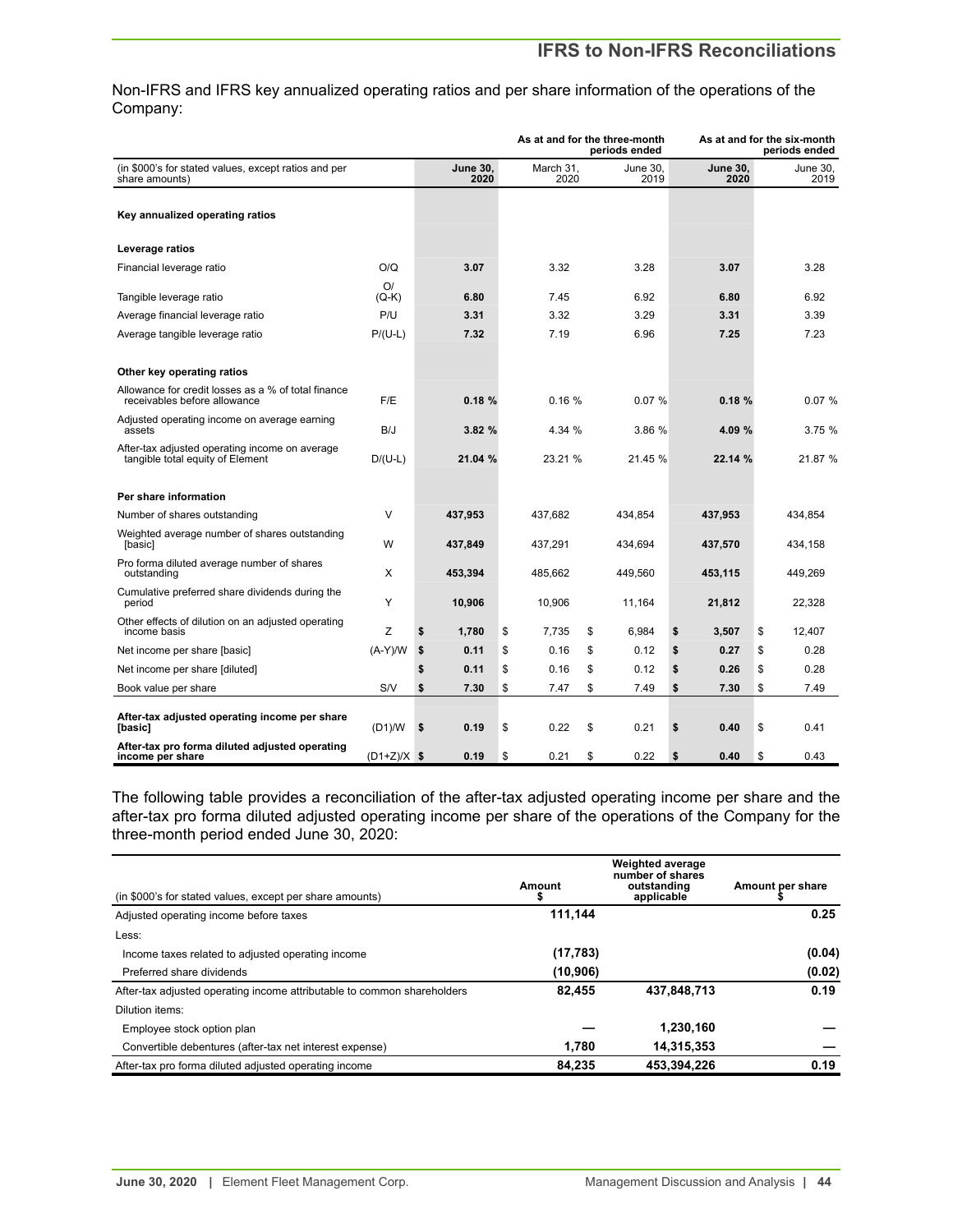## <span id="page-44-0"></span>**Description of Non-IFRS Measures**

Our unaudited interim condensed consolidated financial statements have been prepared in accordance with IFRS as issued by the IASB and the accounting policies we adopted in accordance with IFRS. These unaudited interim condensed consolidated financial statements reflect all adjustments that are, in the opinion of management, necessary to present fairly our financial position as at June 30, 2020 and December 31, 2019, the results of operations, comprehensive income and cash flows for the three- and six-month periods ended June 30, 2020 and June 30, 2019.

Management uses both IFRS and Non-IFRS Measures to monitor and assess the operating performance of the Company's operations. Throughout this MD&A, management uses the following terms and ratios which do not have a standardized meaning under IFRS and are unlikely to be comparable to similar measures presented by other organizations:

## **Adjusted operating expenses**

Adjusted operating expenses are equal to salaries, wages and benefits, general and administrative expenses, and depreciation and amortization.

## **Adjusted operating income or Before-tax adjusted operating income**

Adjusted operating income reflects net income or loss for the period adjusted for the amortization of debenture discount, share-based compensation, amortization of intangible assets from acquisitions, restructuring and transformation costs, impairment on 19<sup>th</sup> Capital, provision or recovery of income taxes, and loss or income on investments.

## **Adjusted operating income on average earning assets**

Adjusted operating income on average earning assets is the adjusted operating income for the period divided by the average earning assets outstanding throughout the period, presented on an annualized basis.

## **After-tax adjusted operating income**

After-tax adjusted operating income reflects the adjusted operating income after the application of the Company's effective tax rates.

## **After-tax adjusted operating income attributable to common shareholders**

After-tax adjusted operating income attributable to common shareholders is computed as after-tax adjusted operating income less the cumulative preferred share dividends for the period.

## **After-tax adjusted operating income per share**

After-tax adjusted operating income per share is computed as the after-tax adjusted operating income attributable to common shareholders for the period, divided by the basic weighted average number of common shares outstanding during the period.

## **After-tax adjusted operating income on average tangible total equity of Element**

After-tax adjusted operating income on average tangible equity of Element is the after-tax adjusted operating income for the period, divided by the net of the average total shareholders' equity outstanding throughout the period, less average goodwill and intangible assets.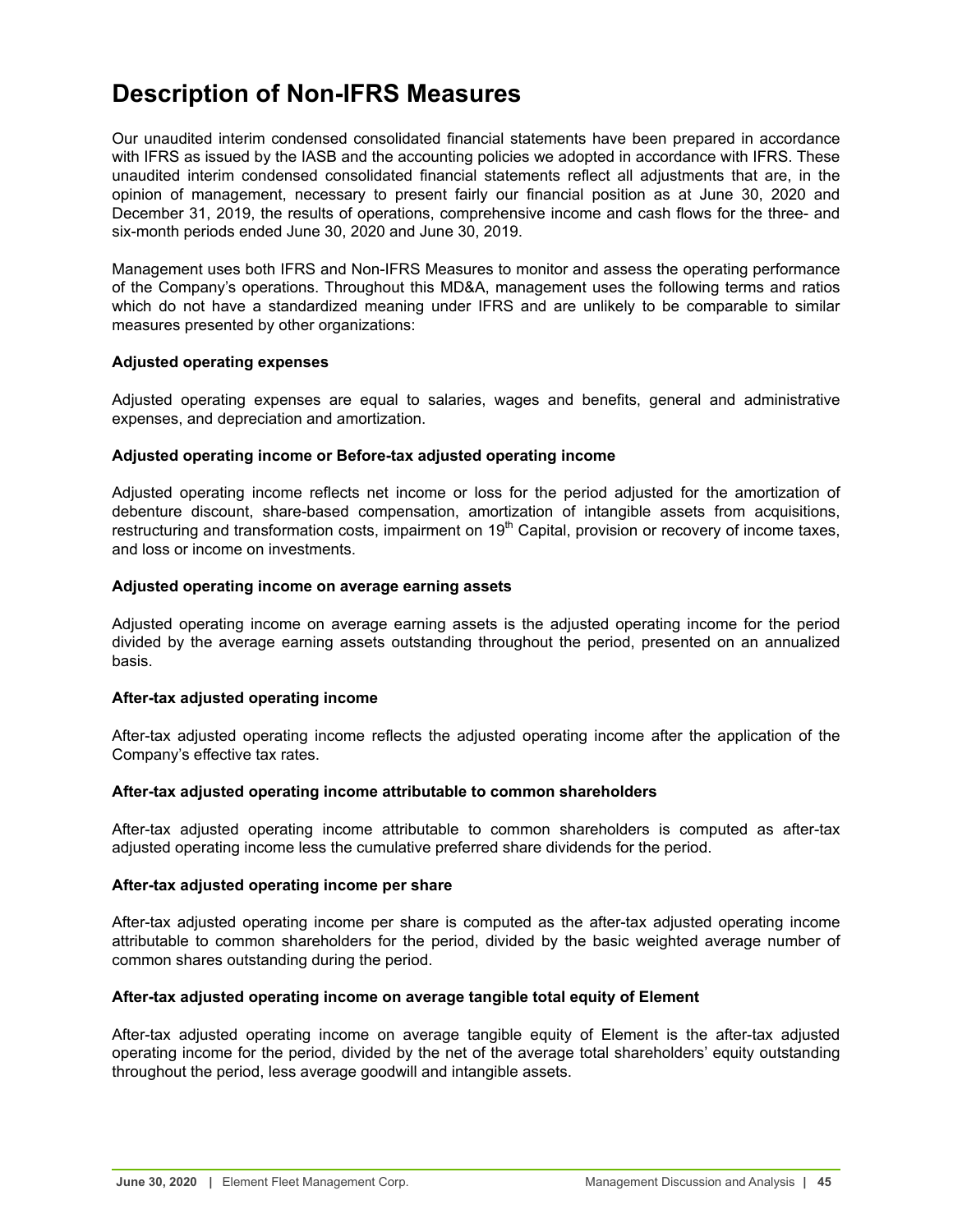## **After-tax pro forma diluted adjusted operating income per share**

After-tax pro forma diluted adjusted operating income per share computes the diluted after-tax adjusted operating income per share for the period on the assumption that all outstanding options at the end of the period that have an exercise price less than the closing market value on that day, are fully vested on that day and are fully exercised at their exercise price, and a corresponding number of shares are repurchased at the closing market value on that day using the cash proceeds from these option exercises. Convertible debentures are assumed to be converted at the beginning of the period (or at issuance if issued during the period on a time weighted basis) with the other effects of dilution adjusted operating income basis added to the adjusted operating income, if they are dilutive.

## **Allowance for credit losses as a percentage of total finance receivables**

Allowance for credit losses as a percentage of total finance receivables is the allowance for credit losses at the end of the period divided by the total finance receivables (gross of the allowance for credit losses) at the end of the period.

## **Assets under management**

Assets under management are the sum of earning assets, interim funding, and the value of assets syndicated by Element net of depreciation.

## **Average cost of borrowing or average cost of debt**

Average cost of borrowing or average cost of debt is equal to interest expense divided by the average debt outstanding during the period and is presented on an annualized basis.

#### **Average debt outstanding**

Average debt outstanding is calculated as the sum of monthly average borrowings outstanding under all of the Company's borrowings facilities and the convertible debentures outstanding throughout the period.

## **Average common shareholders' equity**

Average common shareholders' equity is calculated as the monthly average common shareholders' equity during the period.

#### **Average financial leverage or average financial leverage ratio**

Average financial leverage or average financial leverage ratio is calculated as average debt outstanding during the period, divided by average total shareholders' equity outstanding during the period. Financial leverage refers to the use of debt to acquire/finance additional finance receivables and provides an indication of future potential ability to increase the level of debt when compared to specific industrystandard and or existing debt covenants.

#### **Average outstanding earning assets or average net earning assets**

Average outstanding earning assets or average net earning assets is the sum of the average outstanding finance receivable, average equipment under operating leases and average other earning assets. Average outstanding finance receivables or average finance receivables is the sum of [i] the average finance receivables net investment balance (gross investment less unearned income) outstanding during the period and [ii] the average investment in managed fund during the period. Average equipment under operating leases is the monthly average equipment under operating leases outstanding during the period and is calculated net of accumulated depreciation. Average other earning assets is the monthly average of other earning assets outstanding during the period.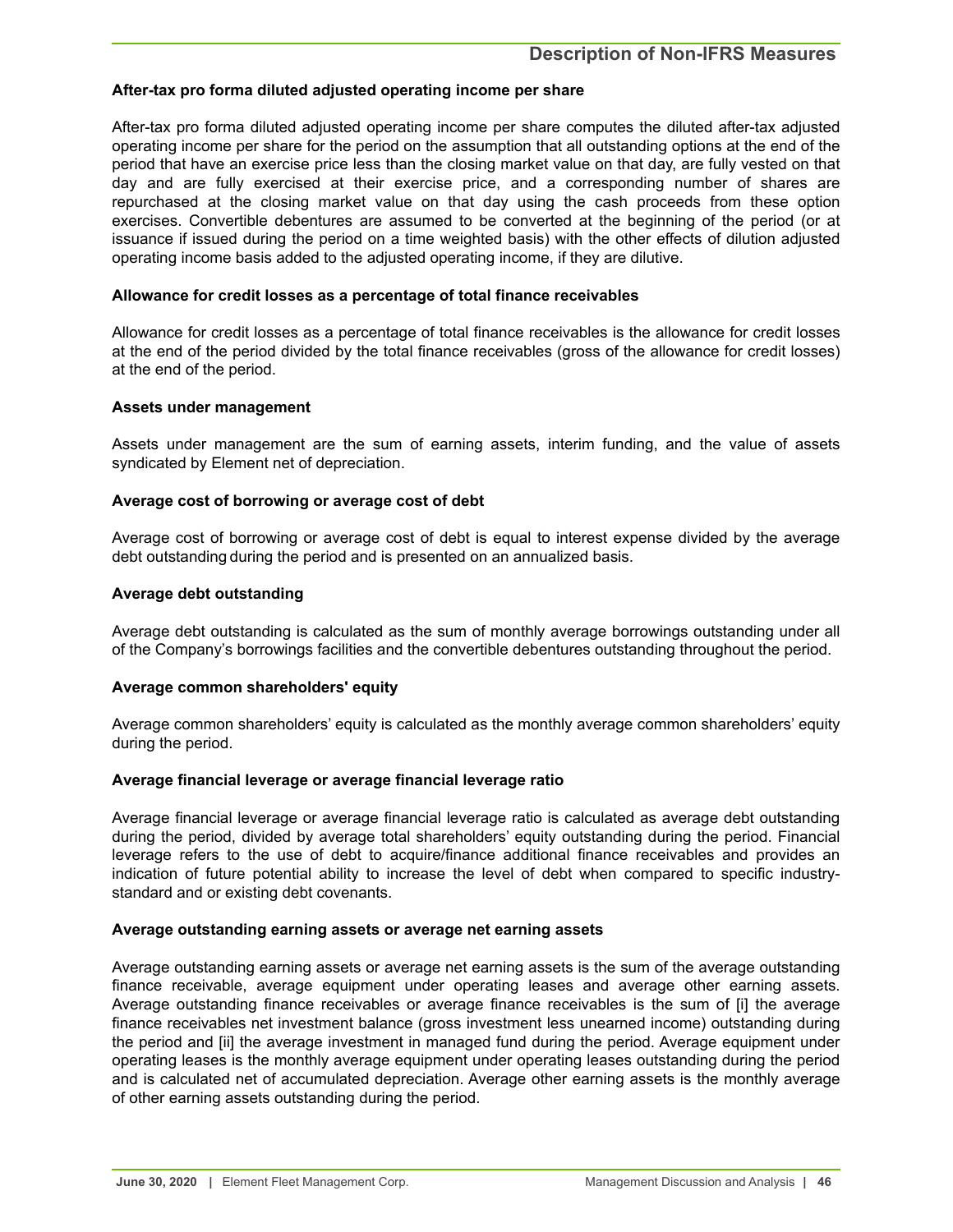## **Average goodwill and intangible assets**

Average goodwill and intangible assets is the monthly average balances of goodwill and intangible assets during the period.

## **Average shareholders' equity**

Average shareholders' equity is calculated as the monthly average balance of shareholders' equity during the period.

#### **Average tangible leverage ratio**

The average tangible leverage ratio has been computed as the sum of the average borrowings and average convertible debentures, divided by the net of total average shareholders' equity less average goodwill and intangible assets during the period.

#### **Common shareholders' equity**

Common shareholders' equity is total shareholders' equity less principal face value of the preferred shares outstanding.

#### **Earning assets or total earning assets or finance earning assets**

Earning assets are the sum of the total net investment in finance receivables, total carrying value of the equipment under operating leases and carrying value of other earning assets.

#### **Finance assets or total finance assets**

Finance assets are the sum of the total finance receivables and total carrying value of the equipment under operating leases.

#### **Financial leverage or financial leverage ratio**

Financial leverage or financial leverage ratio is calculated as total debt (the sum of borrowings and convertible debentures) outstanding at the end of the period, divided by total shareholders' equity outstanding at the end of the period. Financial leverage refers to the use of debt to acquire/finance additional finance receivables and provides an indication of future potential ability to increase the level of debt when compared to specific industry-standard and/or existing debt covenants.

#### **Free cash flow per share**

Free cash flow per share is calculated by adjusting before-tax adjusted operating income for certain noncash and cash revenue and expenses to get total cash from operations. Cash expenses of common and preferred share dividends and sustaining capital investments are subtracted from cash from operations to arrive at free cash flow. Free cash flow is then divided by the weighted average number of outstanding common shares for the period noted. Sustaining capital investments are defined by the Company as expenditures management considers necessary to supporting long-term growth.

### **Net interest and rental revenue**

Net interest and rental revenue is calculated as the sum of net interest income, rental revenue net of depreciation, less interest expense. Net interest and rental revenue refers to net financing income earned from finance receivables, equipment under operating leases, and other earning assets, after considering financing costs and provision for credit losses.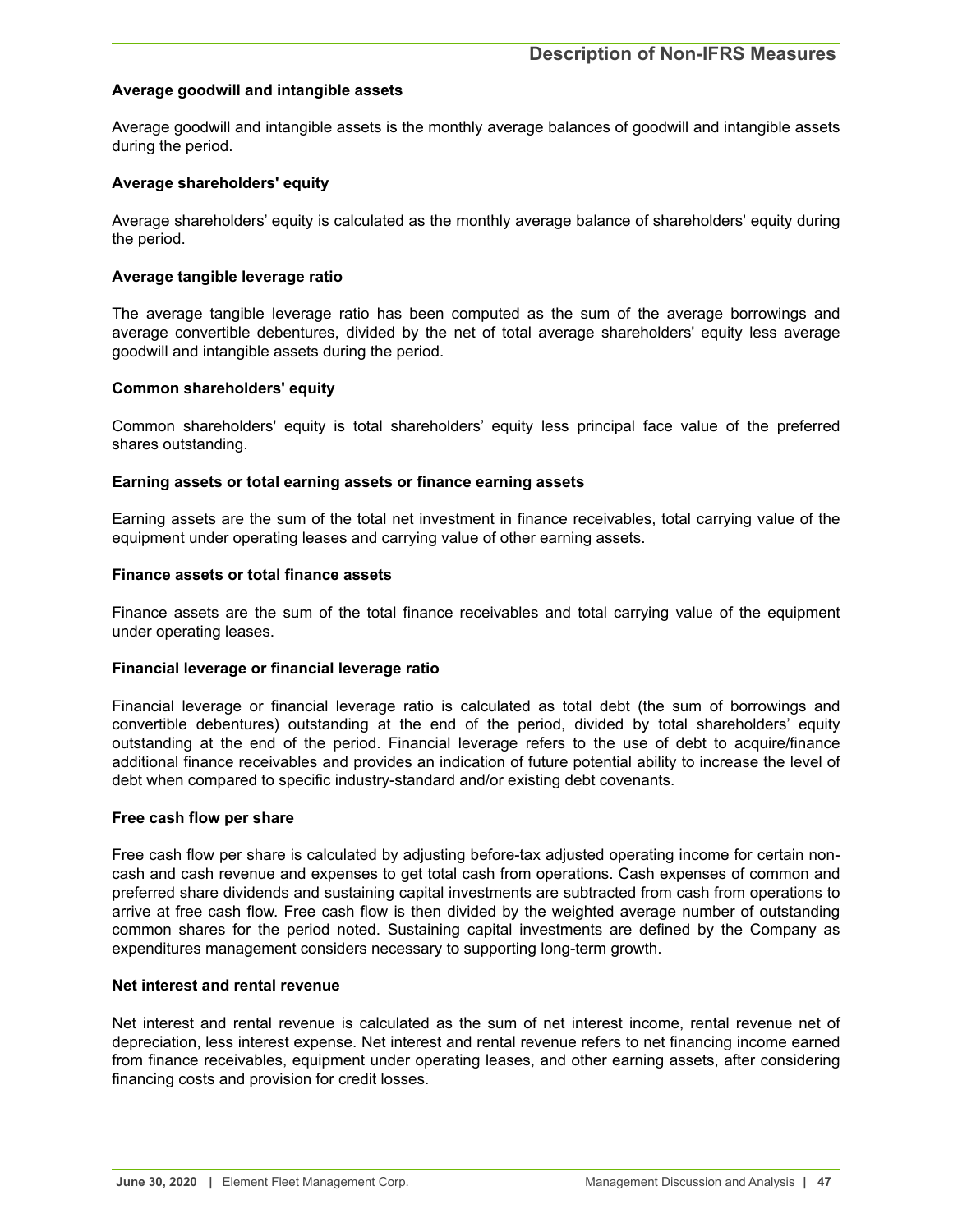## **Net interest and rental revenue margin or NIM**

Net interest and rental revenue yield to average earning assets or NIM is calculated as net interest and rental revenue divided by average earning assets outstanding throughout the period on an annualized basis.

#### **Other earning assets**

Other earning assets are other yield generating assets that are not finance receivables or equipment under operating leases.

#### **Other effects of dilution adjusted operating income basis**

Other effects of dilution adjusted operating income basis represents, if dilutive, the add back of the aftertax convertible debt interest and the amortization of deferred financing costs related to the convertible debt, and excludes the add back of the after-tax amortization of the discount of the convertible debt (which is included on an IFRS basis).

#### **Pro forma diluted average number of shares outstanding**

Pro forma diluted average number of shares outstanding is the basic weighted average number of shares outstanding, plus the assumption that all outstanding options at the end of the period that have an exercise price less than the closing market value on that day, are fully vested on that day and are fully exercised at their exercise price, and a corresponding number of shares are repurchased at the closing market value on that day using the cash proceeds from these option exercises.

#### **Return on equity**

Return on equity is the current period end after-tax adjusted operating income less preferred share dividends, annualized, divided by the average of the current and prior period ending total shareholders' equity less preferred share equity.

## **Tangible leverage ratio**

The tangible leverage ratio has been computed as the sum of borrowings and convertible debentures divided by the net of total shareholders' equity less goodwill and intangible assets at the period end.

#### **Tangible leverage ratio excluding non-recourse warehouse credit facility**

The tangible leverage ratio has been computed as the sum of borrowings and convertible debentures less the non-recourse warehouse credit facility divided by the net of total shareholders' equity less goodwill and intangible assets at the period end.